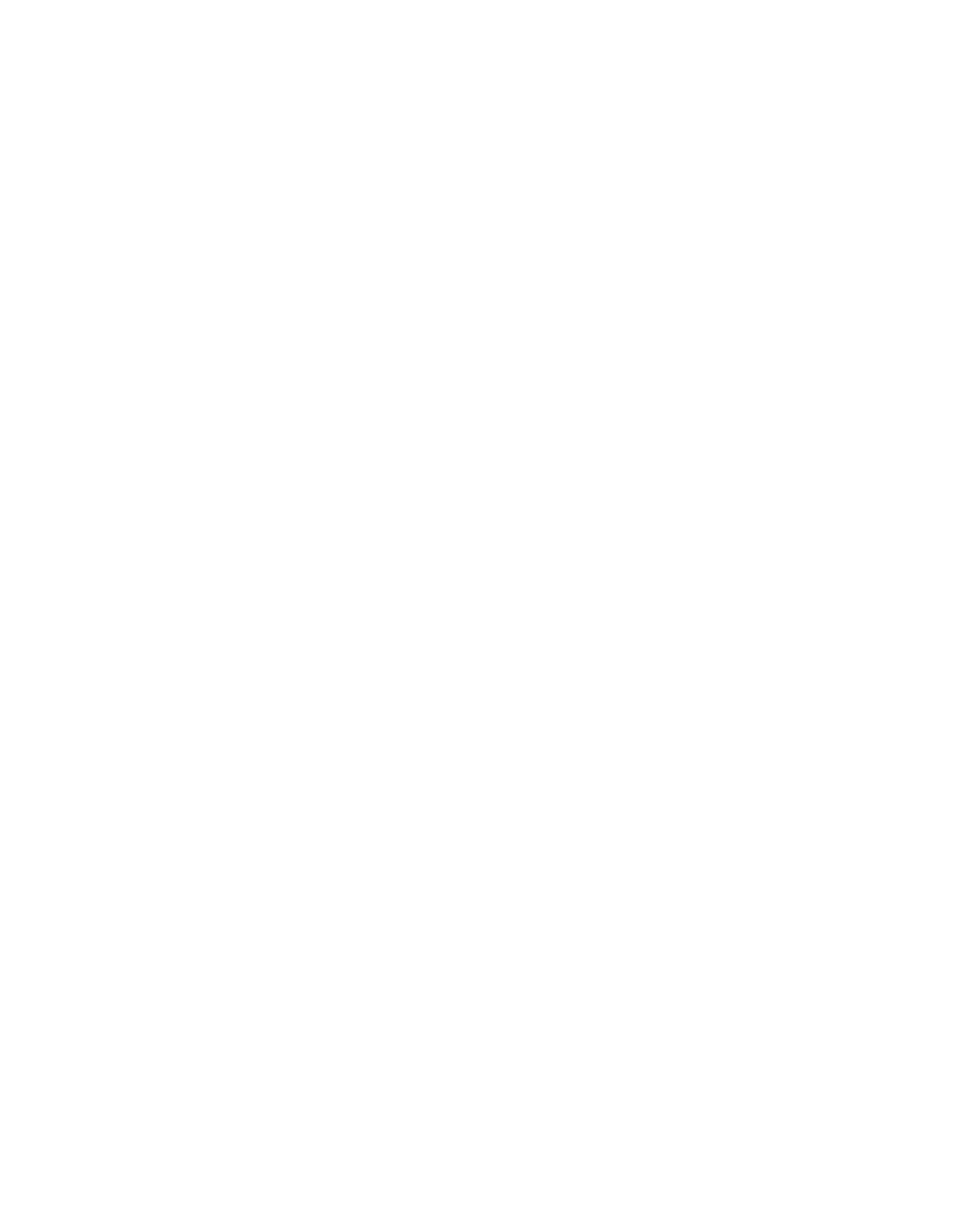## **Keeping Contact with Children: Assessing the Father/Child Post-separation Relationship from the Male Perspective**

**Prepared by: Céline Le Bourdais Heather Juby Nicole Marcil-Gratton**

Centre interuniversitaire d'études démographiques Institut national de la recherche scientifique/Université de Montréal

> **Presented to:** Family, Children and Youth Section Department of Justice Canada

*Aussi disponible en français*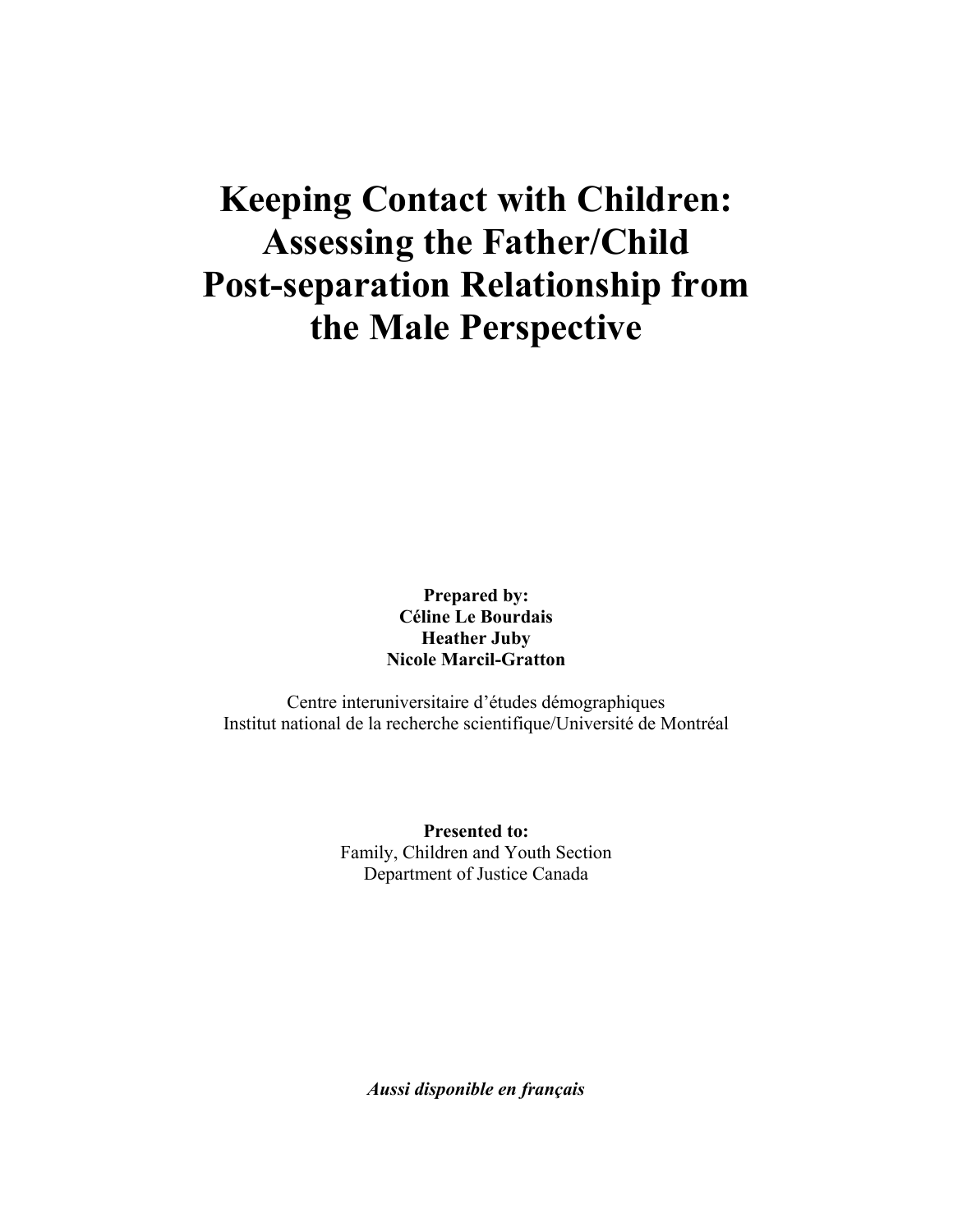*This report may be reproduced, in part or in whole, and by any means, without charge or further permission from the Department of Justice Canada, provided that due diligence is exercised in ensuring the accuracy of the materials reproduced; that the Department of Justice Canada is identified as the source department; and that the reproduction is not represented as an official version of the original report.*

© Her Majesty the Queen in Right of Canada, (2001) (Minister of Justice and Attorney General of Canada)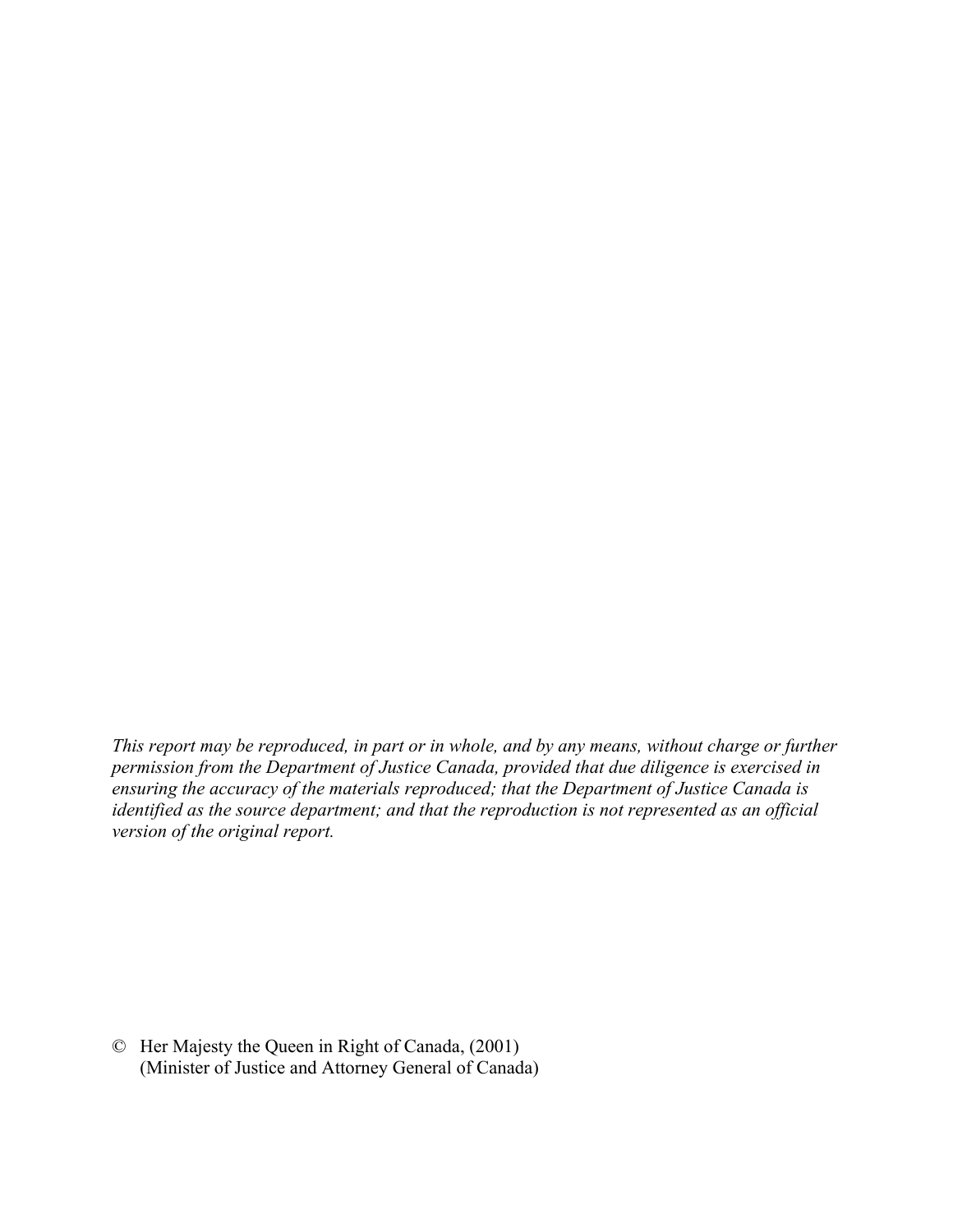## **TABLE OF CONTENTS**

| I.          |                 |                                                                        |  |
|-------------|-----------------|------------------------------------------------------------------------|--|
| II.         |                 |                                                                        |  |
|             | A.              |                                                                        |  |
|             | <b>B.</b>       |                                                                        |  |
|             | $\mathcal{C}$ . |                                                                        |  |
| III.        |                 | PROFILE OF FATHERS ACCORDING TO THE FREQUENCY                          |  |
|             | A.              |                                                                        |  |
|             | <b>B.</b>       |                                                                        |  |
|             | $\mathcal{C}$ . | Fathers' perceptions of diverse aspects of conjugal and family life 21 |  |
| IV.         |                 | FATHER/CHILD RELATIONSHIPS AFTER SEPARATION:                           |  |
|             |                 |                                                                        |  |
|             | $\mathbf{A}$ .  |                                                                        |  |
|             | <b>B.</b>       |                                                                        |  |
|             | $\mathcal{C}$ . |                                                                        |  |
|             | D.              |                                                                        |  |
| $V_{\cdot}$ |                 | FACTORS AFFECTING THE FREQUENCY OF FATHER/CHILD CONTACT 41             |  |
|             | A <sub>1</sub>  |                                                                        |  |
|             | B.              |                                                                        |  |
| VI.         |                 |                                                                        |  |
|             |                 |                                                                        |  |
|             |                 |                                                                        |  |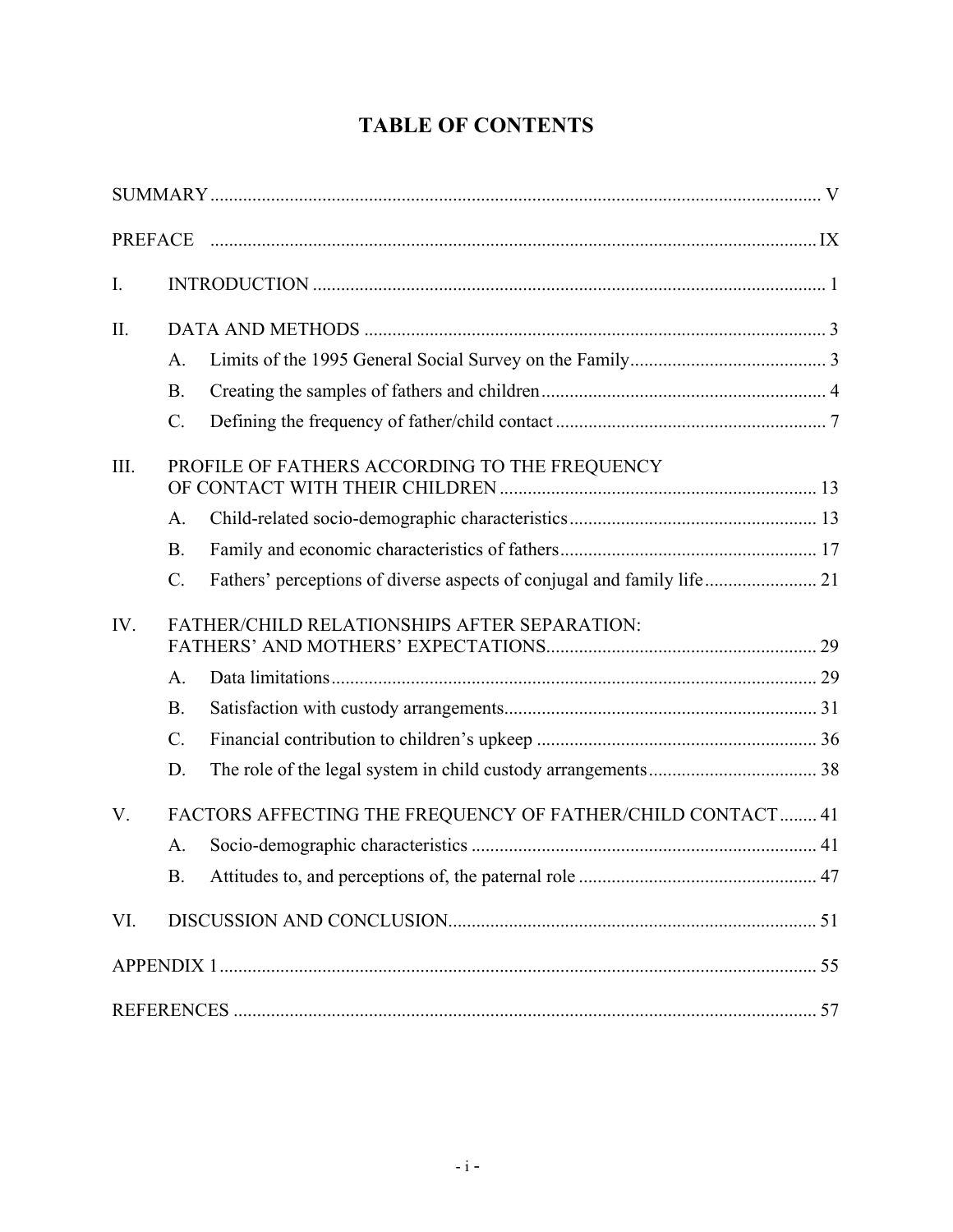## **LIST OF TABLES**

| Table 1:  | Number of biological or adopted children aged 0-17 years<br>whose parents were living apart at the time of the survey,                                                                                                                       |
|-----------|----------------------------------------------------------------------------------------------------------------------------------------------------------------------------------------------------------------------------------------------|
| Table 2:  | Distribution of respondents living apart from the other<br>biological parent of their children at the time of the survey,                                                                                                                    |
| Table 3:  | Distribution of biological or adopted children aged 0-17 years<br>reported by their father or mother, according to the number<br>of days spent with their father in the twelve months preceding the survey 8                                 |
| Table 4:  | Distribution $\frac{6}{6}$ of children aged 0-17 years not living full-time<br>with their father, according to the time spent with him and the frequency<br>of letter and telephone contact with him during the year preceding the survey  9 |
| Table 5:  | Number of children and fathers according to                                                                                                                                                                                                  |
| Table 6:  | Distribution $(\%)$ of children 0-17 years, according<br>to the time spent with their father, by various                                                                                                                                     |
| Table 7:  | Distribution $(\%)$ of fathers of children aged 0-17 years<br>according to the average time spent with the children and by                                                                                                                   |
| Table 8:  | Distribution (%) of fathers of children aged 0-17 years<br>according to the average time spent with the children and                                                                                                                         |
| Table 9:  | Distribution $(\%)$ of fathers of children aged 0-17 years<br>according to the average time spent with the children and                                                                                                                      |
| Table 10: | Distribution $(\%)$ of fathers of children aged 0-17 years<br>according to the average time spent with the children and                                                                                                                      |
| Table 11: | Distribution $\frac{6}{6}$ of fathers of children aged 0-17 years<br>according to the average time spent with the children and according                                                                                                     |
| Table 12: | Numbers of children included in the analysis of<br>certain variables concerning custody arrangements,                                                                                                                                        |
| Table 13: | Distribution (%) of children aged 0-17 years according<br>to the level of satisfaction of fathers and mothers with<br>1) the child's living arrangements and 2) the amount                                                                   |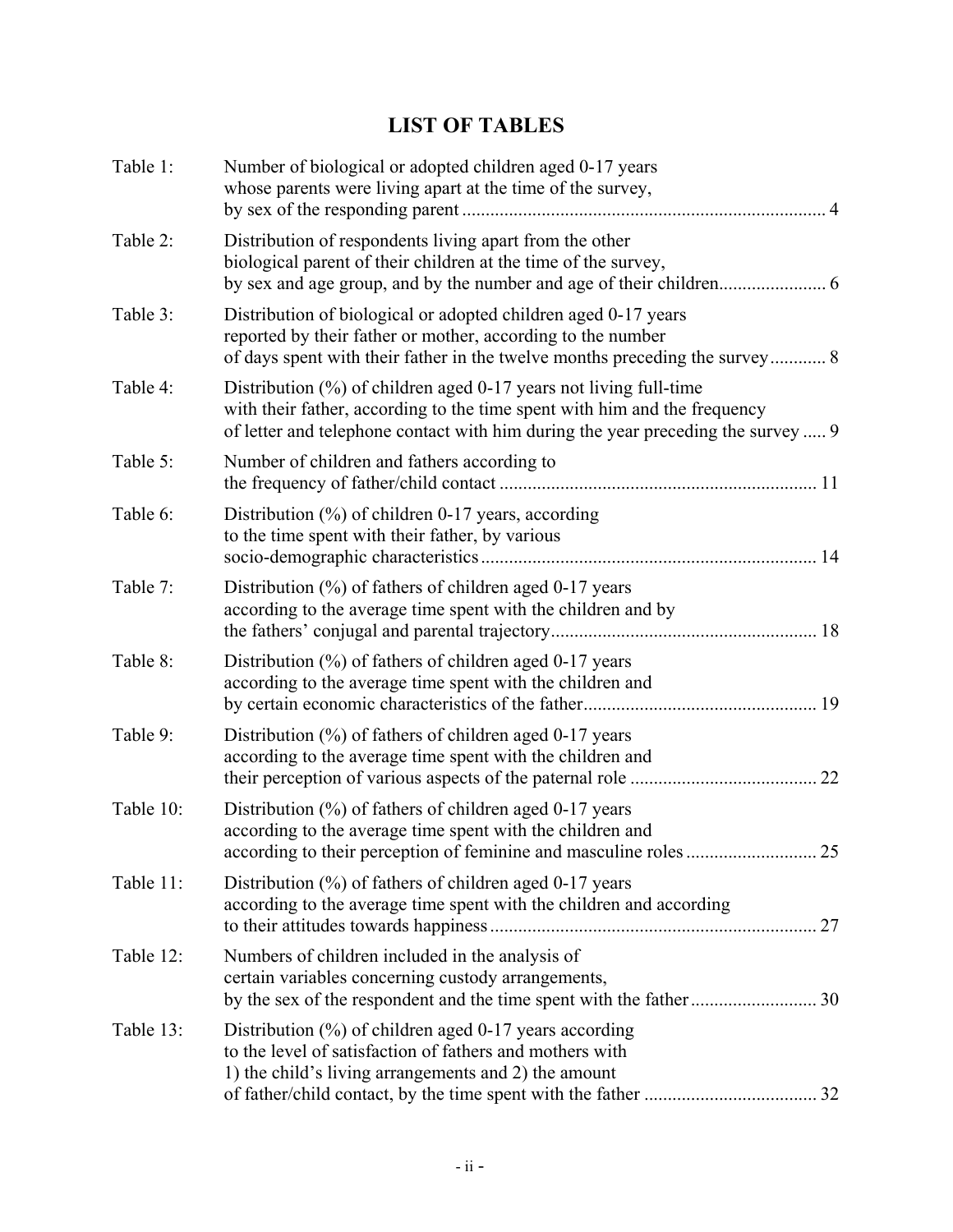| Table 14: | Distribution (%) of children aged 0-17 years according to<br>1) whether or not they receive financial assistance from their father and<br>2) the level of satisfaction with this support,                            |    |
|-----------|----------------------------------------------------------------------------------------------------------------------------------------------------------------------------------------------------------------------|----|
| Table 15: | Distribution $\frac{9}{6}$ of children aged 0-17 years according to<br>1) whether or not custody had been settled through the legal system and<br>2) how far the respondents had kept to the court's recommendation, |    |
| Table 16: | Effect of a number of socio-demographic characteristics<br>(including the children's age at the time of the survey and<br>the time elapsed since separation) on the time that separated                              | 43 |
| Table 17: | Effect of a number of socio-demographic characteristics<br>(including the children's age at the time of the survey and<br>at the time of separation) on the time that separated fathers                              |    |
| Table 18: | Effect of a number of socio-demographic characteristics<br>(including the children's age at the time of separation and<br>the time elapsed since separation) on the time that separated                              | 46 |
| Table 19: | Effect of a number of socio-demographic characteristics<br>(including the children's age at separation and<br>the time elapsed since separation) and attitudinal<br>variables on the time that separated fathers     | 48 |
|           | <b>LIST OF FIGURES</b>                                                                                                                                                                                               |    |
| Figure 1: | Frequency of contact by letter or telephone                                                                                                                                                                          |    |

| Figure 2: | Distribution of children according to type of union                                                                                    |    |
|-----------|----------------------------------------------------------------------------------------------------------------------------------------|----|
| Figure 3: | Distribution of children according to age at separation                                                                                |    |
| Figure 4: | Distribution of fathers according to yearly income                                                                                     |    |
| Figure 5: | Effect of divorce on relationship with children                                                                                        | 23 |
| Figure 6: | Proportion of fathers satisfied with children's living                                                                                 |    |
| Figure 7: | Proportion of mothers and fathers dissatisfied with<br>their children's living arrangements according to time spent with the father 35 |    |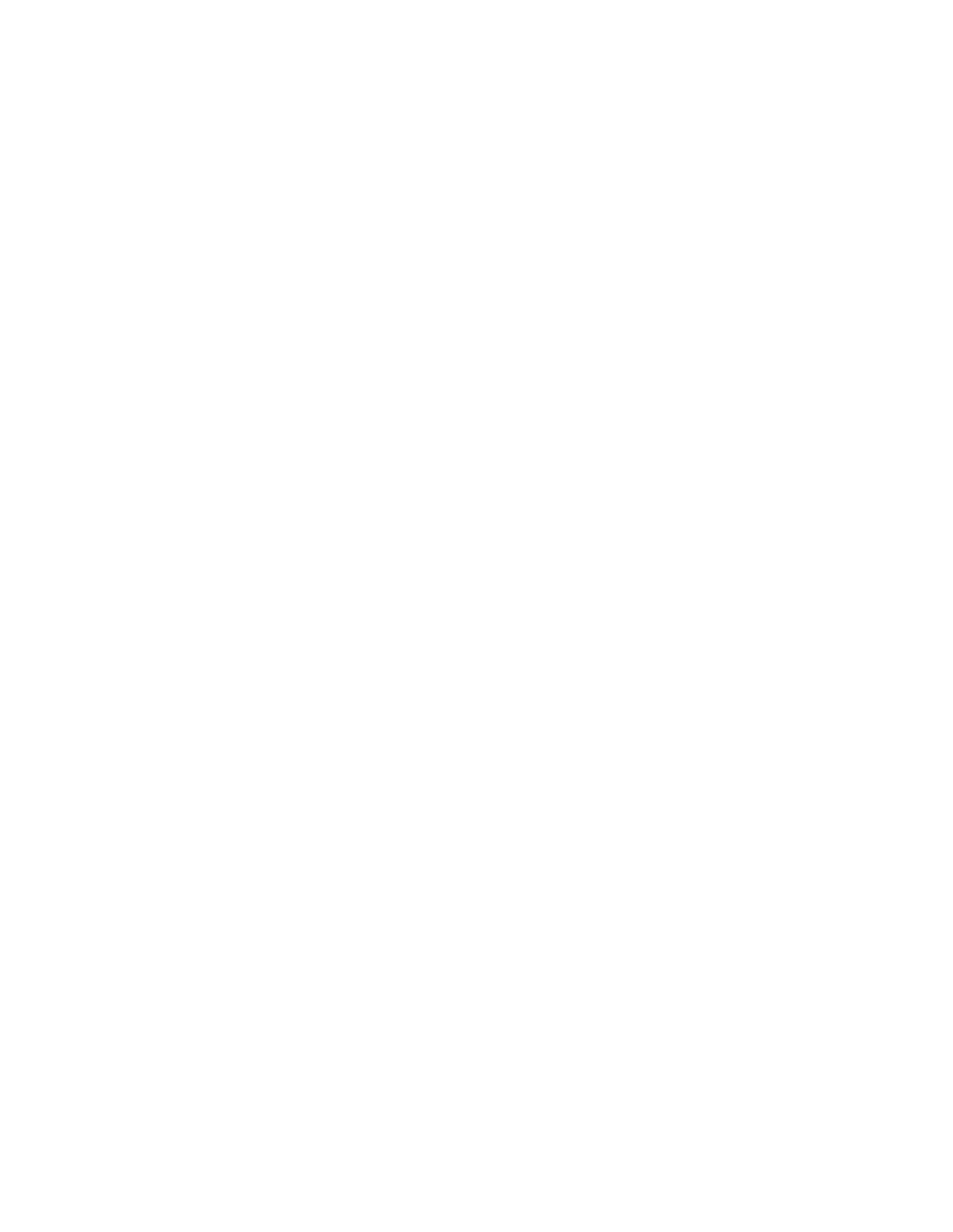### **SUMMARY**

This report presents the findings of a research project undertaken during the winter of 1999-2000 for the Child Support Team of the Department of Justice Canada. The authors were requested to analyze variations in the frequency of father/child contact following parental separation using data from the General Social Survey (GSS) (cycle 10) of the Family, carried out in 1995 by Statistics Canada. For the first time in Canada, this survey collected information not only from separated mothers but also from fathers. Separated parents replied to questions concerning the amount of time each of their children had spent with them, and with their other parent, during the year preceding the survey. This information made it possible to adopt a father- rather than a mother-centred approach, and to take into consideration men's attitudes towards, and perceptions of, their parental role.

This report includes:

- A profile of separated fathers according to the frequency of contact with their children.
- A comparison of statements made by separated mothers and fathers regarding their expectations for their children's care (type of custody, frequency of contact, child support).
- An analysis of the factors likely to increase the amount of contact between fathers and children.

#### **PRINCIPAL RESULTS**

#### **According to reports by fathers, the amount of time children of separated parents spend with their father is highly variable.**

Almost one-third of children reported by fathers had very frequent contact with their father spending at least five months with him during the twelve months preceding the survey. At the other extreme, almost a quarter of children had very little contact with him (less than seven days), and one child out of six had no contact at all. In reality, the picture is more sombre than that painted here, given the under-representation of fathers in the sample contacted by the 1995 GSS who had little or no contact with their children.

#### **Communicating by letter or telephone does not act as a substitute for visits by fathers who live far from their children.**

The more often men see their children, the more they are likely to contact them frequently by letter or telephone. Moreover, the majority of fathers who communicate regularly by letter or telephone live relatively close to their children.

#### **The conjugal and parental life course of the majority of separated fathers does not stop at the relationship within which the child was born.**

After separating from their child's mother, more than half the fathers had formed a new union by the time of the survey; around one father in eight had lived with the children of a new partner, and a similar proportion had fathered children within a new union.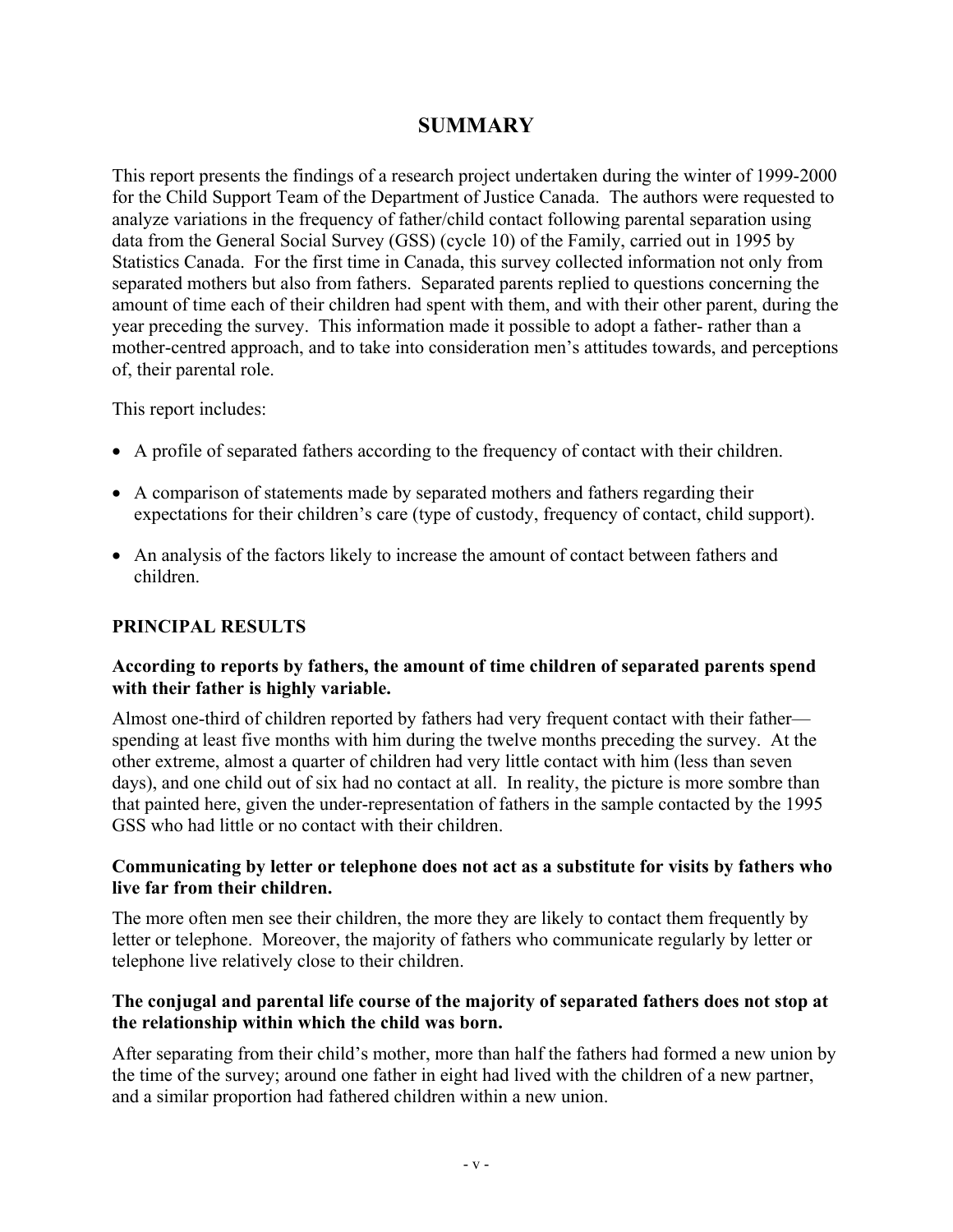#### **Separated fathers behave in much the same way with each of their children, once the characteristics of these children have been controlled for.**

The multi-level regression analysis showed that most of the observed variation in the number of days that fathers spend with children comes from differences between the fathers, indicating that differences between children of the same father are relatively small.

#### **The age of the child when his/her parents separate has a strong influence on the amount of father/child contact.**

Overall, the older the children at the time of the parents' separation, the more frequent the contact with the father at the time of the survey. More precisely, the number of days that children spent with their father increased as the child's age at separation rose, up to the age of 5.5 years; subsequently, the number of days remained relatively stable until the age of 10 years, at which point it started to rise again sharply.

#### **The greater the distance between the homes of the separated parents, the smaller the amount of time fathers and children spend together.**

Children living 50 kilometres or more from their father's home spend much less time with their father than those living less than 10 kilometres away.

#### **Fathers in part-time employment spend considerably less time with their children than those in regular full-time work.**

This finding probably reflects the fact that men who have regular daytime work have fixed schedules that may correspond more closely to those of children than do the more irregular schedules of part-time workers, and that these men have higher incomes, which are associated with more frequent father/child contact. From this result, it appears that some fathers whose income prevents them from fulfilling their financial obligations prefer to break off contact with their children rather than continue to be in a situation they find too difficult.

#### **Fathers who hold positive attitudes about fatherhood spend more time with their children.**

Fathers who consider that having a child made them happier, and who claim to be satisfied with custody arrangements and with the time they spend with their children, are also those who spend the most time with them. These results present an image of involved fathers that contrasts with the one often touted by the media, that of absent fathers losing interest in their children.

#### **CONCLUSION**

Fathers' propensity to fulfill their financial obligations towards their children after separation is closely linked to the amount of contact they have with them. Determining the factors likely to increase the frequency of father/child contact is therefore crucial to the process of reducing the risk of poverty to which children of separated parents are exposed. The present analysis of 1995 GSS data constitutes a first step in this direction, but more sophisticated analyses are essential if we hope to better understand the process set in motion by separation.

First, research on this question should take a longitudinal approach, following the same individuals through different stages of their lives. Only data of this type would enable us to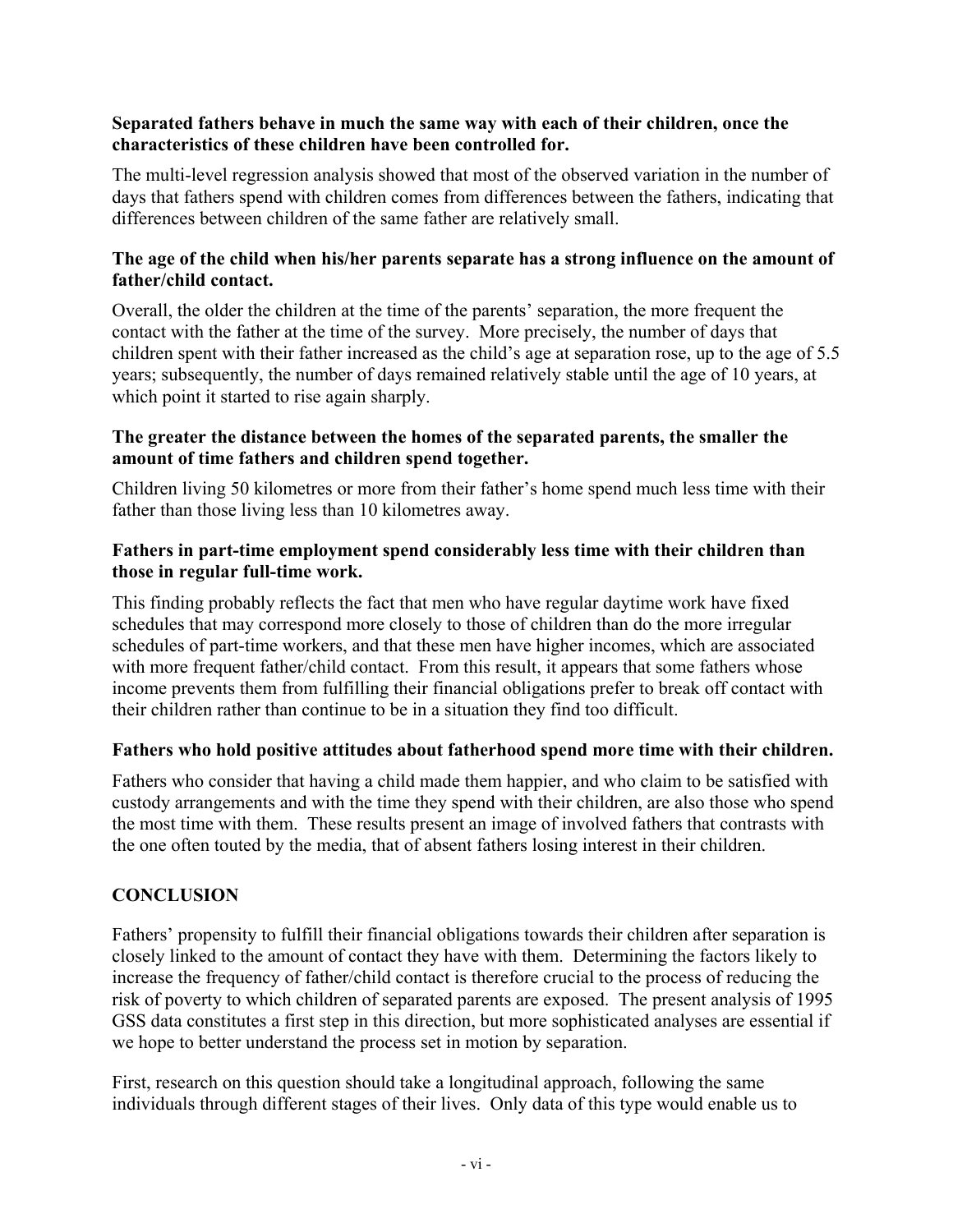disentangle the cohort effect from that caused by the simple passage of time in the results of the present study. The National Longitudinal Survey of Children and Youth (NLSCY), which tracks a large sample of Canadian children through childhood, could be used to clarify how father/child contact evolves following parental separation. However, as very few fathers replied to the NLSCY questionnaire, this survey will not make it possible to broach the question of father/child contact directly from the male point of view. In this respect, the 2001 GSS has strong research potential. First, the majority of difficulties experienced in this study (such as the problem with the pathways followed by the questionnaire) should be ironed out by the next survey. In addition, the sample is significantly larger than in 1995, and should therefore permit more detailed analyses than those carried out here. Moreover, given the increase in the number of children experiencing the breakdown of their parents' union, the proportion of male respondents who are separated from the mother of their children should be higher than in the past.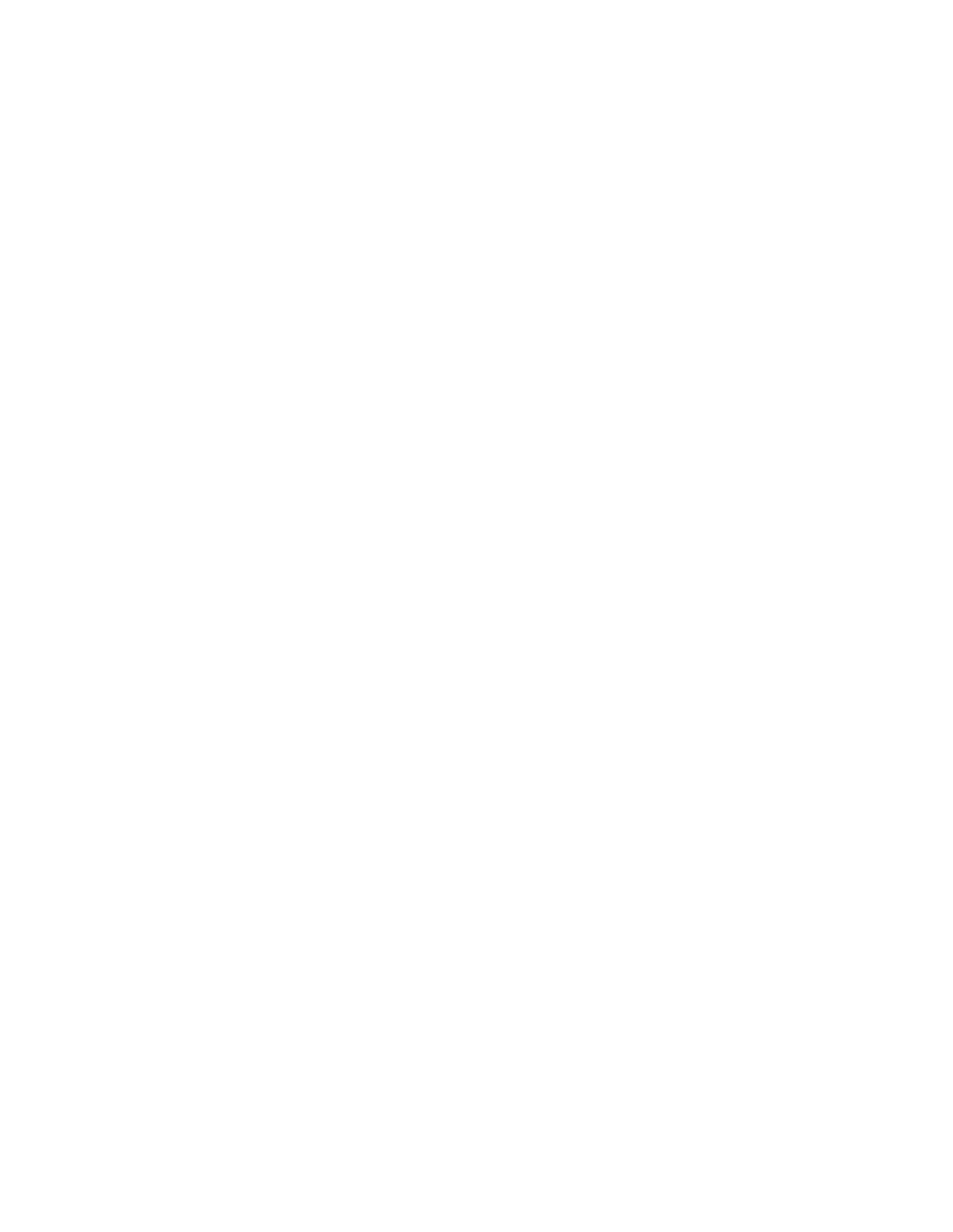#### **PREFACE**

In December 1998, the Special Joint Committee on Child Custody and Access released its report, *For the Sake of the Children*, which underscored the difficult emotional and often painful issues that face separating and divorcing parents, and recommended possible legislative reforms. In responding to the report, the Government of Canada developed a *Strategy for Reform* to address issues relating to parenting arrangements after divorce. A key element of that strategy involves more detailed research in a number of areas, among them the collection and analysis of reliable data on the arrangements parents make when they separate or divorce regarding the care of their children and the contact they want to maintain with them.

Cycle 10 of Statistics Canada's General Social Survey (1995), which deals with the family, provides a useful tool in this regard. It is a unique source of information on fathers, their attitudes and patterns of contact with their children after separation or divorce. In the context of its work on child support, custody and access, the Department of Justice Canada commissioned an analysis of the data of this study. This is the report on that research.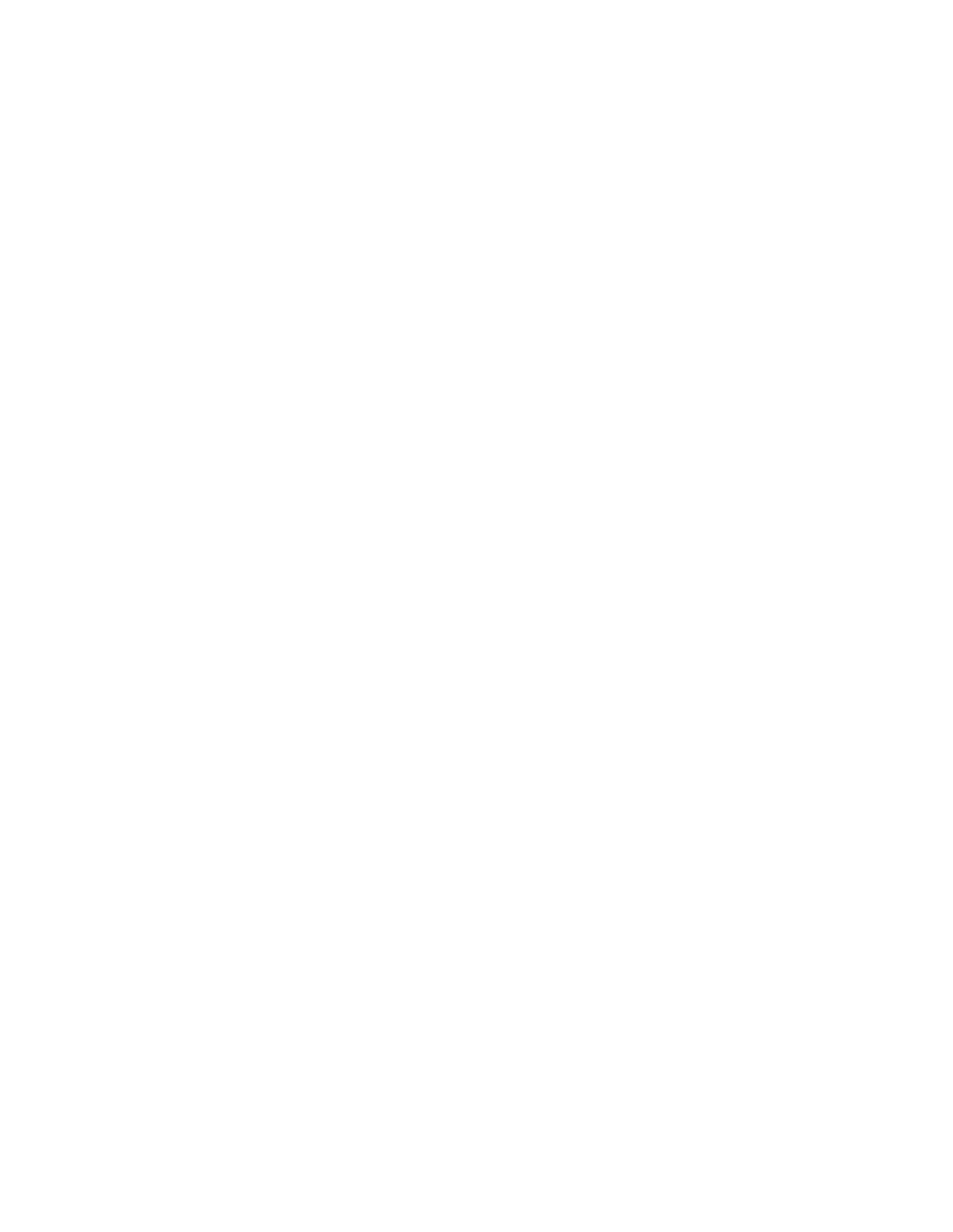## **I. INTRODUCTION**

Over the last thirty years, changes in adult conjugal behaviour have profoundly affected the relationship between fathers and their children. Marital breakdown escalated following the introduction of the 1968 *Divorce Act* and the institution of marriage lost ground to cohabition at first as the entry into conjugal life, and more recently as the context for starting a family; this has led to a noticeable increase in the proportion of children living through parental separation, and at an increasingly early age. Almost a quarter of Canadian children born at the end of the 1980s had already experienced life with a single parent by the age of six; among children born at the beginning of the 1970s, this same proportion was not reached until the age of fifteen (Marcil-Gratton and Le Bourdais, 1999).

After their parents separate, the vast majority of children continue living with their mother. Daily contact with their father can, therefore, no longer be taken for granted and, from that point on, the quality and frequency of the relationship between fathers and children are determined by their parents often-conflicting expectations. The small amount of research carried out in the U.S.A. or Europe on the impact of father/child contact, or the lack thereof, on child development has been inconclusive (for a review, see Seltzer, 1994). Research does concur, however, on the positive relationship between maintaining contact and regular payment of child support, which might lead one to suppose that regular contact could reduce the risk of poverty to which children of separated parents are exposed (Jacobsen and Edmondson, 1993; McLanahan et al., 1994; Seltzer, 1991). These results underline the importance of undertaking research from the male perspective, rather than adopting the usual practice of basing analyses on information from mothers, if we are to reach a better understanding of the factors influencing whether or not fathers maintain contact with their children (for the case in favour of such an approach, see Goldscheider and Kaufman, 1996). This is the objective of the present study, based on data from the 1995 General Social Survey on the Family (GSS).

More precisely, the purpose of this research is to describe the characteristics, values and attitudes of separated fathers and identify the factors and circumstances that influence the probability that they maintain contact with their children after union breakdown. The analysis is carried out in three steps. In the first, we present a profile of fathers according to the frequency of contact they have with their children. To be more specific, we attempt to determine whether the amount of contact varies according to demographic (child's age at parents' separation, time elapsed since separation) or socio-economic (education, income) characteristics of fathers and according to their perception of certain aspects of conjugal and parental life. This analysis is based entirely on data gathered directly from fathers.

The second step contrasts statements made by separated mothers and fathers about their expectations with regard to their children's care (custody arrangements, frequency of contact, child support) and their level of satisfaction with current arrangements. In other words, we attempt to verify if the degree of satisfaction reported for any given level of father/child contact varies with the sex of the parent interviewed. It must be noted here that the mothers and fathers contacted at the 1995 GSS do not give information on the same children. This assessment is thus primarily an exploratory one, and all the more so because, as will be discussed later, the sample of fathers replying to certain questions is relatively small.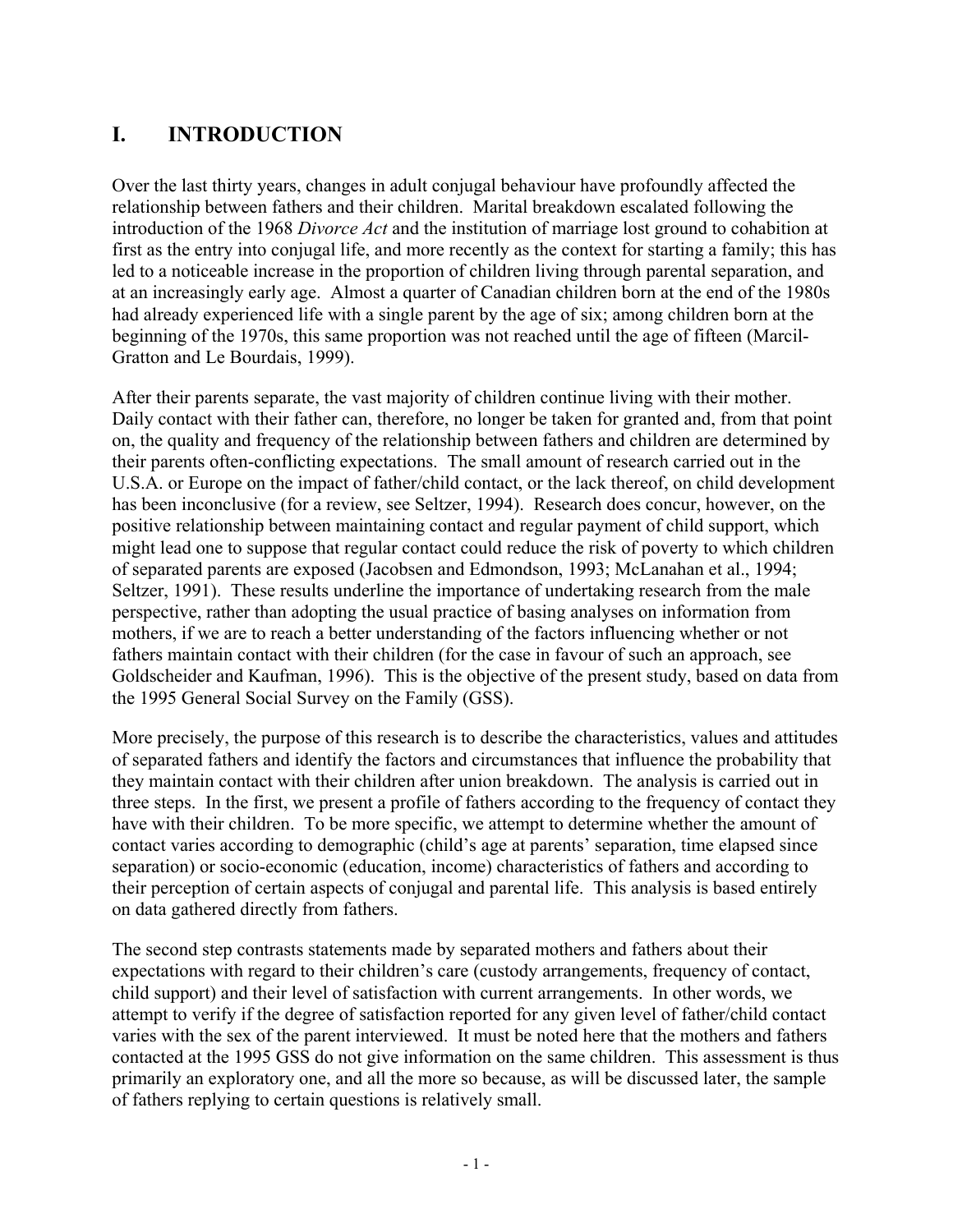The third and final section presents the findings of a multivariate analysis, performed to evaluate the net effect of factors influencing the frequency of father/child contact.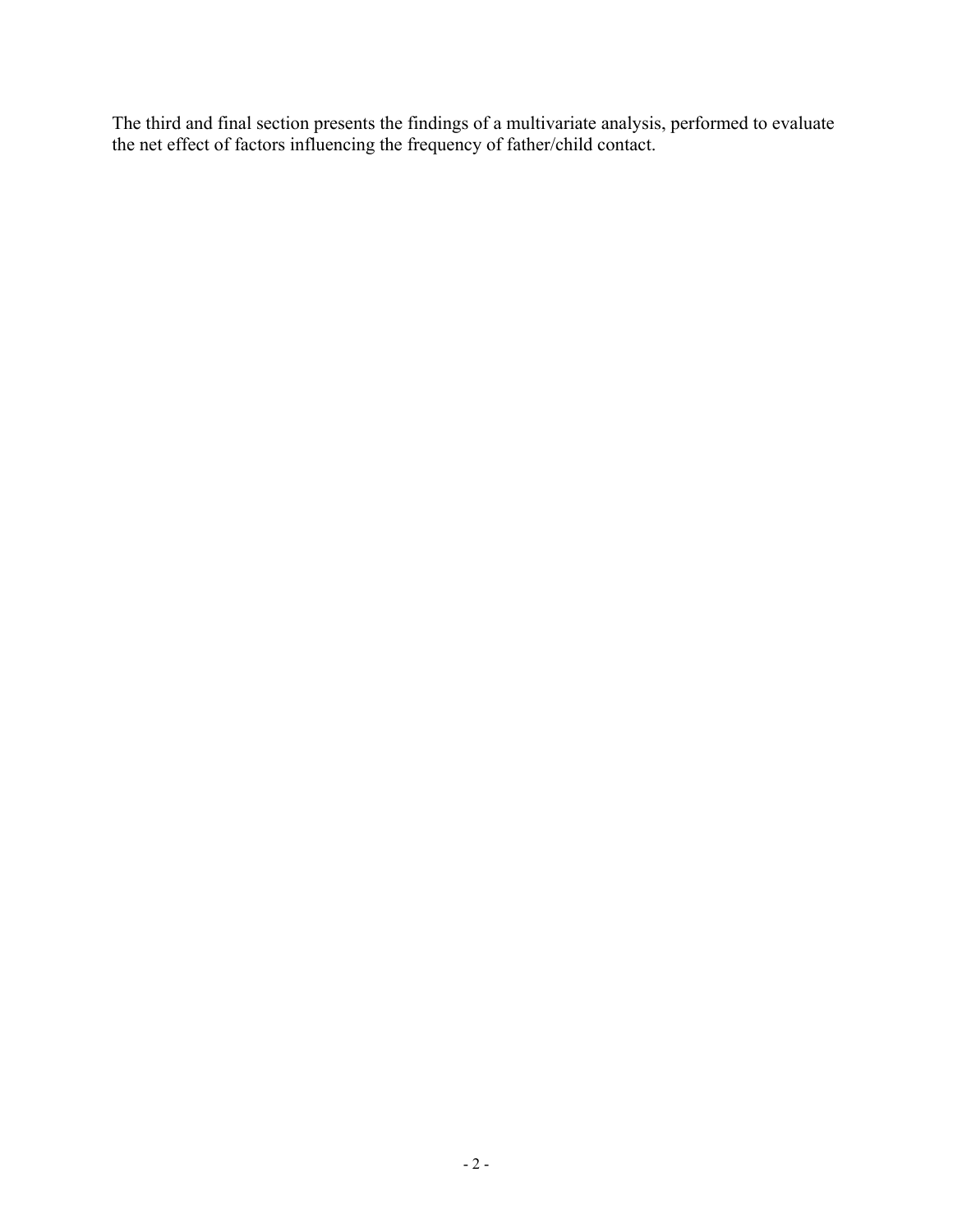## **II. DATA AND METHODS**

#### **A. LIMITS OF THE 1995 GENERAL SOCIAL SURVEY ON THE FAMILY**

Cycle 10 of the General Social Survey was carried out by Statistics Canada in 1995. For the first time in Canada, this survey collected information on the frequency of contact between fathers and children not only from separated mothers but also from fathers (though not from both parents of the same child). More than 10,000 men and women aged eighteen and over replied to questions concerning all the children they had given birth to or raised during their life. Separated parents were also asked to state how much time they had spent with each of their children during the year preceding the survey and how much contact each child had had with the other parent. The information reported by fathers enabled us to measure directly the time they spent with their children and to construct a socio-demographic profile of these fathers according to the frequency of father/child contact.

Exploiting the 1995 GSS data was not problem-free. First, an earlier study had shown that the quality of information provided by men concerning children from previous unions was inferior to that supplied by women. In theory, one would expect separated mothers and fathers participating in the survey to declare approximately the same number of biological children as mothers and fathers who were still together at the time of the survey had done (see Juby and Le Bourdais, 1999). However, our study showed this to be far from the case: of the children whose parents were living apart at the time of the survey, almost two-thirds were declared by female respondents, i.e. by their mother. In other words, male respondents not living with the mother of their children, i.e. separated fathers, reported 40 percent fewer children than separated mothers. These findings support those found in other studies (Furstenberg, 1988; Poulain *et al*., 1991; Rendall *et al*., 1997; Seltzer and Brandreth, 1994) and result from the fact that, on the one hand, surveys have more difficulty contacting separated fathers than mothers and, on the other, separated fathers are more likely than separated mothers to under-report the number of children they have had in the past. Given this difference in reporting according to the sex of the responding parent, we were unable to create a single sample of children by combining reports from fathers and mothers to analyze the frequency of father/child contact without introducing an important bias into the results.

In addition, the comparison of reports by fathers and mothers demonstrated that under-reporting particularly affected fathers with little or no contact with their children, and who paid no child support, while those with a regular contact were much more likely to declare them (Juby and Le Bourdais, 1999). As long as this limitation is kept in mind, however, it is possible to extract from the analysis of data provided by fathers some very valuable information on the contact they have with their children.

The process of data collection itself is the source of the second problem encountered in the exploitation of GSS data. Given the complexity of pathways that had to be followed in the GSS questionnaire, some questions were not put to particular groups of respondents. The questions on whether or not custody arrangements had been settled in court, for instance, were omitted for children declared to have spent the entire year prior to the survey with the other parent. This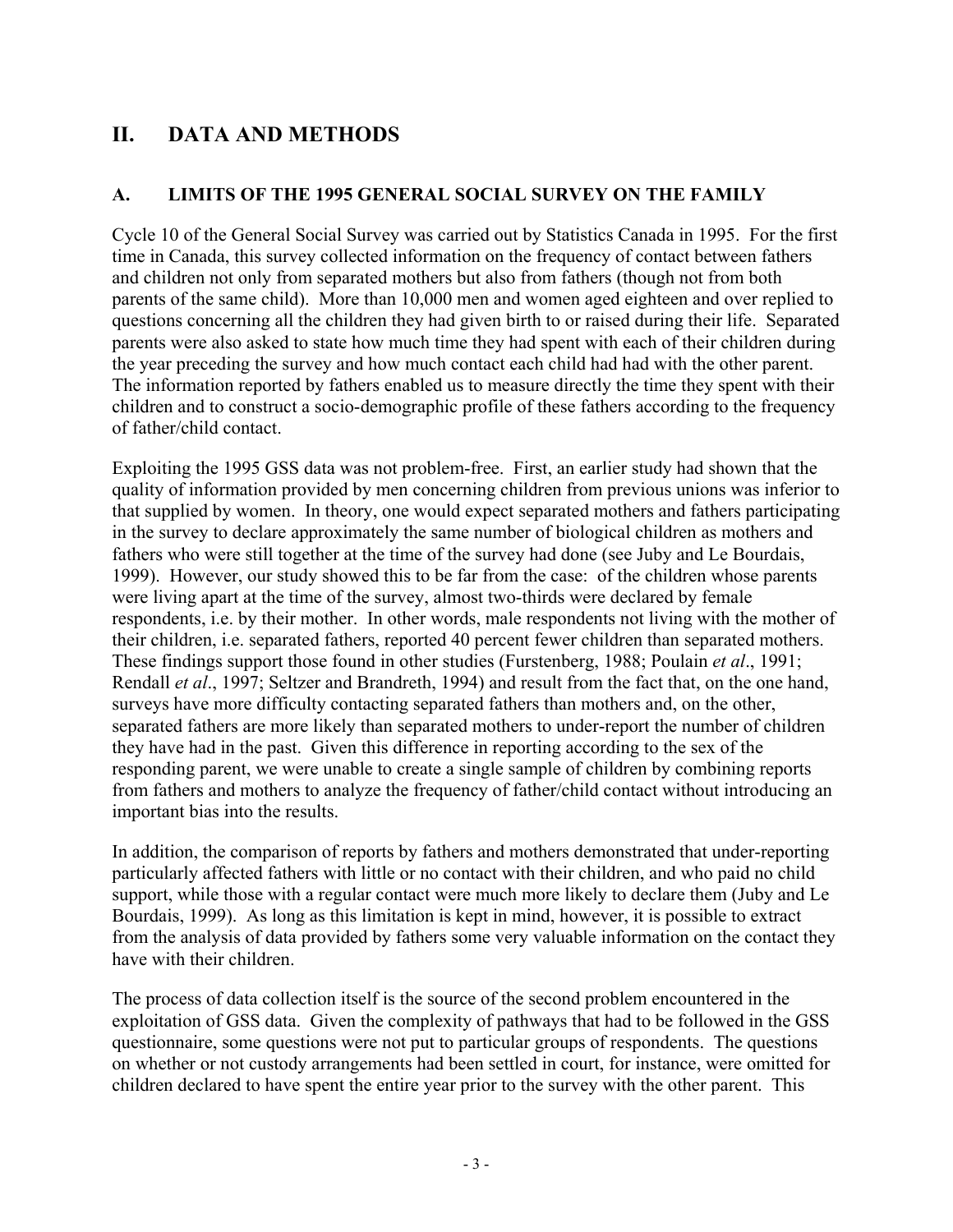made difficult, if not impossible, some of the analyses that we had intended to carry out; we will return to these problems later on.

#### **B. CREATING THE SAMPLES OF FATHERS AND CHILDREN**

This study concerns only biological or adopted children, declared by male or female respondents, who were aged 0 to 17 years at the time of survey and whose parents (biological or adoptive) were not living together at the time of the survey; thus, any children from an earlier union of the respondent's current partner, and children aged eighteen or over in 1995, were excluded from the sample.

An analysis of the frequency of father/child contact could adopt either the fathers' perspective, and be based on a sample of fathers, or the children's, using a sample of children. Selecting the father as the unit of analysis avoids attributing too high a weight to the characteristics of fathers with several children. However, a cursory examination of the data showed that fathers often spend different amounts of time with their various children. Custody arrangements may vary among siblings: a father might, for instance, have his adolescent son living with him full time while a younger child might only visit every other weekend. In addition, children reported by a father may not all have the same mother, in which case they are very likely to have different custody arrangements. To take these variations in the levels of father/child contact into consideration, we first constructed a sample of children.

#### **Table 1: Number of biological or adopted children aged 0-17 years whose parents were living apart at the time of the survey, by sex of the responding parent**

|                                                             |        | Respondent |
|-------------------------------------------------------------|--------|------------|
|                                                             | Father | Mother     |
| Total number of children <sup>a</sup>                       | 477    | 832        |
| Exclusions:                                                 |        |            |
| - Other parent deceased                                     | 15     | 45         |
| - Does not know if other parent alive                       | 6      | 33         |
| - Missing                                                   | 9      | 9          |
| - Other (child seldom with either parent)                   | 4      | 13         |
| Number of children whose parents are alive but not together | 443    | 732        |
| Number of parents of the children in the sample             | 311    | 449        |
| Other exclusions:                                           |        |            |
| - Children excluded because of missing data                 | 25     | 56         |
| For analyses based on the time spent with father:           |        |            |
| Number of children                                          | 418    | 676        |
| Number of parents                                           | 291    | 414        |

Source: Statistics Canada, General Social Survey (GSS), Cycle 10: the Family, 1995.

Weighted data, brought back to the original sample size.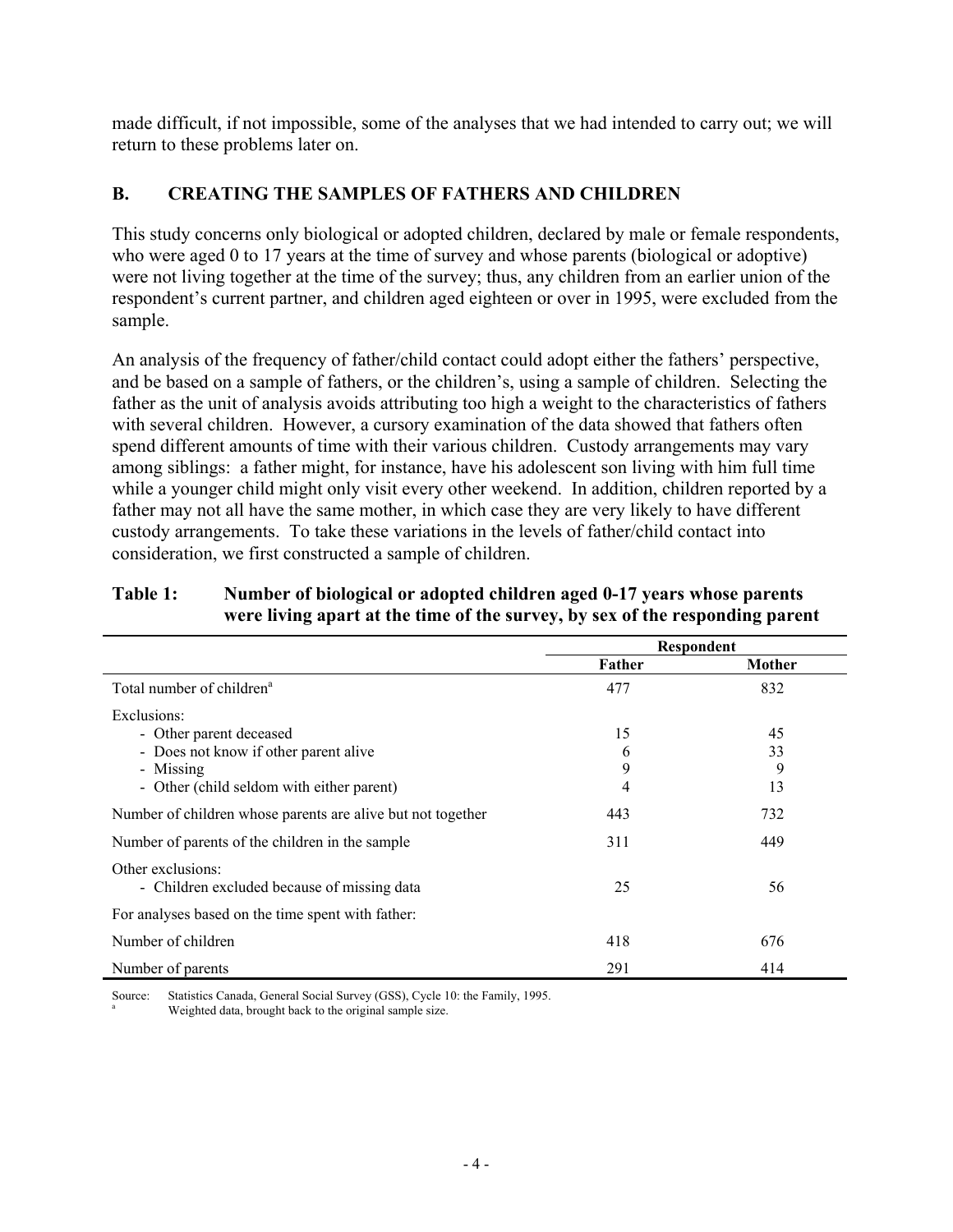To do this, we proceeded in the following way (see Table 1). From the information provided by the male and female respondents, we first selected all biological or adopted children aged from 0 to 17 years whose biological or adoptive parents were not living together at the time of survey (477 children reported by fathers, 832 by mothers), and retained only those with both parents still living. Thus, among the children declared by fathers, 15 children whose mother had died were ineligible, as were six others for whom the mothers' fate was unknown. Thirteen additional children were excluded from the sample: 9 for whom no information on the mother was available, and four others with discrepancies in the information collected. Overall, 34 children declared by fathers and 100 by mothers were excluded. The remaining sample of children reported by fathers equalled 443 children declared by 311 fathers, compared with 732 children reported by 449 mothers.

In the course of the following analyses, we will at times use the child sample, at others the father sample. When the variable being examined is based on information available for each child (such as the amount and type of contact, the child's age at the time of the survey and at separation, the level of satisfaction with the custody arrangements), the child sample will be used. Analyses of fathers' characteristics at the time of the survey (age, education, income and perception of the paternal role), however, will be carried out on the father sample.

The distribution of mothers and fathers according to the number and age of their children, presented in Table 2, makes clearer the link between the two samples. Three age categories were defined to describe the children declared by the same parent: 1) the respondent has at least one preschool-aged child (0-5 years); 2) the parent has no child of preschool age, but at least one child of primary school age (6-11 years); 3) all children are of secondary school age (12-17 years).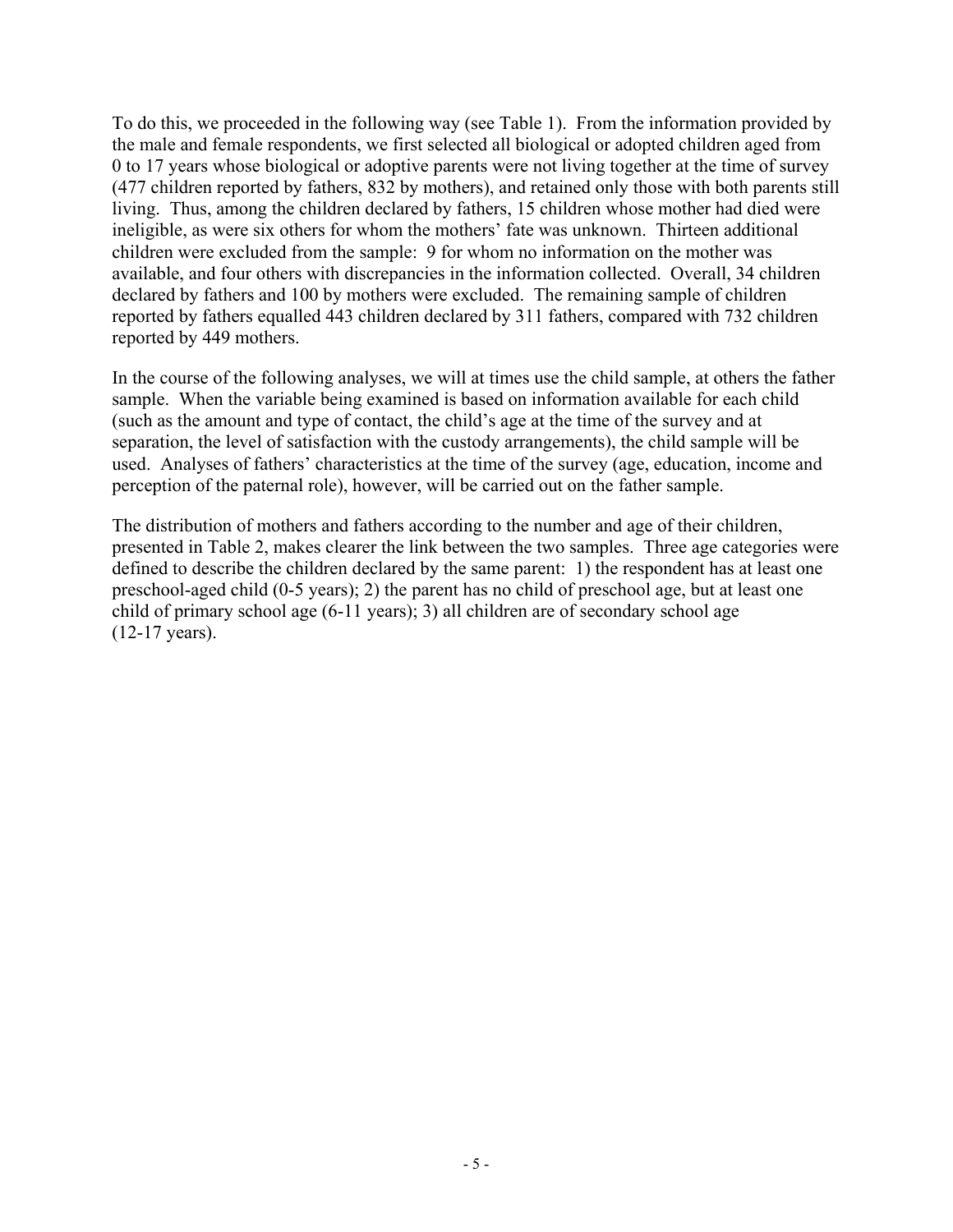|                                                       |                |                | Father                             |                    |                         |                                            |                            |                                     | Mother                             |                       |                  |                                   |
|-------------------------------------------------------|----------------|----------------|------------------------------------|--------------------|-------------------------|--------------------------------------------|----------------------------|-------------------------------------|------------------------------------|-----------------------|------------------|-----------------------------------|
|                                                       |                |                | Age group                          |                    |                         |                                            |                            |                                     | Age group                          |                       |                  |                                   |
|                                                       | $\frac{30}{5}$ | $30 - 39$      | 40-49                              | $\frac{1}{5}$      | Ž                       | న                                          | $30$                       | $30 - 39$                           | 40-49                              | $\frac{1}{5}$         | Ž                | $\mathcal{S}_{\bullet}$           |
| Number                                                | $50\,$         | 120            | 115                                | 26                 | $\frac{1}{3}$           |                                            | 13                         | 210                                 | 115                                |                       | 449              |                                   |
| $\%$                                                  | 16.2           | 38.5           | 37.0                               | 83                 |                         | 100                                        | 25.1                       | 46.8                                | 25.7                               | 2.4                   |                  | 100                               |
| Number of children aged 0-17 years:<br>$\overline{1}$ | 82.4           |                |                                    |                    |                         |                                            |                            |                                     |                                    |                       |                  |                                   |
| ر<br>-                                                | 13.3           | 54.1<br>40.7   | $61.6$<br>$33.1$<br>$33.3$<br>$00$ | 77.0<br>23.0       | $\frac{197}{99}$<br>311 | $63.4$<br>$3.9$<br>$1.9$<br>$1.9$<br>$1.0$ | 64.3<br>26.2<br>100<br>100 | $4\frac{388}{88}$<br>$100$<br>$100$ | $45.3$<br>$46.6$<br>$8.1$<br>$100$ | $86.2$<br>13.8<br>100 | 22684            | $\frac{50.6}{371}$<br>12.3<br>100 |
| - 3 or more                                           |                | $\tilde{c}$    |                                    | $\frac{1}{2}$      |                         |                                            |                            |                                     |                                    |                       |                  |                                   |
| Total                                                 | $\approx$      | 100            |                                    | $\geq$             |                         |                                            |                            |                                     |                                    |                       |                  |                                   |
| Age group of children:                                |                |                |                                    |                    |                         |                                            |                            |                                     |                                    |                       |                  |                                   |
| At least 1 child aged 0-5 years                       | 83.6           | 22.2           | 9.2<br>36.2                        |                    | $^{79}_{116}$           | 25.5<br>37.3                               | 79.5<br>20.5               | 26.9<br>41.6                        | $4.1$<br>35.3                      | Ī.                    | <b>52</b><br>152 | 33.9                              |
| At least 1 child aged 6-11 years                      | 16.4           | 52.0           |                                    | $\frac{14.6}{$     |                         |                                            |                            |                                     |                                    | 9.6                   |                  |                                   |
| All children aged 12-17 years<br>(none aged $0-5$ )   |                | 25.8           |                                    |                    |                         |                                            | $\mathbf i$                |                                     |                                    |                       |                  |                                   |
| $\Gamma$ otal                                         | $\Xi$          | $\overline{0}$ | $\frac{54.6}{100}$                 | $\frac{85.4}{100}$ | 116                     | 37.2<br>100                                | $\overline{0}$             | $\frac{31.5}{100}$                  | $\frac{60.6}{100}$                 | $\frac{90.4}{100}$    | $146$<br>449     | $\frac{32.5}{100}$                |
|                                                       |                |                |                                    |                    |                         |                                            |                            |                                     |                                    |                       |                  |                                   |

**Table 2: Distribution of respondents living apart from the other biological parent of their children**  $\mathbf{A}$  $\mathbf{f}$  thair  $\ddot{\phantom{0}}$ Ė ÷  $\frac{1}{2}$ م:<br>د  $\frac{1}{4}$  $\frac{1}{4}$  $\ddot{f}$  $\overline{1}$  $\frac{1}{2}$ نې ्  $\mathbf{D}$ istri $\mathbf{b}$  $T_0$ ble  $2$ 

Statistics Canada, General Social Survey (GSS), Cycle 10: the Family, 1995.<br>Weighted data, brought back to the original sample size. Source: Statistics Canada, General Social Survey (GSS), Cycle 10: the Family, 1995.

Source: Weighted data, brought back to the original sample size.

- 6 -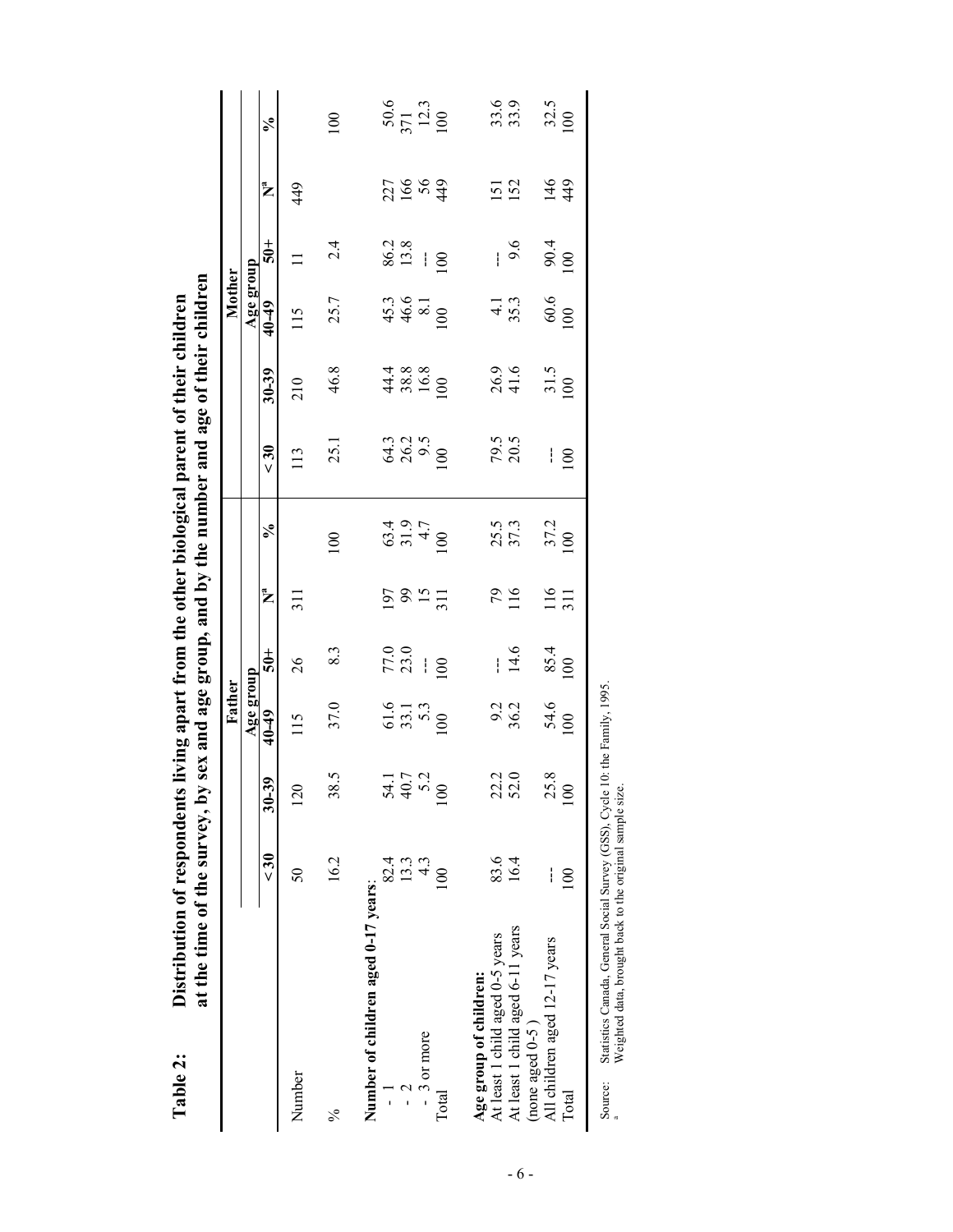A first observation is that mothers not living with the father of their children are younger than fathers in the same situation. While three-quarters of fathers and mothers are aged between 30 and 49 years, one mother in four is under thirty 30 compared with one father in six. This is undoubtedly due in part to the age difference traditionally observed between spouses. Mothers also report a greater number of children than fathers. Almost two-thirds (63.4 percent) of fathers only reported one child under the age of 18 at the time of the survey, compared with half the mothers; in contrast, less than 5 percent of fathers declared three or more children as against 12.3 percent of mothers. The age of parents is closely linked to the number and age of reported children. Take, for example, the higher percentage of fathers aged 30 to 49 years with two or more children; one can assume that fathers under 30 have scarcely begun their paternal career, while some of the children of those aged over 50 will already have reached the age of majority. Finally, while a substantial majority of fathers (75 percent) have no child under six, almost all the young fathers (under 30) had a child of this age.

#### **C. DEFINING THE FREQUENCY OF FATHER/CHILD CONTACT**

Within the framework of the GSS on the Family, respondents living apart from their children's other parent were asked to specify the number of hours, days, weeks or months that they spent with each of their children in the course of the 12 months preceding the survey; they were also asked for an estimate of the amount of time each child had spent with the other parent. This information, recoded in the micro-data file produced by Statistics Canada, as a number of days permitted us to classify the children according to the frequency of contact with their father;<sup>1</sup> 25 children for whom this information was missing had to be excluded from the analysis, reducing our sample to 418 children (and 291 fathers; see Table 1).

Table 3 presents the distribution of children reported by their fathers, according to the number of days, grouped into eight categories, that they spent together in the 12 months preceding the survey. Three children in ten  $(30.4 \text{ percent}^2)$  lived at least five months with their father, with around one child in eight spending 10 months or more with him; at the other extreme, one child in six spent no time at all with their father in the previous year. It is important to remember that our child sample overestimates the amount of father/child contact, as children spending less than two months per year with their father are significantly under-represented (Juby and Le Bourdais, 1999). The real proportion of children with little contact with their father is likely to be substantially higher than that observed here, as is suggested by the information given by mothers. According to their reports, one child in four had no contact with his father in the twelve months preceding the survey, and only 16.8 percent of children (half of the proportion declared by the fathers) spent five months or more with him.

 $\overline{a}$ 

<sup>1</sup> For a certain number of children, it was necessary to adjust the number of days reported by the respondent. For example, since fathers who declared that their children lived with them full time were not asked the number of days they spent with them, we estimated this number by subtracting from 365 the number of days these children spent with their mother. In addition, when the total number of days spent with the mother and father exceeded 365, we imputed the number of days spent with the respondent as the difference between 365 and the number of days the child spent with his other parent.<br> $\frac{2}{5}$  Calculated by adding 13.5 + 4

Calculated by adding  $13.5 + 4.0 + 12.9$ .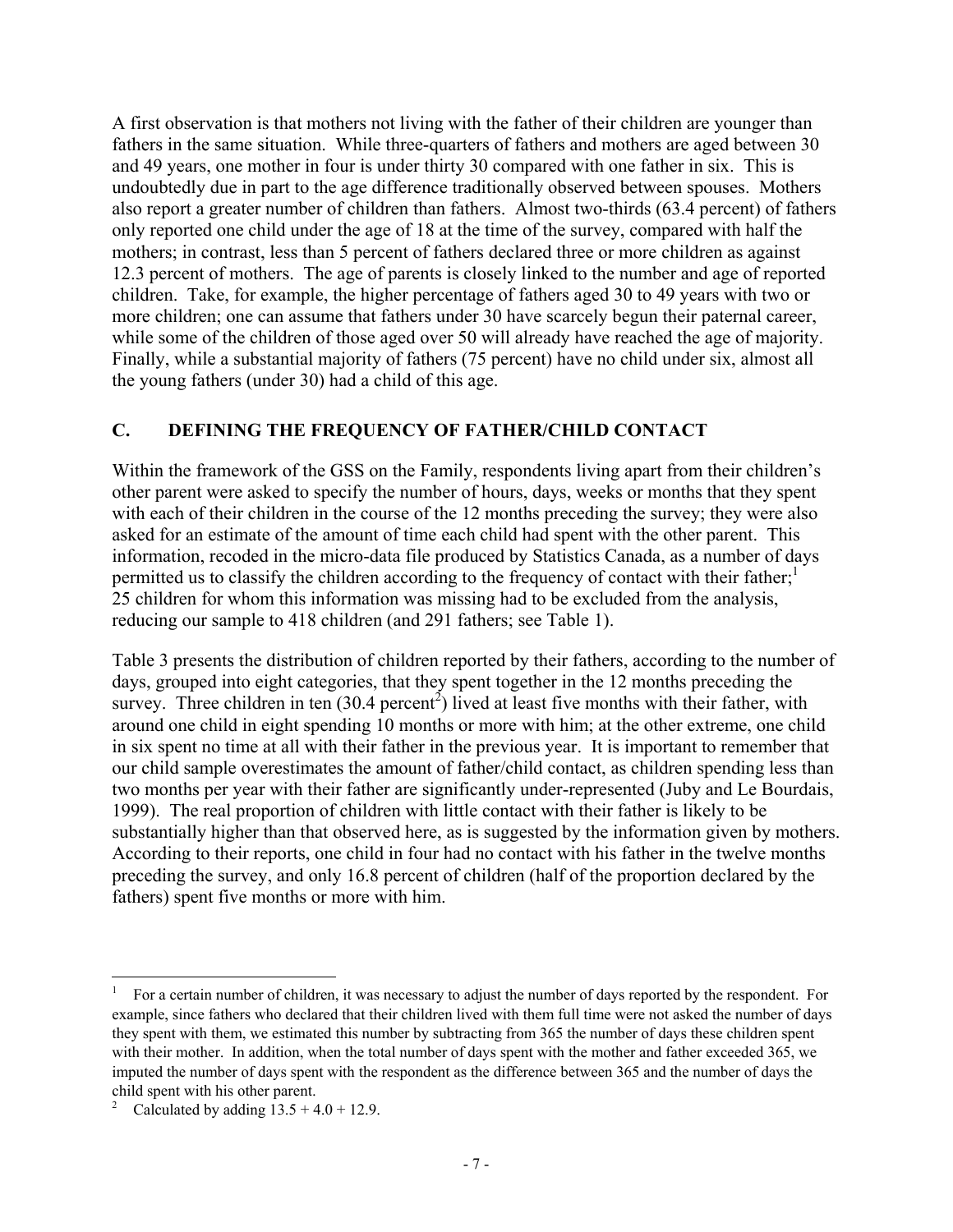#### **Table 3: Distribution of biological or adopted children aged 0-17 years reported by their father or mother, according to the number of days spent with their father in the twelve months preceding the survey**

|                                      | <b>Respondent</b>          |                     |  |
|--------------------------------------|----------------------------|---------------------|--|
|                                      | <b>Father</b> <sup>a</sup> | Mother <sup>b</sup> |  |
| Number of days spent with the father |                            | $\frac{6}{6}$       |  |
| None                                 | 16.8                       | 24.7                |  |
| 1-6 days (less than 1 week)          | 6.6                        | 9.4                 |  |
| 7-29 days (less than 1 month)        | 8.2                        | 11.6                |  |
| $30-59$ days (1 to 2 months)         | 14.6                       | 17.0                |  |
| $60-149$ days (2 to 5 months)        | 23.4                       | 20.5                |  |
| 150-209 days (5 to 7 months)         | 13.5                       | 6.7                 |  |
| 210-299 days (7 to 10 months)        | 4.0                        | 3.3                 |  |
| 300-365 days (10 months and over)    | 12.9                       | 6.8                 |  |
| Total                                | 100                        | 100                 |  |
| $N^c$                                | 418                        | 676                 |  |

Source: Statistics Canada, General Social Survey (GSS), Cycle 10: the Family, 1995.

25 cases excluded, where information on the number of days spent with the father is missing. These cases have been excluded from the following tables.

<sup>b</sup> 56 cases excluded, where information on the number of days spent with the father is missing. These cases

have been excluded from the following tables.

Weighted data, brought back to the original sample size.

In the following analyses, we have grouped the children in four categories, according to the time spent with their father. The first category contained those children who had, for all practical purposes, lost contact with their father, grouping together those who had spent fewer than seven days in the previous year with him. At the opposite extreme, we sought to isolate the children who had maintained a close relationship with their father, including in the same category children who spent five months (150 days) or more with him in the 12 months preceding the survey.<sup>3</sup> Children spending one week to two months (7-59 days) and two to five months (60-149 days) with their father formed the two intermediate categories. The distribution of children at the centre of almost all the ensuing analyses can be summarized as follows:

1) less than one week: little or no contact (23.4 percent of children);

2) between one week and two months: low level of contact (22.8 percent of children);

3) between two and five months: regular contact (23.4 percent) of children);

4) five months or more: close contact (30.4 percent of children).

One criticism that might be levelled against the approach taken here is that spending time with someone is not the only way to maintain links. Making a telephone call or writing a letter could also be effective means of keeping contact, particularly when distance prevents frequent visits. Using the GSS data, we attempted to measure the extent to which these means could serve as an alternative to visiting. The findings, presented in Table 4 and Figure 1, reassured us immediately

 $\mathfrak z$ In the micro-data file, the stated numbers of days are clustered around multiples of 30 (30 days, 60 days, etc.).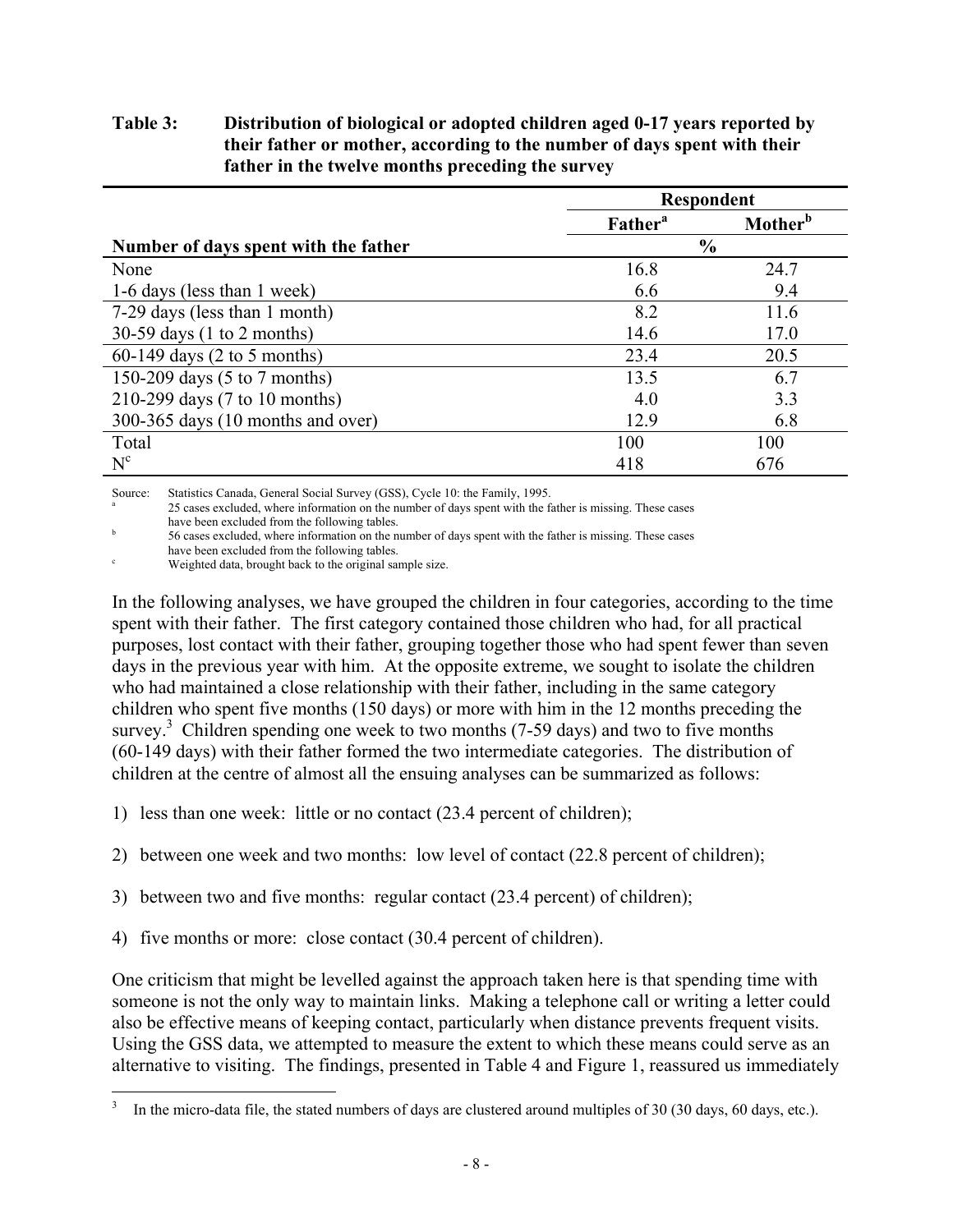as to the risk of underestimating the level of father/child contact that might be incurred by restricting our measurement of this contact to the amount of time fathers and children spent in each other's company.

In the course of the 1995 GSS, separated respondents were asked how often, in the previous 12 months, they had contacted each child by letter or telephone when the child was not with them; they were also asked for an estimate of this type of contact with the other parent. The first question was not asked for children declared to be living full-time with the respondent; as a result,  $67<sup>4</sup>$  of the 418 children reported by their father have been excluded from the following analysis.

| telephone contact with him during the year preceding the survey    |                        |                       |                             |                      |              |  |  |  |  |  |
|--------------------------------------------------------------------|------------------------|-----------------------|-----------------------------|----------------------|--------------|--|--|--|--|--|
|                                                                    | Time spent with father |                       |                             |                      |              |  |  |  |  |  |
| <b>Frequency of contact</b><br>by letter or telephone <sup>a</sup> | Less than<br>1 week    | 1 week to<br>2 months | $2 \text{ to } 5$<br>months | 5 months<br>and over | <b>Total</b> |  |  |  |  |  |
| Daily                                                              | 5.6                    | 4.0                   | 10.8                        | 31.3                 | 11.4         |  |  |  |  |  |
| At least once a week                                               | 17.3                   | 56.3                  | 67.1                        | 47.3                 | 46.9         |  |  |  |  |  |
| At least once a month                                              | 22.9                   | 22.8                  | 13.2                        | 8.0                  | 17.4         |  |  |  |  |  |
| Less than once a month                                             | 17.4                   | 9.1                   | 2.2                         | 4.5                  | 8.6          |  |  |  |  |  |
| Never                                                              | 36.8                   | 7.8                   | 6.7                         | 8.9                  | 15.7         |  |  |  |  |  |
| Total                                                              | 100                    | 100                   | 100                         | 100                  | 100          |  |  |  |  |  |
| $N^b$<br>$\chi^2$ = 111.717, p = 0.001, missing cases: 1           | 98                     | 92                    | 95                          | 66                   | 351          |  |  |  |  |  |

## **Table 4: Distribution (%) of children aged 0-17 years not living full-time with their father, according to the time spent with him and the frequency of letter and**

Source: Statistics Canada, General Social Survey (GSS), Cycle 10: the Family, 1995.

<sup>a</sup> Excludes 67 children declared living full-time with their father.

Weighted data, brought back to the original sample size.

 $\overline{a}$ 

A close look at Figure 1 clearly shows that contact by letter or telephone is far from being used as a substitute for visits by fathers who rarely see their children. The opposite situation seems to be the case: the less often fathers see their children, the less likely they are to communicate with them by letter or telephone. Almost 80 percent of children with frequent contact with their father (five months or more) communicate at least once a week with him by letter or telephone when living with their mother, compared with less than a quarter of children who scarcely ever see their father (less than one week). In fact, more than half the children who spent less than a week a year with their father were not even in contact by letter or telephone on a monthly basis. It is also of interest that children who rarely see their father but who have regular contact with him by letter or telephone do not appear to communicate in this way because of distance separating the parents' households. In almost half the cases, the children lived less than 10 kilometres from their father and very few lived more than 100 kilometres away (data not presented). It seems likely, therefore, that the variable constructed as an indicator of the frequency of father/child

The number of children excluded from this analysis slightly exceeds the number classified in Table 3 as having spent 10-12 months with their father. This is because some children declared by their fathers to be living full time with them (and who were thus excluded from the question concerning letter and telephone contact) were reported as spending a considerable number of days with their mother during the previous year.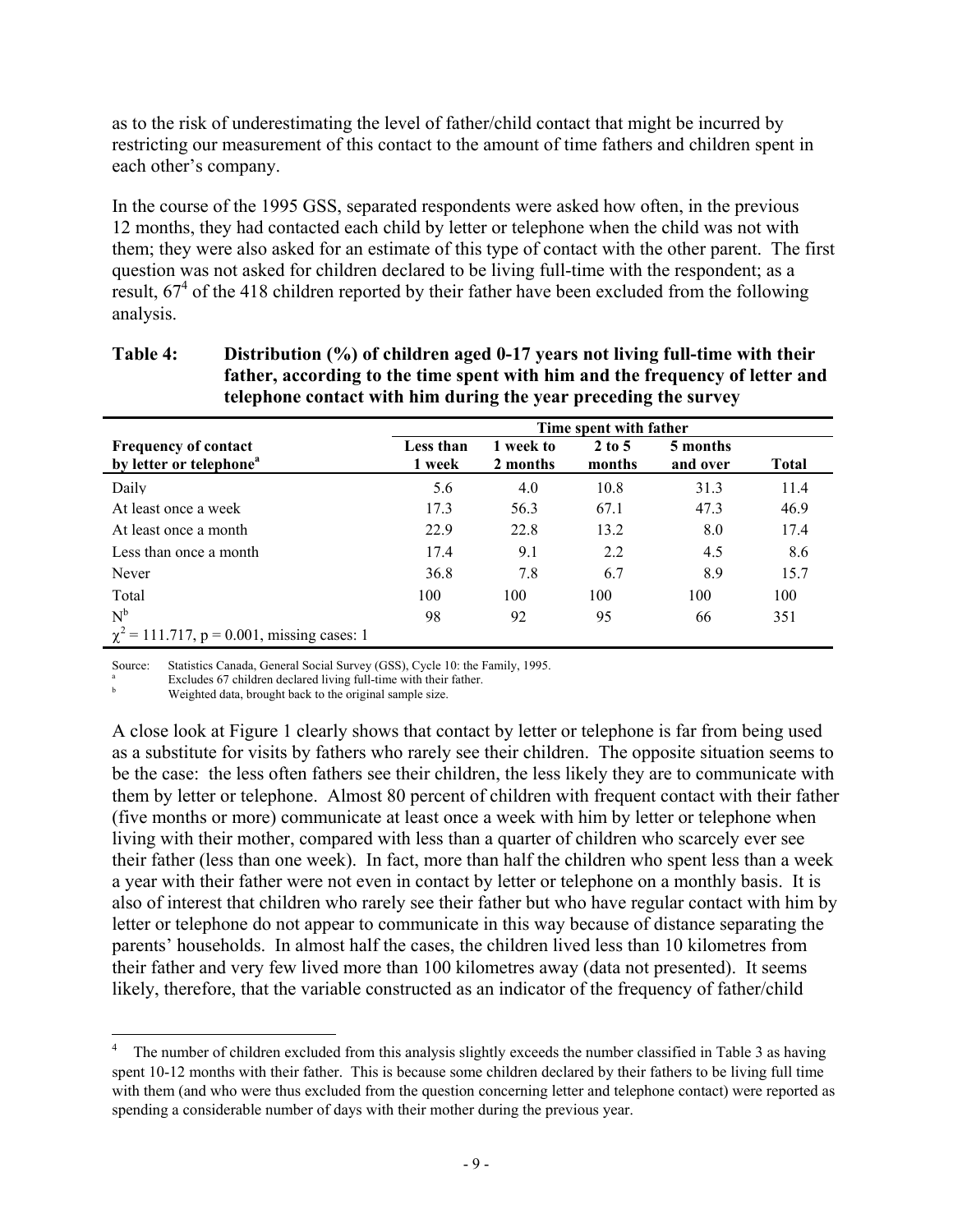contact adequately represents the extent of the contact that separated fathers had with their children in the previous year.



#### **Figure 1: Frequency of contact by letter or telephone according to time spent with father**

As mentioned earlier, certain analyses will be based on the father rather than the child sample. As our aim is to characterise the fathers according to the degree of contact they had with their children, using the father sample raised the question of how to classify fathers who did not have the same level of contact with all their children? Of the 291 fathers of the children in the sample (see Table 1), 110 had more than one child; of these, 40 percent reported spending a different number of days with each child. In 60 percent of cases, the frequency of contact varies from one child to another even when the number of days is classified into four categories. How should a father's level of contact be best represented, therefore—should preference be given to the time spent with the oldest child, or with the youngest? After a detailed examination of the data, we concluded that calculating the average number of days spent by the father with his children produced the best overall measure of contact. The father was then classified into the appropriate group of the four-category father/child contact variable according to this estimated average number of days. A comparison of the two samples—fathers and children—distributed according to the time spent with the father, is presented in Table 5. It is interesting to note the similarity between the two series of percentages.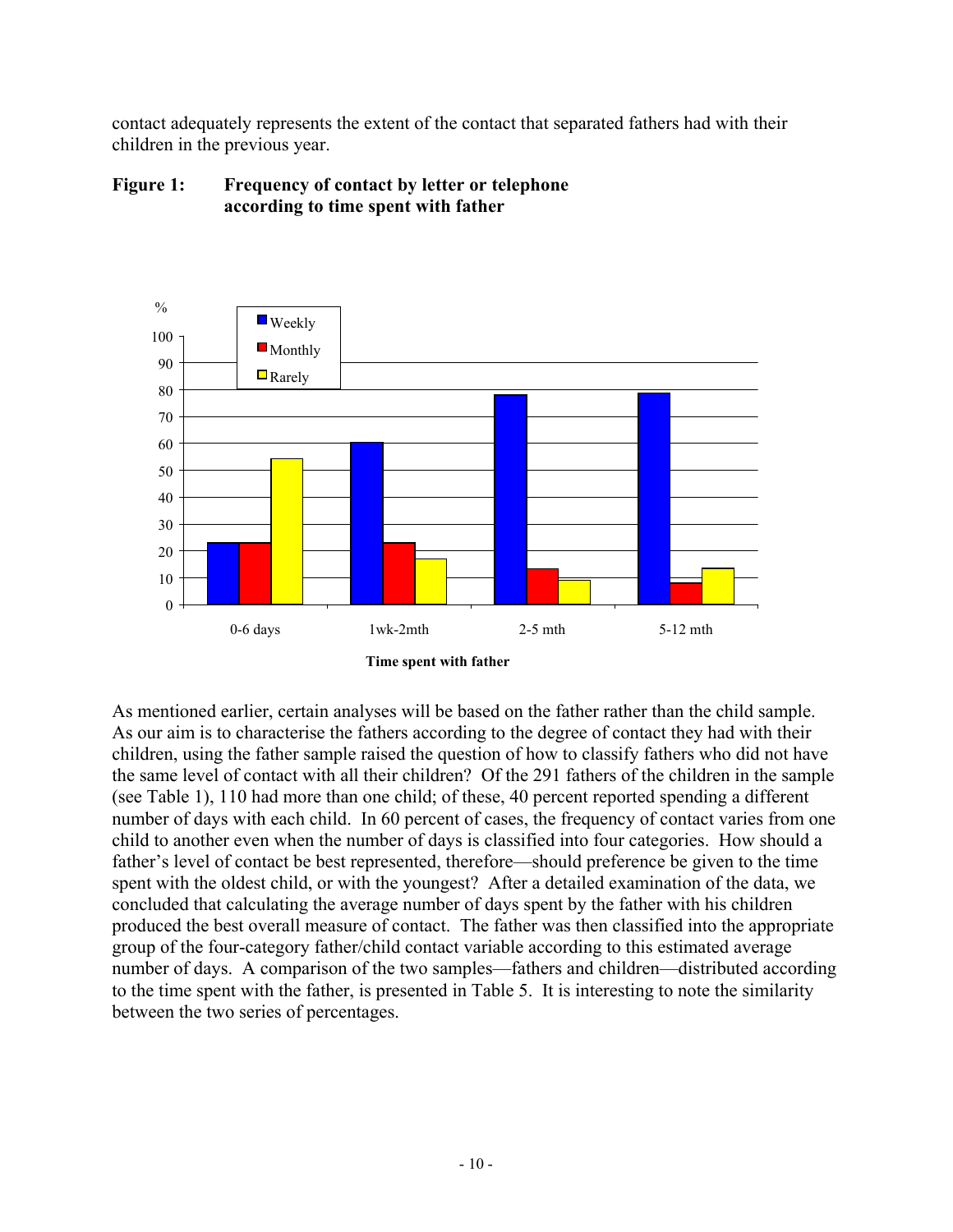|                           |                     |                       |                    | <b>Frequency of father/child contact</b> |              |
|---------------------------|---------------------|-----------------------|--------------------|------------------------------------------|--------------|
|                           | Less than<br>1 week | 1 week to<br>2 months | $2$ to 5<br>months | 5 months<br>and over                     | <b>Total</b> |
| Number of children        |                     |                       |                    |                                          |              |
| $\mathrm{N}^{\mathrm{a}}$ | 98                  | 95                    | 98                 | 127                                      | 418          |
| $\frac{0}{0}$             | 23.4                | 22.8                  | 23.4               | 30.4                                     | 100          |
| Number of fathers         |                     |                       |                    |                                          |              |
| $N^a$                     | 67                  | 69                    | 68                 | 87                                       | 291          |
| $\frac{0}{0}$             | 23.1                | 23.8                  | 23.3               | 29.8                                     | 100          |

#### **Table 5: Number of children and fathers according to the frequency of father/child contact**

Source: Statistics Canada, General Social Survey (GSS), Cycle 10: the Family, 1995.

<sup>a</sup> Weighted data, brought back to the original sample size.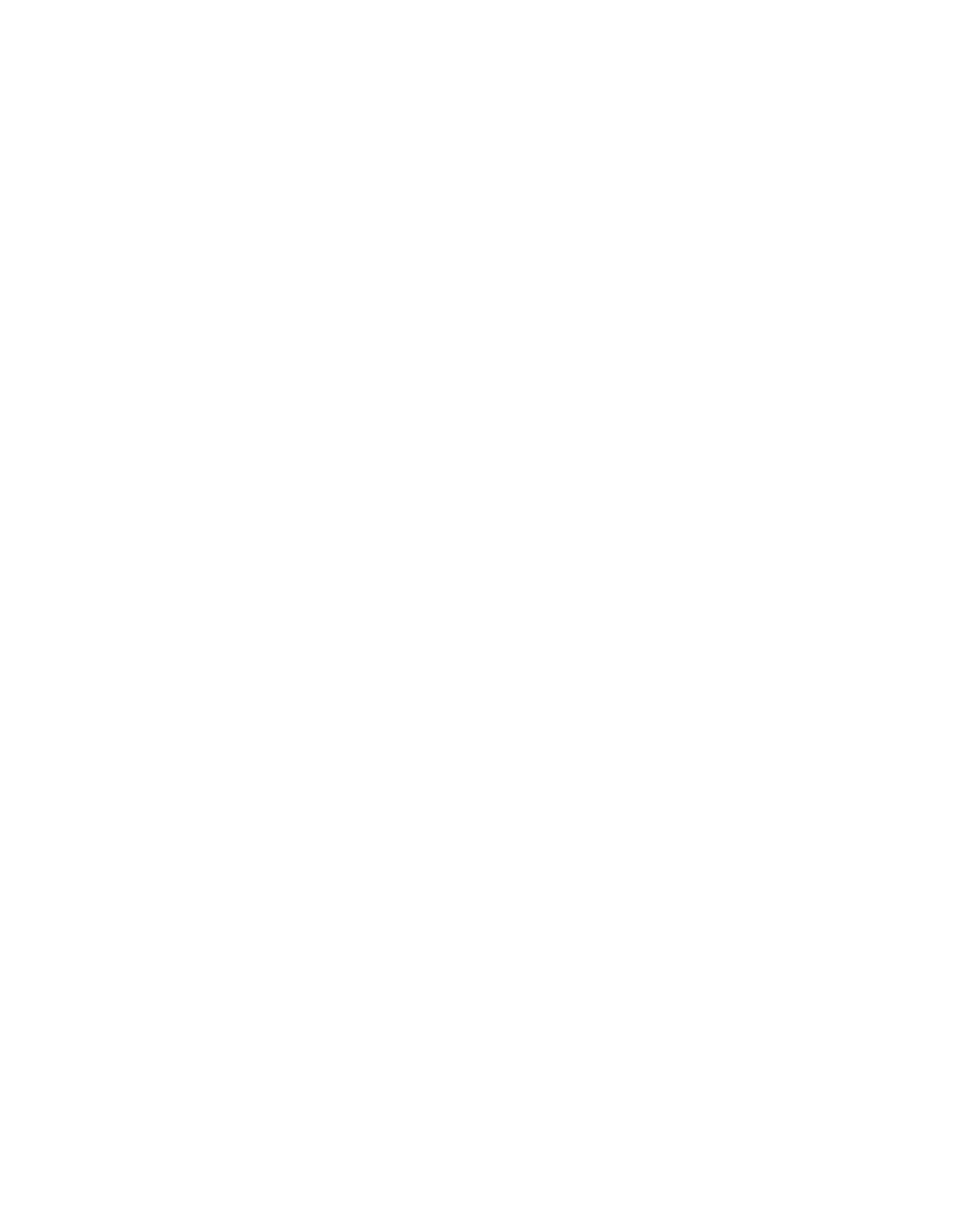## **III. PROFILE OF FATHERS ACCORDING TO THE FREQUENCY OF CONTACT WITH THEIR CHILDREN**

#### **A. CHILD-RELATED SOCIO-DEMOGRAPHIC CHARACTERISTICS**

Using the child sample, this section explores various socio-demographic characteristics shown to be relevant to the analysis of father/child contact in North American and European research (for a review, see Cooksey and Craig, 1999). These include the child's age at the time of the survey and at the time of his or her parents' separation, the time elapsed since the separation, the type of parental union at the child's birth and a variety of factors regarding custody arrangements, including the father's satisfaction with these arrangements. Several of the variables were not directly available from the micro-data file on child data produced by Statistics Canada. In order to describe the parents' conjugal situation at the child's birth, for instance, or establish the age at parental separation, or the time passed since the separation, the birth of each child had first to be allocated to the appropriate union (if born within one); to do this, we had to combine the data in the child file with those in the union file.<sup>5</sup> Table 6 contains the results of the bi-variate analyses carried out using these variables.

A study of children's family histories, based on data from the National Longitudinal Survey of Children and Youth (NLSCY), revealed a close link between the type of conjugal union into which a baby is born and the probability that this child subsequently experiences the breakdown of his parents' union (Marcil-Gratton, 1998). Thus, children born to cohabiting parents appear considerably more at risk of living through family disruption than those whose parents had married directly, even in Quebec where cohabitation is tending to replace marriage as the context for starting a family. One might, initially, have expected cohabiting fathers to be more likely to maintain a close relationship with their children after separation than more "traditionally" wed fathers, given the greater equality between partners observed among cohabiting couples (Le Bourdais and Sauriol, 1998; Shelton and John, 1993). However, our results reveal a different and more complex picture. A higher proportion (38.1 percent) of children whose parents married directly had frequent contact with their father (5 months and more) than those whose parents had cohabited at some point, whether or not they had subsequently married (30.0 percent and 25.2 percent); however, at the other end of the scale, children born to married parents (19.4 percent) are also a little more likely than the others (around 15 percent) to see their father rarely or not at all.

 $\mathfrak{s}$ <sup>5</sup> For a more detailed account of the creation and content of the three GSS files (Main data file, Child File and Union File), see Statistics Canada, 1997.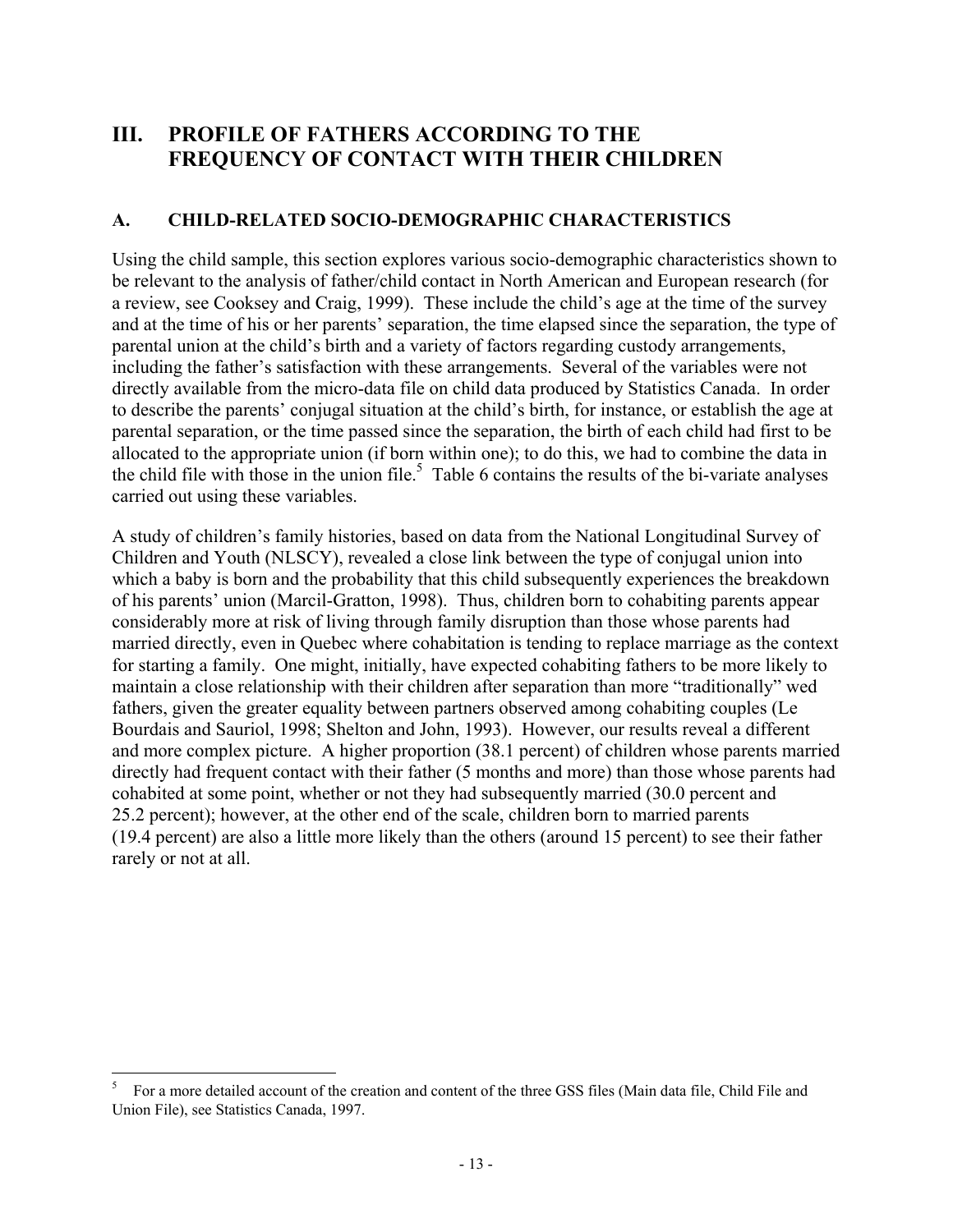#### **Table 6: Distribution (%) of children 0-17 years, according to the time spent with their father, by various socio-demographic characteristics**

|                                                 | Less than | Time spent with the father<br>1 week to | $2$ to $5$ | 5 months |              |               |
|-------------------------------------------------|-----------|-----------------------------------------|------------|----------|--------------|---------------|
| Socio-demographic characteristics               | 1 week    | 2 months                                | months     | and over | <b>Total</b> | $\frac{0}{0}$ |
| $N^a$                                           | 98        | 95                                      | 98         | 127      | 418          |               |
| Type of union at the child's birth              |           |                                         |            |          |              |               |
| Direct marriage                                 | 19.4      | 19.7                                    | 22.8       | 38.1     | 100          | 42.4          |
| Marriage preceded by cohabitation               | 15.2      | 25.5                                    | 29.3       | 30.0     | 100          | 18.9          |
| Cohabitation                                    | 15.9      | 29.9                                    | 30.0       | 25.2     | 100          | 10.4          |
| Birth out of union                              | 34.6      | 21.6                                    | 20.8       | 23.0     | 100          | 28.3          |
| $\chi^2$ = 19.277, p = 0.023, missing cases: 44 |           |                                         |            |          |              |               |
| Child's age at time of separation               |           |                                         |            |          |              |               |
| $0-5$ years                                     | 34.0      | 24.2                                    | 24.3       | 17.5     | 100          | 19.4          |
| 6-11 years                                      | 17.2      | 20.8                                    | 29.2       | 32.8     | 100          | 38.3          |
| $12-14$ years                                   | 20.2      | 25.5                                    | 17.6       | 36.7     | 100          | 19.5          |
| $15-17$ years                                   | 27.7      | 22.4                                    | 17.8       | 32.1     | 100          | 22.8          |
| $\chi^2$ = 18.925, p = 0.026                    |           |                                         |            |          |              |               |
| Child's age at time of separation               |           |                                         |            |          |              |               |
| 0-1 years (includes children born out of        | 36.0      | 25.4                                    | 20.0       | 18.6     | 100          | 37.8          |
| union)                                          |           |                                         |            |          |              |               |
| 2-5 years                                       | 15.5      | 20.8                                    | 30.7       | 33.0     | 100          | 30.8          |
| 6-11 years                                      | 13.7      | 18.9                                    | 25.8       | 41.7     | 100          | 24.0          |
| $12-17$ years                                   | 10.4      | 25.4                                    | 13.6       | 50.6     | 100          | 7.4           |
| $\chi^2$ = 38.497, p = 0.001, missing cases: 44 |           |                                         |            |          |              |               |
|                                                 |           |                                         |            |          |              |               |
| Time elapsed since separation                   |           |                                         |            |          |              | 18.1          |
| Less than 2 years                               | 17.5      | 18.5                                    | 19.3       | 44.7     | 100          |               |
| 2-4 years                                       | 13.0      | 24.5                                    | 24.9       | 37.6     | 100          | 28.8          |
| 5-9 years<br>10 years and over                  | 24.4      | 20.0                                    | 32.0       | 23.6     | 100<br>100   | 36.3          |
|                                                 | 39.7      | 28.3                                    | 11.5       | 20.5     |              | 16.8          |
| $\chi^2$ =34.159, p = 0.001, missing cases: 44  |           |                                         |            |          |              |               |
| Distance between the parents' domiciles         |           |                                         |            |          |              |               |
| Less than 10 km                                 | 18.3      | 11.2                                    | 26.0       | 44.5     | 100          | 33.6          |
| 10-49 km                                        | 15.2      | 26.3                                    | 30.1       | 28.4     | 100          | 25.9          |
| 50-399 km                                       | 19.0      | 32.5                                    | 28.7       | 19.8     | 100          | 19.0          |
| 400 km and more                                 | 38.5      | 29.6                                    | 8.3        | 23.6     | 100          | 21.5          |
| $\chi^2$ = 52.571, p = 0.001, missing cases: 9  |           |                                         |            |          |              |               |

Source: Statistics Canada, General Social Survey (GSS), Cycle 10: the Family, 1995.

<sup>a</sup> Weighted data, brought back to the original sample size.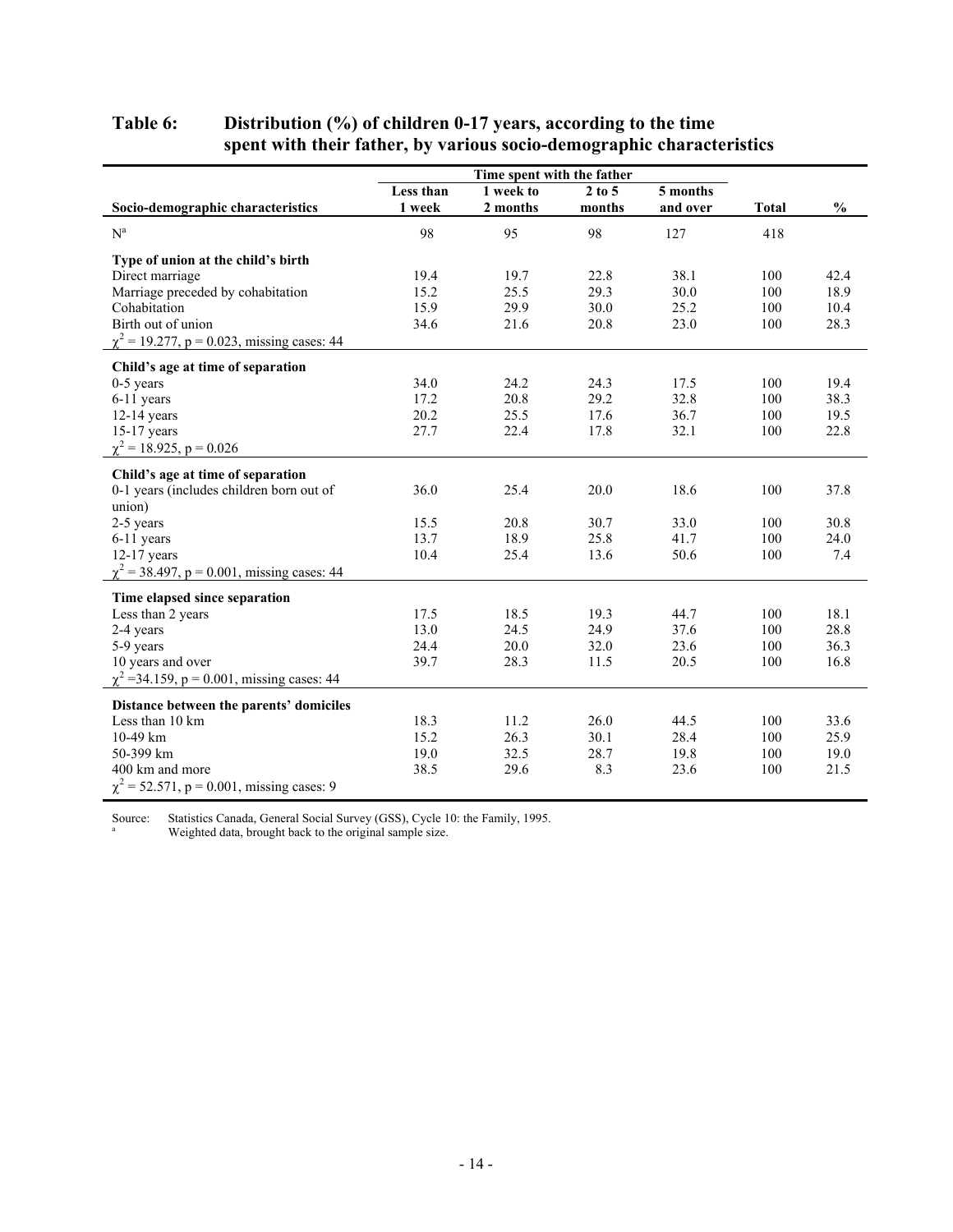#### **Figure 2: Distribution of children according to type of union at birth and time spent with father**



**Type of union at birth**

One might also expect more contact between fathers and children who had lived together long enough before the separation to establish a durable relationship. Consequently, we anticipated that children whose parents were not living together at their birth would have less frequent contact with their father than those born to married or cohabiting parents. Figure 2 shows this to be the case: children born outside a conjugal union are much more at risk of never seeing their father than those born within a union, with almost one-third of the former in this situation compared with less than one-fifth of the latter. Less predictable, perhaps, is the finding that almost a quarter (23.3 percent) of children born outside a union spent at least five months with their father in the year preceding the survey. This proportion is certainly over-estimated, however, because of higher rates of under-reporting among children born outside a union who have no contact with their fathers.

We next examined variations in father/child contact according to the age of children at the time of the survey. The children were allocated to one of four age groups, linked to important stages in their development: the preschool period (0-5 years); primary school age (6-11 years); and secondary school age, divided into two groups (12-14 years and 15-17 years) on the assumption that the growing importance of peer group relations during adolescence would translate, in the statistics, into a reduction in the time spent with the "other" parent.

Table 6 demonstrates that the youngest children spend the least time with their fathers: one-third (34.0 percent) of preschool children had seen him little or not at all in the 12 months before the survey—a proportion twice that observed among children of primary school age (17.2 percent).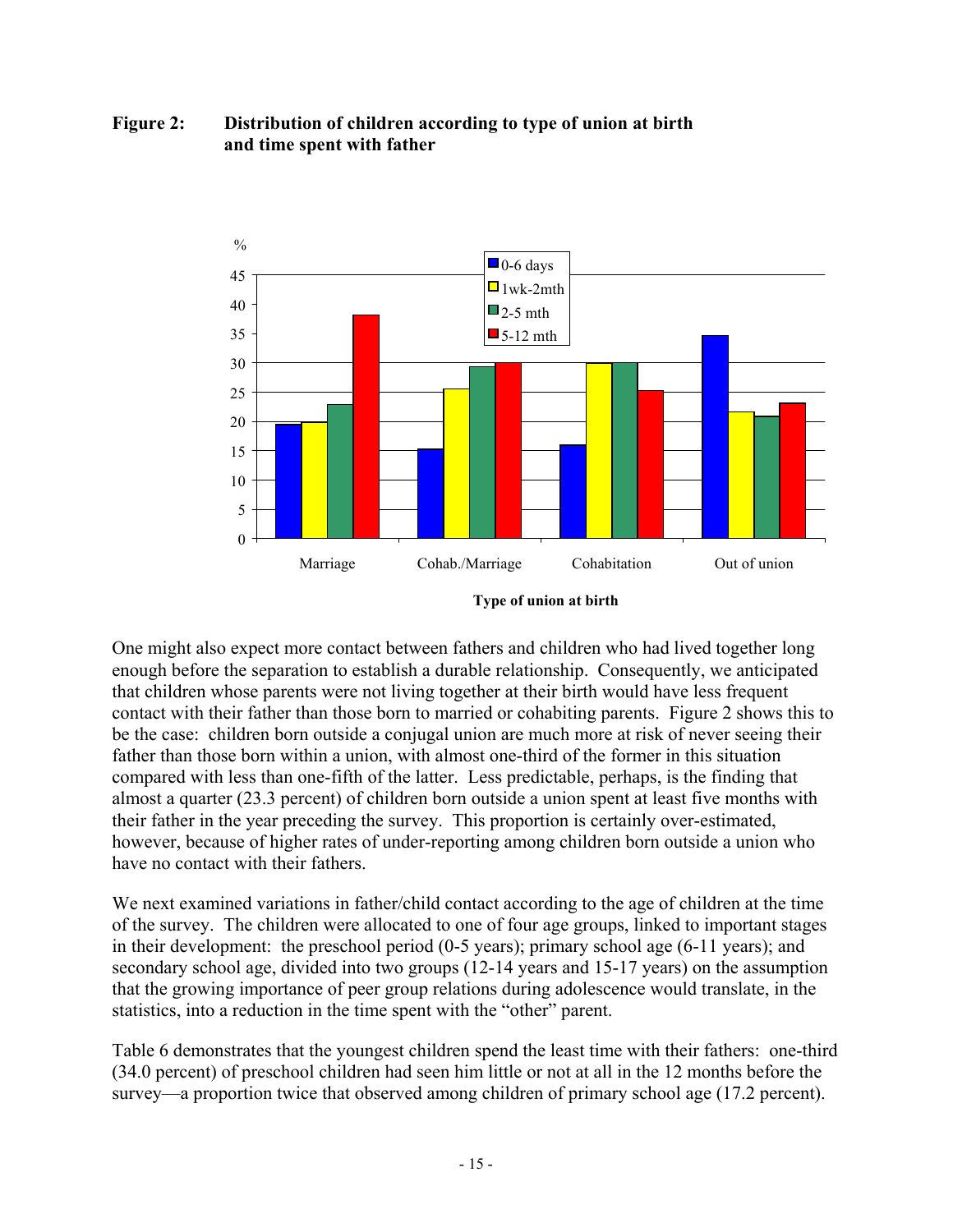At the other extreme, the proportions are inverted: almost twice the percentage of children aged 6-11 years spent at least five months with their father (32.8 percent compared with 17.5 percent among the youngest group). The children most likely to have frequent contact with their father are those aged 12 to 14 years, of whom more than one-third (36.7 percent) spent at least five months with their father during the previous year. Up to this point, our findings corroborate those of other research, showing that fathers have most regular contact with their older children (Seltzer, 1991). For adolescents aged 15 to 17 years, however, the image is a little less clear. Although the proportion of children spending a great deal of time with their father remains high, at slightly under one-third, over one-quarter have all but lost contact with him. These differences are no doubt linked to changes in behaviour during adolescence. Also partly responsible may be the fact that this age group includes both those children for whom the time elapsed since separation is the longest and those who were the oldest at the time of separation, two characteristics intimately associated with the number of father/child contacts.

#### **Figure 3: Distribution of children according to age at separation and time spent with father**



The child's age at separation provides a useful gauge of the length of time during which a father was able to develop a relationship with their children on a daily basis (see Figure 3). Once again, age groups were defined to correspond to periods of schooling. However, in this case the preschool age group was divided in two, in order to identify the children who had never lived with both parents, or those who were still very young at the time of separation. As expected, the proportion of children spending at least five months a year with their father increased steadily with the child's age at separation: half (50.6 percent) of the children aged 12 years and over when their parents separated lived at least five months a year with their father, compared with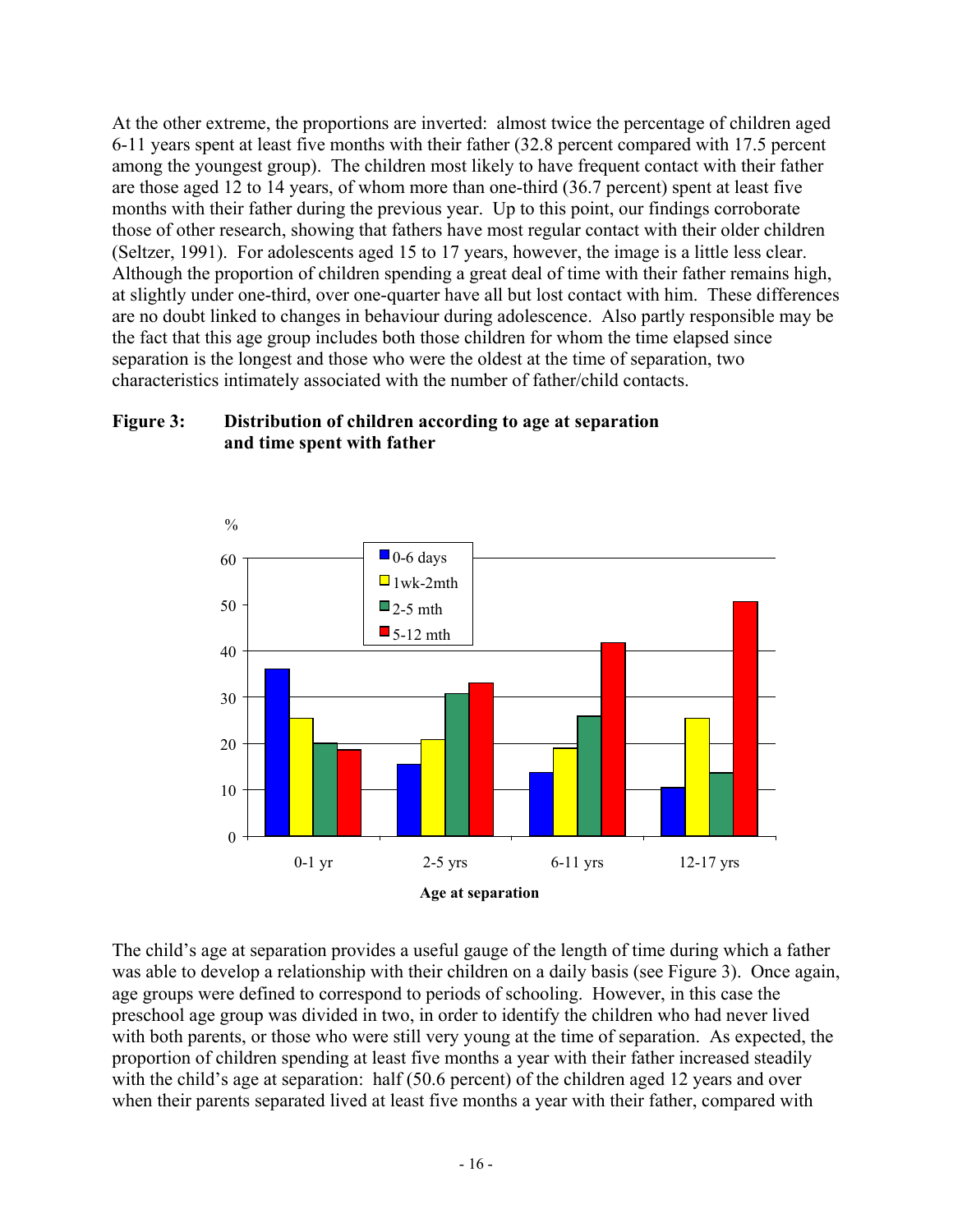less than one-fifth (18.6 percent) of children aged under two years. The latter were three and a half times more likely to have little or no contact with their father (36.0 percent as against 10.4 percent), a result undoubtedly linked to the fact that the group of children aged under two years at the separation includes, by definition, children born outside a union.

Research on father/child contact reveals that fathers have a tendency, over time, to gradually lose contact with their children. Our findings are entirely consistent with this. As can be seen in Table 6, the more recent the separation, the more time fathers and children spend together: a little under half (44.7 percent) the children experiencing parental separation within the two years preceding the survey stayed with their father at least five months a year, compared with less than a quarter of children whose parents had been separated for five years or more.

These last three variables are obviously closely related to one another. Children who were very young at the time of the survey, for example, experienced their parents' separation at a very early age and are necessarily included in the group of children for whom the time since separation is short. In the third phase of this research, we attempt to assess the relative impact of each of these characteristics on the degree of father/child contact by applying a multivariate analysis to the data.

The geographic distance separating the households of the two parents is a key factor in the continuation of father/child contact. Geographic proximity facilitates enormously the movement of children from one parent's home to the other and, without this proximity, joint custody is virtually inconceivable, given the problems of organising schooling and social life. As foreseen, the shorter the distance between the two residences, the more frequent the contact between fathers and children. Thus, the proportion (44.5 percent) of children maintaining a close relationship with their father is significantly higher when their parents' homes are less than 10 kilometres apart.

### **B. FAMILY AND ECONOMIC CHARACTERISTICS OF FATHERS**

This section explores the level of father/child contact in relation to the fathers' conjugal and family situation at the time of the survey and to a number of their socio-economic characteristics. This analysis is based on the father sample, as is the investigation of perceptions and attitudes in the following section.

#### *Fathers' conjugal and family situation*

The conjugal and parental trajectory chosen by parents after a separation is likely to modify the relationship they have with their children. Choosing to form a union with a new spouse, to live with that spouse's children, to have other children within that union, or to separate once again, are decisions that will probably influence the time and financial support that separated parents are able to offer their children. An earlier study demonstrated that the frequency of father/child contact decreased with the father's remarriage (Seltzer et al., 1989). A more recent study, however, showed how important it is to take into account the presence of children in the father's new family when examining the impact of the conjugal situation. Once the presence of children was controlled for in this study, remarried fathers actually appeared more disposed to see their children regularly than cohabiting or single (i.e. those living alone and never having married)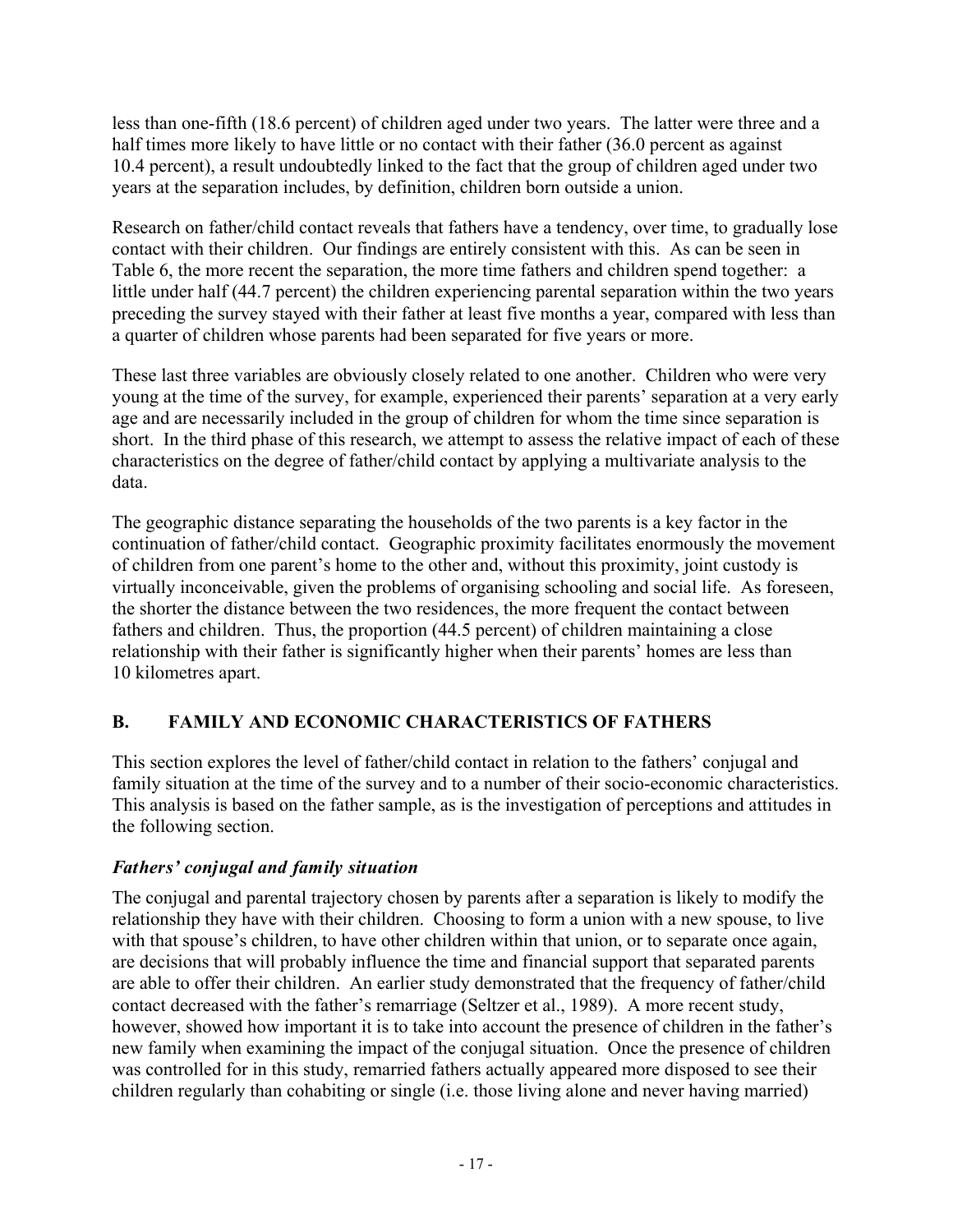fathers; moreover, while the birth of children within the new union led to a lower level of father/child contact, the presence in the household of the new spouse's children had no apparent effect (Cooksey and Craig, 1999). The impact of these events, therefore, is likely to be considerable and may vary according to the moment in time that they occur.

The GSS data enable us to describe the family situation of the responding parent at the time of the survey; they also permit the reconstruction of the conjugal and parental trajectories taken by respondents after the separation. As a first step, we categorised separated fathers according to whether or not they were living with a new partner at the time of the survey. For those without a partner at the time of the survey, we then established whether they had formed a new union at some point after the separation. Fathers living in a couple at the time of the survey were further classified according to whether this new household included children other than those from the earlier union—either children of the new partner, or those born within the current union. We traced the conjugal and parental history of fathers in this way from the breakdown of the union in which the youngest child in the sample was born; 29 fathers for whom the necessary information was unavailable were excluded from the analysis.

| Time spent with the children |                       |                             |                      |              |               |
|------------------------------|-----------------------|-----------------------------|----------------------|--------------|---------------|
| Less than<br>1 week          | 1 week to<br>2 months | $2 \text{ to } 5$<br>months | 5 months<br>and over | <b>Total</b> | $\frac{0}{0}$ |
| 59                           | 64                    | 61                          | 78                   | 262          |               |
|                              |                       |                             |                      |              |               |
| 25.8                         | 20.3                  | 22.6                        | 31.3                 | 100          | 45.4          |
| 11.2                         | 33.3                  | 23.3                        | 32.2                 | 100          | 12.9          |
|                              |                       |                             |                      |              |               |
| 11.8                         | 35.0                  | 25.8                        | 27.6                 | 100          | 21.6          |
| 34.5                         | 15.9                  | 23.7                        | 25.9                 | 100          | 20.1          |
|                              |                       |                             |                      |              |               |

#### **Table 7: Distribution (%) of fathers<sup>a</sup> of children aged 0-17 years according to the average time spent with the children and by the fathers' conjugal and parental trajectory**

Source: Statistics Canada, General Social Survey (GSS), Cycle 10: the Family, 1995.

The father's family history, from the moment he no longer lived with the mother of the youngest child in the sample, was estimated only if the data was sufficiently complete to allow us to situate the child's birth

correctly in the father's family trajectory (for 271 of the 291fathers).

Weighted data, brought back to the original sample size.

In 3 cases, the father had lived with a new partner and her children from a previous union.

Between the time of separation (or the birth of a child born outside a union) and the survey, more than half the separated fathers had experienced at least one subsequent family relationship: 54.8 percent had formed a new union; 13.6 percent had lived with the children of a new partner; and 12.0 percent had fathered another child within a new union (data not presented).

At the time of the survey, over half the fathers were not living in a couple (see Table 7); of these, however, almost one in five had lived with a new partner between the time of separation and the survey (12.9 percent of 58.3 percent). Two-thirds of the fathers living in a couple at the time of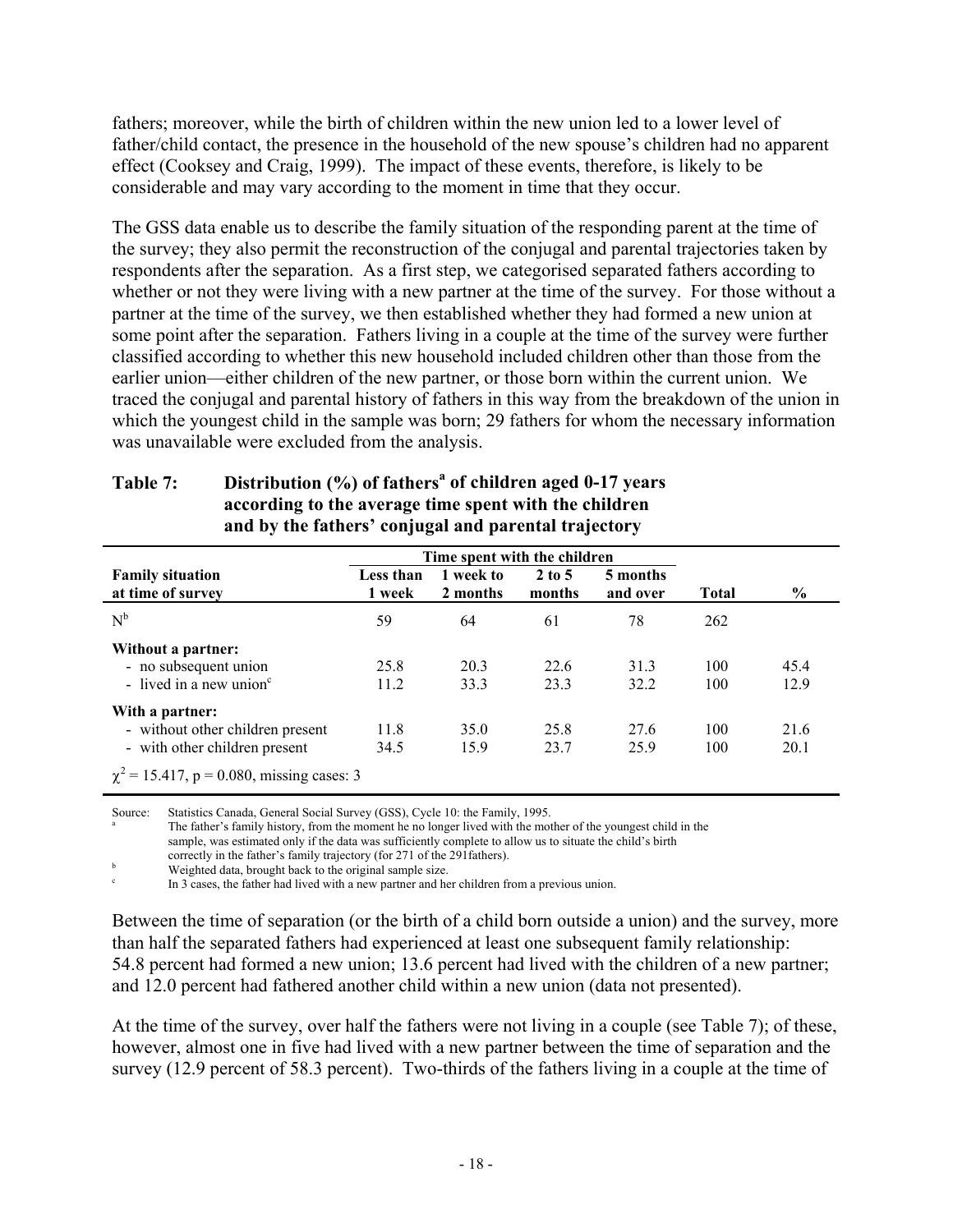the survey reported that they were cohabiting,<sup>6</sup> and only one-third had remarried (data not presented). Almost half the fathers living with a new partner (20.1 percent of 41.7 percent) stated that they were also living with children other than those from their previous union; around half the children in question were those of their new partner, and the other half were children born within the new union. Only 2 percent of fathers reported living with both their partner's children and with children born within the new union.

Contrary to our expectations, the frequency of father/child contact did not appear a priori to be significantly linked to the conjugal or family situation of fathers at the time of the survey. The absence of a statistical relationship is certainly due, in part, to the small sample size, but it may also result from the sample bias, which over-represents fathers who see their children regularly and which may well be related to the fathers' current family situation.

#### *Fathers' socio-economic characteristics*

The GSS provides a number of indicators of the respondents' socio-economic situation at the time of the survey. In Table 8, the distribution of fathers with regard to a number of these measures is presented, according to the average time spent with their children.

#### **Table 8: Distribution (%) of fathers of children aged 0-17 years according to the average time spent with the children and by certain economic characteristics of the father**

|                                                 | Time spent with the child |           |          |          |              |               |
|-------------------------------------------------|---------------------------|-----------|----------|----------|--------------|---------------|
|                                                 | Less than                 | 1 week to | $2$ to 5 | 5 months |              |               |
| Father's economic characteristics               | 1 week                    | 2 months  | months   | and over | <b>Total</b> | $\frac{6}{9}$ |
| $N^a$                                           | 67                        | 69        | 68       | 87       | 291          |               |
| <b>Highest level of education</b>               |                           |           |          |          |              |               |
| Primary and part of secondary                   | 28.2                      | 24.9      | 17.5     | 29.4     | 100          | 24.7          |
| Secondary                                       | 10.7                      | 31.4      | 24.5     | 33.4     | 100          | 15.6          |
| Post-secondary                                  | 23.6                      | 20.4      | 28.8     | 27.2     | 100          | 38.3          |
| University                                      | 27.2                      | 24.0      | 21.3     | 27.5     | 100          | 21.4          |
| $\chi^2$ = 8.668, p = 0.468, missing cases: 6   |                           |           |          |          |              |               |
| Total income for the 12 months                  |                           |           |          |          |              |               |
| preceding the survey                            |                           |           |          |          |              |               |
| Less than $$20,000$                             | 31.8                      | 25.6      | 15.0     | 27.6     | 100          | 24.9          |
| $$20,000 - $29,999$                             | 7.6                       | 37.1      | 17.1     | 38.2     | 100          | 22.3          |
| $$30,000 - $49,999$                             | 30.9                      | 18.7      | 29.6     | 20.8     | 100          | 28.5          |
| \$50,000 and over                               | 4.1                       | 17.2      | 37.4     | 41.3     | 100          | 24.3          |
| $\chi^2$ = 36.876, p = 0.001, missing cases: 65 |                           |           |          |          |              |               |
| Main activity in the 12 months                  |                           |           |          |          |              |               |
| preceding the survey                            |                           |           |          |          |              |               |
| Employed                                        | 23.2                      | 20.6      | 26.4     | 29.8     | 100          | 79.9          |
| Looking for work                                | 30.4                      | 26.7      | 13.2     | 29.7     | 100          | 9.8           |
| Other                                           | 18.4                      | 46.4      | 12.1     | 23.1     | 100          | 10.3          |
| $\chi^2$ = 12.404, p = 0.054, missing cases: 5  |                           |           |          |          |              |               |

 $\overline{a}$ 

<sup>&</sup>lt;sup>6</sup> Two fathers reported that they were cohabiting with a male partner.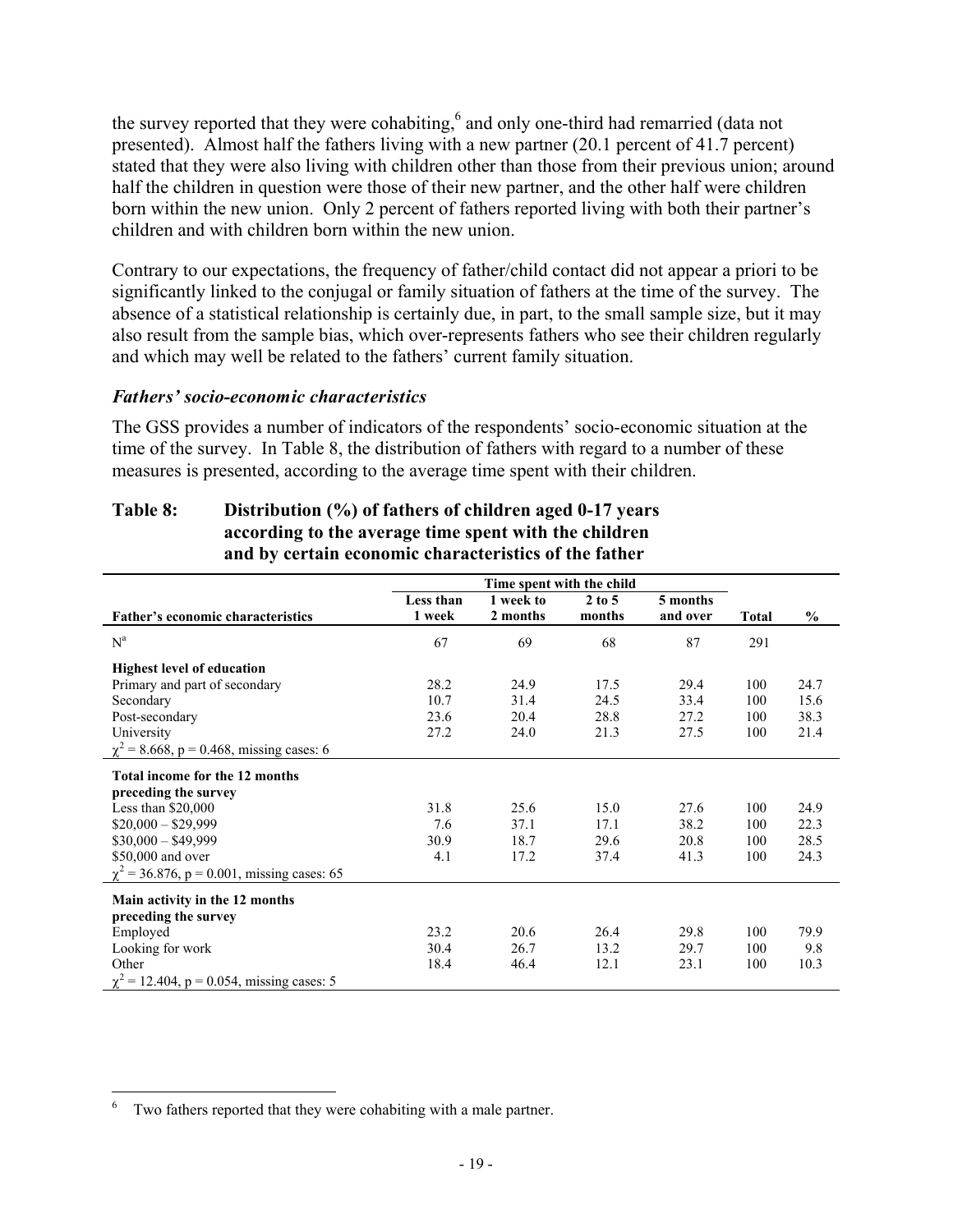#### **Table 8:** (cont'd)

| <b>Father's economic characteristics</b>                                         | Less than<br>1 week | 1 week to<br>2 months | $2$ to 5<br>months | 5 months<br>and over | Total | $\%$ |
|----------------------------------------------------------------------------------|---------------------|-----------------------|--------------------|----------------------|-------|------|
| Number of weeks worked during<br>the 12 months preceding the survey <sup>b</sup> |                     |                       |                    |                      |       |      |
| 32 weeks or more                                                                 | 23.2                | 19.8                  | 27.7               | 29.3                 | 100   | 83.7 |
| Less than 32 weeks                                                               | 29.7                | 33.4                  | 17.6               | 19.3                 | 100   | 16.3 |
| $\chi^2$ = 6.355, p = 0.096, missing cases: 1                                    |                     |                       |                    |                      |       |      |
| Worked evenings, nights or weekends<br>on a regular basis <sup>b</sup>           |                     |                       |                    |                      |       |      |
| Yes                                                                              | 25.7                | 24.4                  | 22.6               | 27.3                 | 100   | 61.3 |
| N <sub>0</sub>                                                                   | 22.0                | 18.2                  | 31.5               | 28.3                 | 100   | 38.7 |
| $\chi^2$ = 3.436, p = 0.329                                                      |                     |                       |                    |                      |       |      |

Source: Statistics Canada, General Social Survey (GSS), Cycle 10: the Family, 1995.

Weighted data, brought back to the original sample size.

Among the 267 fathers who were employed at some point during the 12 months preceding the survey.

Overall, almost a quarter of separated fathers did not graduate from high school, while a proportion only slightly lower had completed a university education. Similarly, a quarter of fathers had a personal income of less than \$20,000 during the year preceding the survey and a comparable proportion had an annual income of \$50,000 or more. During the same period, four fathers in five reported paid employment as their principal activity. Among the 20 percent of unemployed fathers, half were looking for work and the other half reported a variety of principal activities (studies, running the household or chronic illness). Finally, for fathers who were employed or self-employed at some point during the 12 months preceding the survey, the vast majority worked at least 32 weeks, and almost two-thirds (61.3 percent) reported working evenings, nights or weekends on a regular basis. It is difficult to judge to what point our sample is representative of separated fathers as a whole concerning their socio-economic characteristics. We can assume, however, as results of a recent American study imply, that the fathers contacted by the 1995 GSS have a somewhat higher than average socio-economic status (Lin *et al*., 1998).

One might expect fathers' socio-economic characteristics, and their working hours in particular, to be linked to the frequency of contact with their children. However, the analysis of GSS data reveals only a slender association between the variables. In fact, when these socio-economic characteristics are examined in relation to the average time spent with children, neither the level of education, nor the fact of being employed, working normal hours on a regular basis, appear to be linked in any significant way to the frequency of father/child contact (see Figure 4). Only income seems to influence the amount of contact in any significant way. Among fathers enjoying a personal annual income of \$50,000 or more, 40 percent reported maintaining a close relationship with their children, and only 4 percent declared that they almost never saw them. This latter figure contrasts strongly with the much higher fraction (31.8 percent) of fathers in the lowest income group (less than \$20,000 a year) who had little or no contact with their children. This result lends support to the hypothesis advanced in other research (Seltzer, 1994) indicating that fathers who are unable to meet their financial obligations tend to cut off links with their children.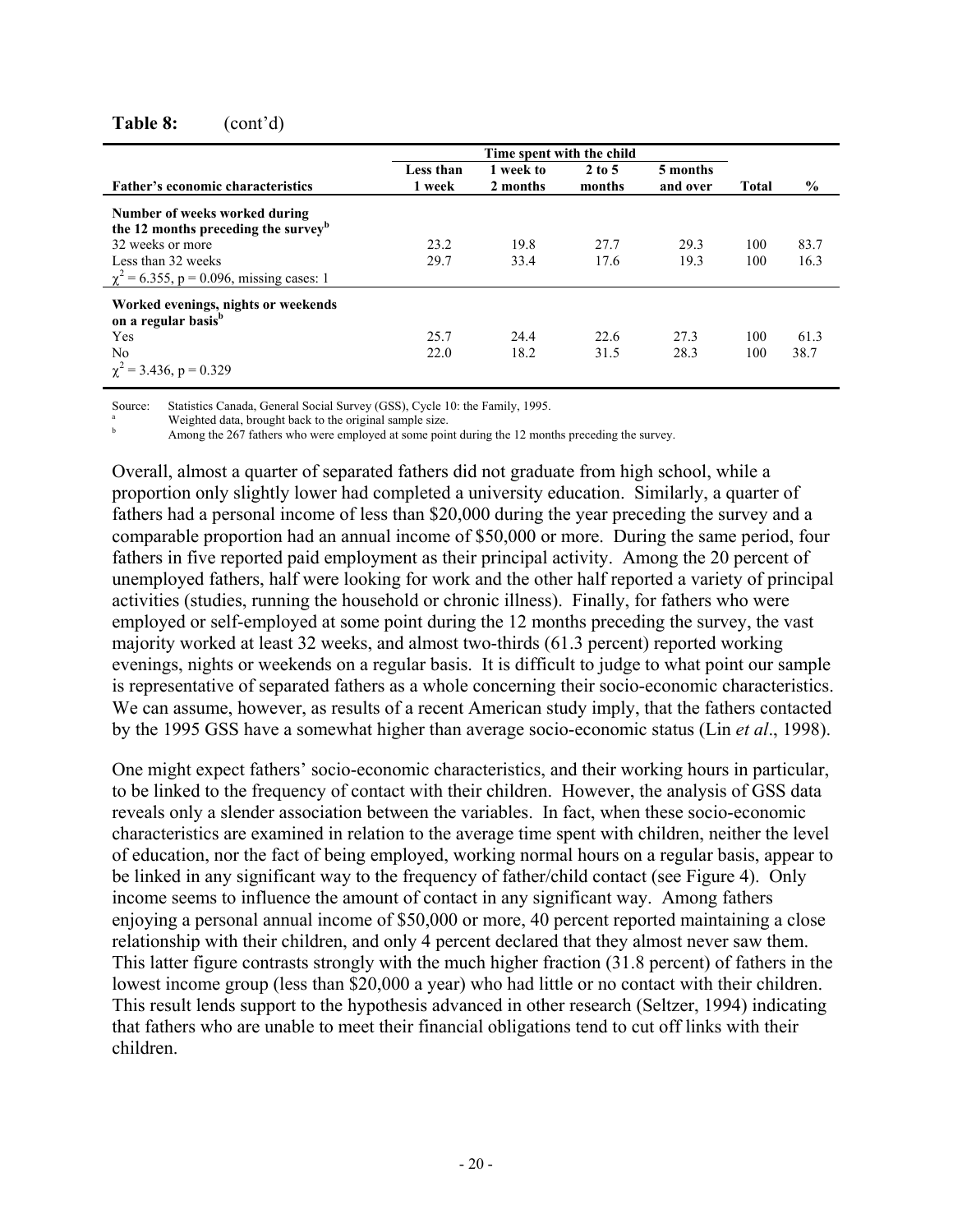

#### **Figure 4: Distribution of fathers according to yearly income and time spent with children**

#### **C. FATHERS' PERCEPTIONS OF DIVERSE ASPECTS OF CONJUGAL AND FAMILY LIFE**

 $\overline{a}$ 

The GSS collected information on respondents' perceptions of several aspects of conjugal and family life. Separated fathers' attitudes towards certain facets of the paternal role are presented in Table 9, their stance on masculine and feminine roles in Table 10, and their perception of personal happiness in Table 11.

For each of the perception and attitude questions, respondents were asked to select one of four replies, according to whether they "strongly agreed," "agreed," "disagreed" or "strongly disagreed" with the statement put to them.<sup>7</sup> The micro-data file produced by Statistics Canada also contains an additional category for respondents with "no opinion" on the subject. In the case of variables where one or other of the extreme categories contained only a small number of fathers, responses were grouped according to the number of replies. Moreover, the small number of fathers with "no opinion" on any given question were normally treated as missing and excluded from the analysis.

Fathers' responses to these questions were examined in relation to the frequency of contact they had with their children. Our aim, in other words, was to discover whether the perceptions and attitudes of fathers with little or no contact with their children differed in any way from those of fathers who had remained in close contact with them. This analysis is an exploratory one, and

<sup>7</sup> To the question about the effect of the separation on the father/child relationship, respondents were asked to evaluate whether it had been "very positive," "positive," "negative" or "very negative".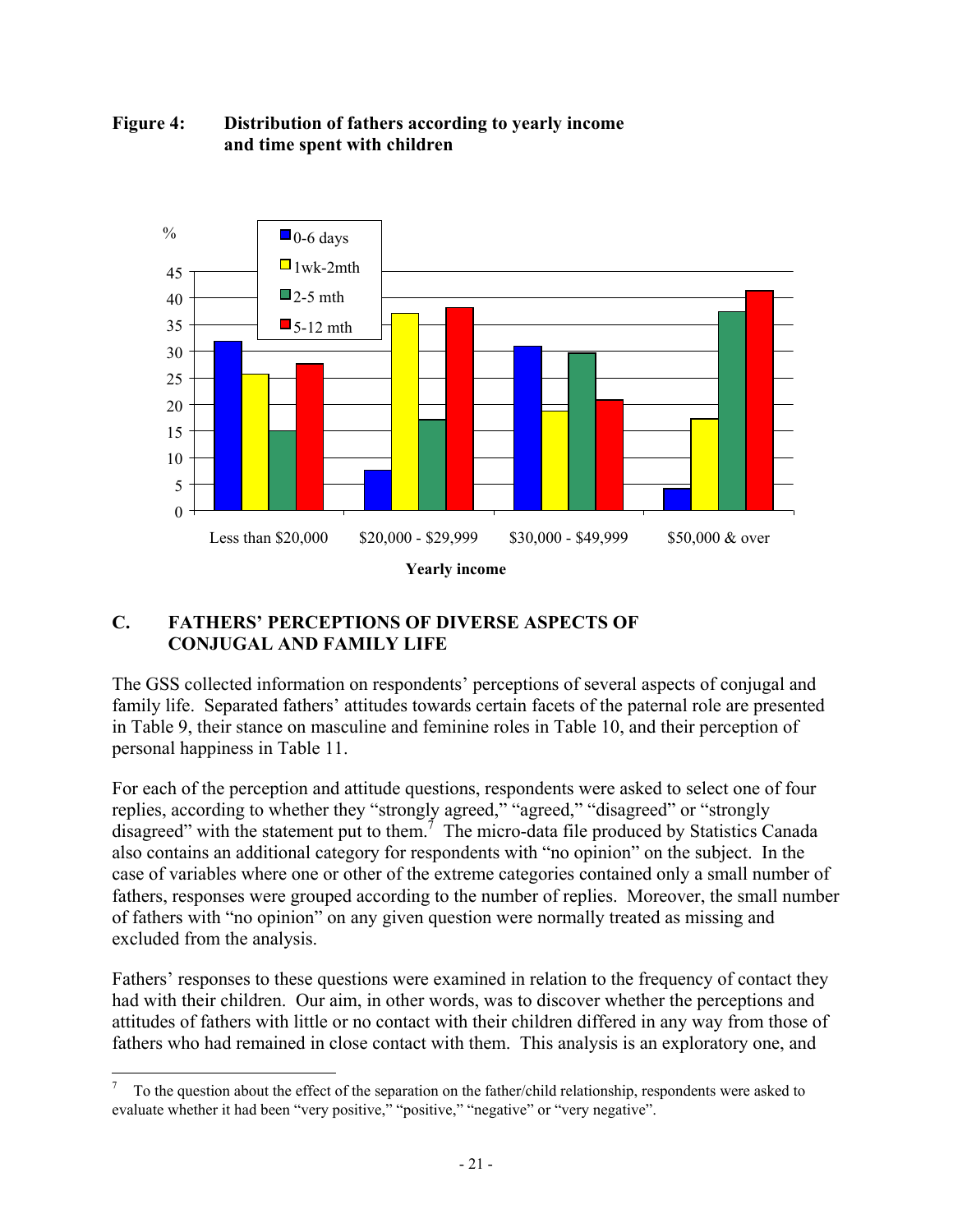does not enable us to explain the behaviour of fathers on the issue of contact with their children based on their perception of diverse aspects of family life, at the time of the survey; these perceptions can as easily be the result as the cause of the observed behaviour. It can nevertheless provide several suggestions for interpreting the observed results. In the context of this analysis, it must be kept in mind that the amount of time fathers spend with their children does not depend entirely on their own wishes; several other factors, not taken into consideration here, can facilitate or thwart the father's relationship with his offspring when he does not live with their mother.

#### *Fathers' perceptions of the paternal role*

Fathers who had their children within a union were asked about the impact of the divorce or separation on the relationship with their children. Fathers with children from different unions had to reply to this question for each previous union. The following analysis refers only to the union in which the youngest child in the sample was born. In other words, unions that broke down before the last child's birth are not taken into consideration; and fathers who had never lived in a couple have also been excluded.

|                                                                                          | Time spent with the child |           |          |          |               |  |
|------------------------------------------------------------------------------------------|---------------------------|-----------|----------|----------|---------------|--|
|                                                                                          | Less than                 | 1 week to | $2$ to 5 | 5 months |               |  |
|                                                                                          | 1 week                    | 2 months  | months   | and over | $\frac{0}{0}$ |  |
| $N^a$                                                                                    | 67                        | 69        | 68       | 87       | 291           |  |
| Effect of the separation/divorce on father's relationship with the children <sup>b</sup> |                           |           |          |          |               |  |
| Positive                                                                                 | 7.3                       | 22.2      | 33.0     | 52.0     | 32.0          |  |
| No effect                                                                                | 32.7                      | 44.2      | 36.3     | 14.9     | 30.8          |  |
| Negative                                                                                 | 49.2                      | 17.2      | 2.6      | 7.7      | 16.1          |  |
| Very negative                                                                            | 10.8                      | 16.4      | 28.1     | 25.4     | 21.1          |  |
| Total                                                                                    | 100                       | 100       | 100      | 100      | 100           |  |
| $\chi^2$ = 48.466, p = 0.001, missing cases: 21 (in addition to those not applicable)    |                           |           |          |          |               |  |
| During childhood, the father very close emotionally to his own father                    |                           |           |          |          |               |  |
| Yes                                                                                      | 59.7                      | 52.0      | 66.8     | 59.0     | 59.2          |  |
| N <sub>0</sub>                                                                           | 40.3                      | 48.0      | 33.2     | 41.0     | 40.8          |  |
| Total                                                                                    | 100                       | 100       | 100      | 100      | 100           |  |
| $\chi^2$ = 2.975, p = 0.395, missing cases: 17                                           |                           |           |          |          |               |  |
| Respondent thinks he is a better father than his own father was                          |                           |           |          |          |               |  |
| Yes                                                                                      | 53.4                      | 46.4      | 60.4     | 72.7     | 59.1          |  |
| N <sub>0</sub>                                                                           | 46.6                      | 53.6      | 39.6     | 27.3     | 40.9          |  |
| Total                                                                                    | 100                       | 100       | 100      | 100      | 100           |  |
| $\chi^2$ = 10.114, p = 0.018, missing cases: 40                                          |                           |           |          |          |               |  |
|                                                                                          |                           |           |          |          |               |  |
| Level of satisfaction with the amount of time spent generally with the children          |                           |           |          |          |               |  |
| Very satisfied                                                                           | 19.2                      | 17.0      | 17.8     | 40.5     | 24.6          |  |
| Satisfied                                                                                | 26.2                      | 40.5      | 53.1     | 47.5     | 42.2          |  |
| Dissatisfied                                                                             | 54.6                      | 42.5      | 29.1     | 12.0     | 33.2          |  |
| Total                                                                                    | 100                       | 100       | 100      | 100      | 100           |  |
| $\chi^2$ = 41.626, p = 0.001, missing cases: 5                                           |                           |           |          |          |               |  |

#### **Table 9: Distribution (%) of fathers of children aged 0-17 years according to the average time spent with the children and their perception of various aspects of the paternal role**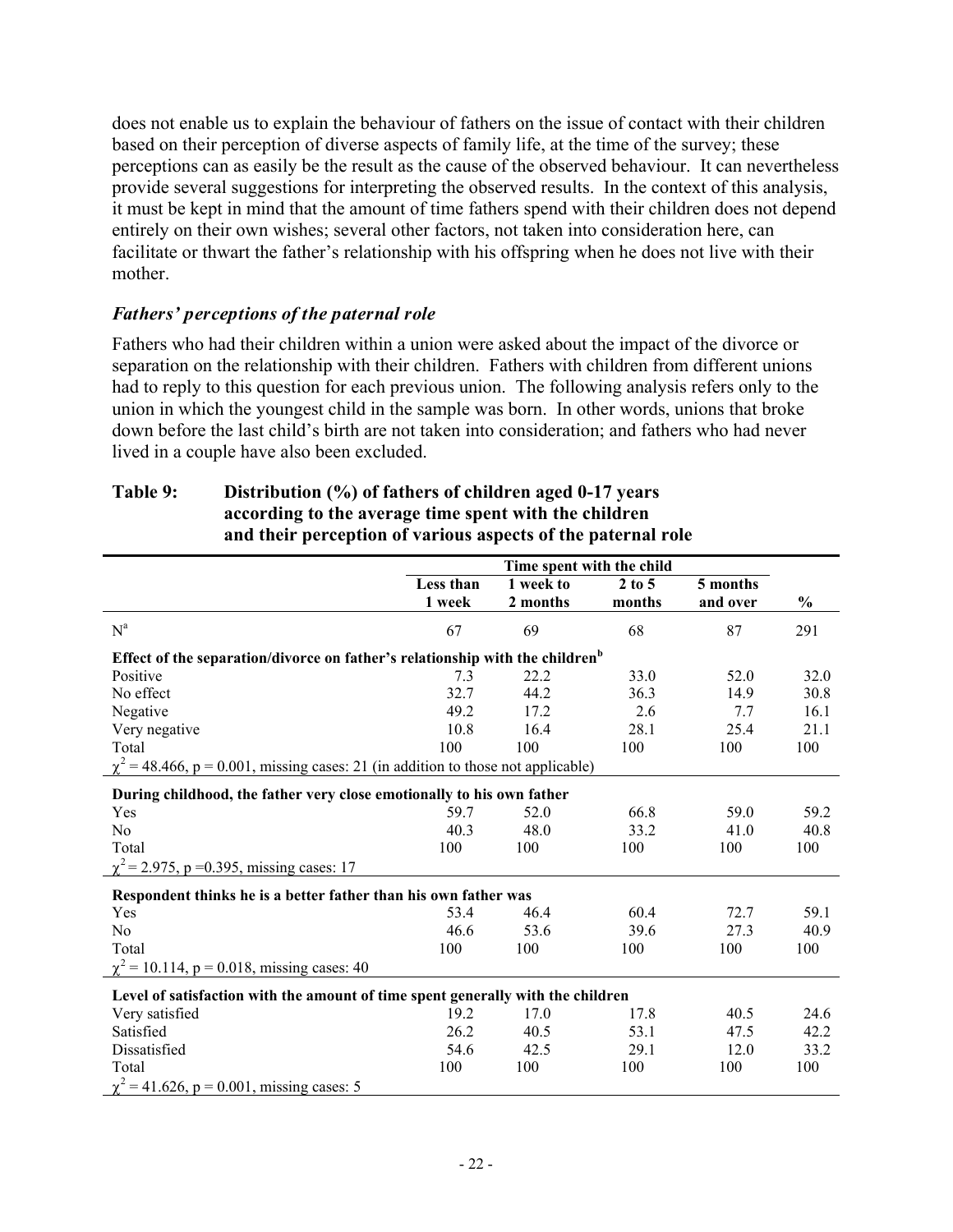### **Table 9:** (cont'd)

|                                                                            |                     | Time spent with the child |                    |                      |      |
|----------------------------------------------------------------------------|---------------------|---------------------------|--------------------|----------------------|------|
|                                                                            | Less than<br>1 week | 1 week to<br>2 months     | $2$ to 5<br>months | 5 months<br>and over | $\%$ |
| If the respondent could live his life over, he would not have had children |                     |                           |                    |                      |      |
| Agree                                                                      | 10.2                | 7.5                       | 4.8                | 3.1                  | 6.2  |
| Disagree                                                                   | 61.9                | 64.1                      | 56.1               | 47.4                 | 56.7 |
| Strongly disagree                                                          | 27.9                | 28.4                      | 39.1               | 49.5                 | 37.1 |
| Total                                                                      | 100                 | 100                       | 100                | 100                  | 100  |
| $\chi^2$ = 12.042, p = 0.061, missing cases: 9                             |                     |                           |                    |                      |      |
| Having children made the respondent a happier person                       |                     |                           |                    |                      |      |
| Strongly agree                                                             | 30.3                | 28.1                      | 45.6               | 45.4                 | 37.9 |
| Agree                                                                      | 54.8                | 53.7                      | 47.2               | 53.0                 | 52.2 |
| Disagree                                                                   | 14.9                | 18.2                      | 7.2                | 1.6                  | 9.9  |
| Total                                                                      | 100                 | 100                       | 100                | 100                  | 100  |
| $\chi^2$ = 18.115, p = 0.006, missing cases: 6                             |                     |                           |                    |                      |      |

Source: Statistics Canada, General Social Survey (GSS), Cycle 10: the Family, 1995.

<sup>a</sup> Weighted data, brought back to the original sample size.

b Information not presented for 79 fathers of children born out of union and for 29 fathers for whom it was impossible to ascertain whether the children were born within or outside of a union.

### **Figure 5: Effect of divorce on relationship with children according to time spent with them**



**Time spent with father**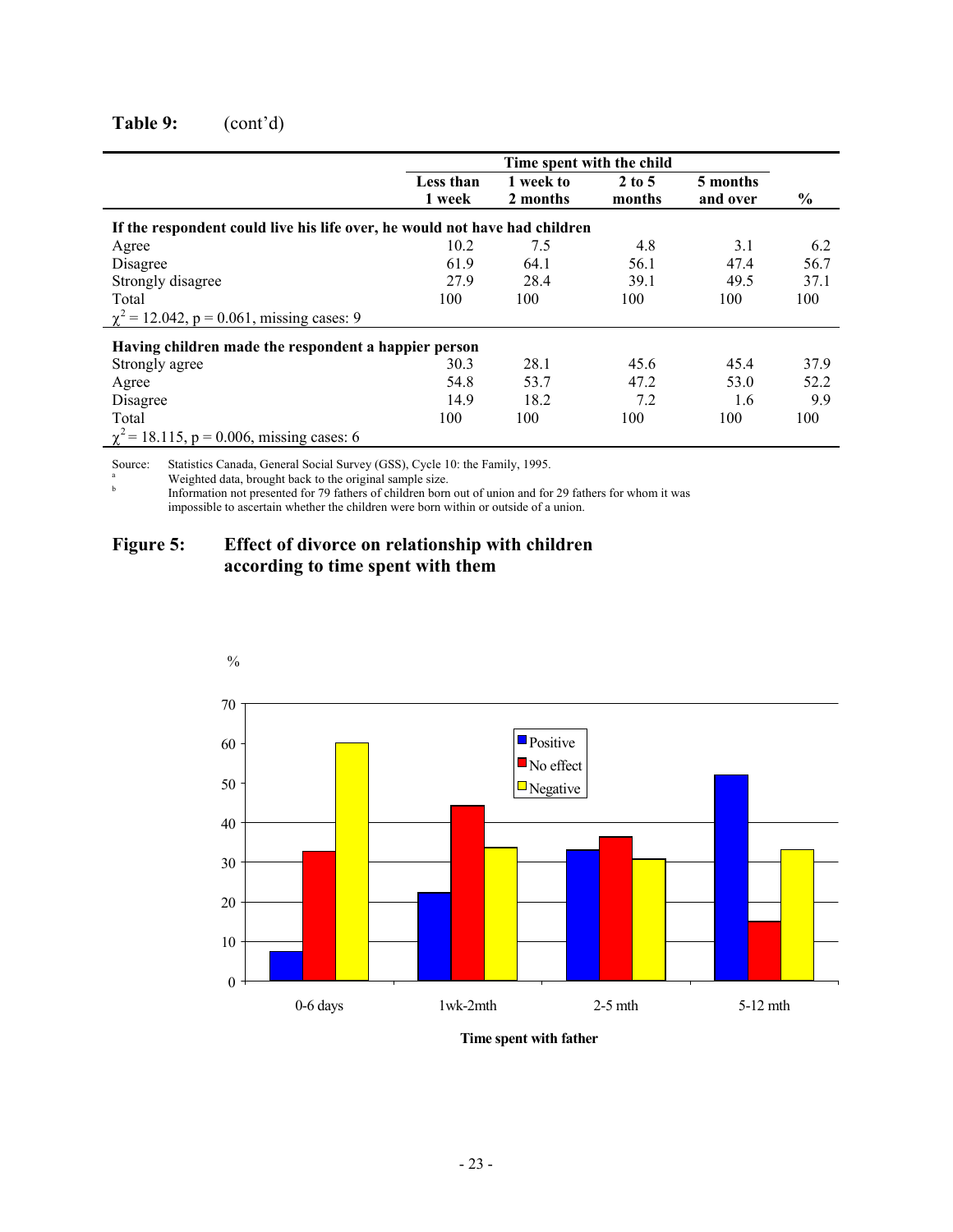Overall, fathers were almost equally distributed (approximately one-third) in their perception that the union breakdown had had a positive effect, no effect or a more or less negative effect on their relationship with their children (see Table 9). However, as is clear from Figure 5, their perception of the effect differed significantly according to the amount of time spent with the children. Around 60 percent (49.2 percent  $+10.8$  percent) of fathers with little or no contact with their children judged that the divorce had had a negative or very negative impact—almost twice that observed for the other three groups of fathers (around 30 percent). Just over half (52.0 percent) of the fathers in the highest contact group considered that the separation had in fact improved their relationship with their children; a quarter of these fathers, nonetheless, judged that the impact of separation or divorce had been very negative. For the former, the union breakdown appears to have brought them closer to their children; for the latter, one must assume that the separation had the opposite effect, perhaps by reducing the frequency of contact for these fathers who had a close relationship with their children from the start.

Whether or not separated fathers felt close to their own father during childhood does not seem to have any significant impact on the degree of contact they maintained with their children; in fact, approximately the same proportion (59 percent) of fathers felt close to their fathers in both the "no contact" and the "close contact" groups.

Overall, almost six men in 10 agreed with the statement that they were better fathers than their own father had been. However, the proportion varies significantly according to the degree of father/child contact. Almost three-quarters (72.7 percent) of fathers who spent at least five months with their children felt they were better fathers than their own had been. This may be because, when the children are with them, they participate fully in the daily organisation of their children's lives, while their own fathers, remaining married to the mother of their children, left running the household entirely to her. Less easy to explain, however, is the fact that more than half the fathers with little or no contact with their children also saw themselves as better than their own fathers had been. Perhaps in this case we are dealing with fathers who were quite close to their children, but who had to put an end to these relationships, at least temporarily, after a breakup that they experienced as a painful separation distancing them from their children (Quéniart, 1999).

The satisfaction expressed by fathers with the time they spent in general with their children is closely linked to the frequency of contact they have with them. Almost nine fathers in 10 (88.0 percent) of those who spent at least five months with their children were satisfied with the situation, and four out of 10 were very satisfied. At the other extreme, more than half (54.6 percent) of fathers with little or no contact are dissatisfied with the time they spend with their children.

Despite the problems, fathers did not appear to regret having had children. Only one in 16 stated that, if he could start over again, he would not have a child. Fathers with the closest contact were the most certain of their choice: almost half (49.5 percent) strongly disagreed with the statement that if they could begin again they would not have had children, and only 3.1 percent were in agreement. In contrast, among fathers with scarcely any contact, one in ten regretted the decision, and only 27.9 percent completely disagreed with the idea that they would not have had children. Nine out of ten fathers declared that having children made them happier. The degree of agreement with this statement varies, however, according to the amount of father/child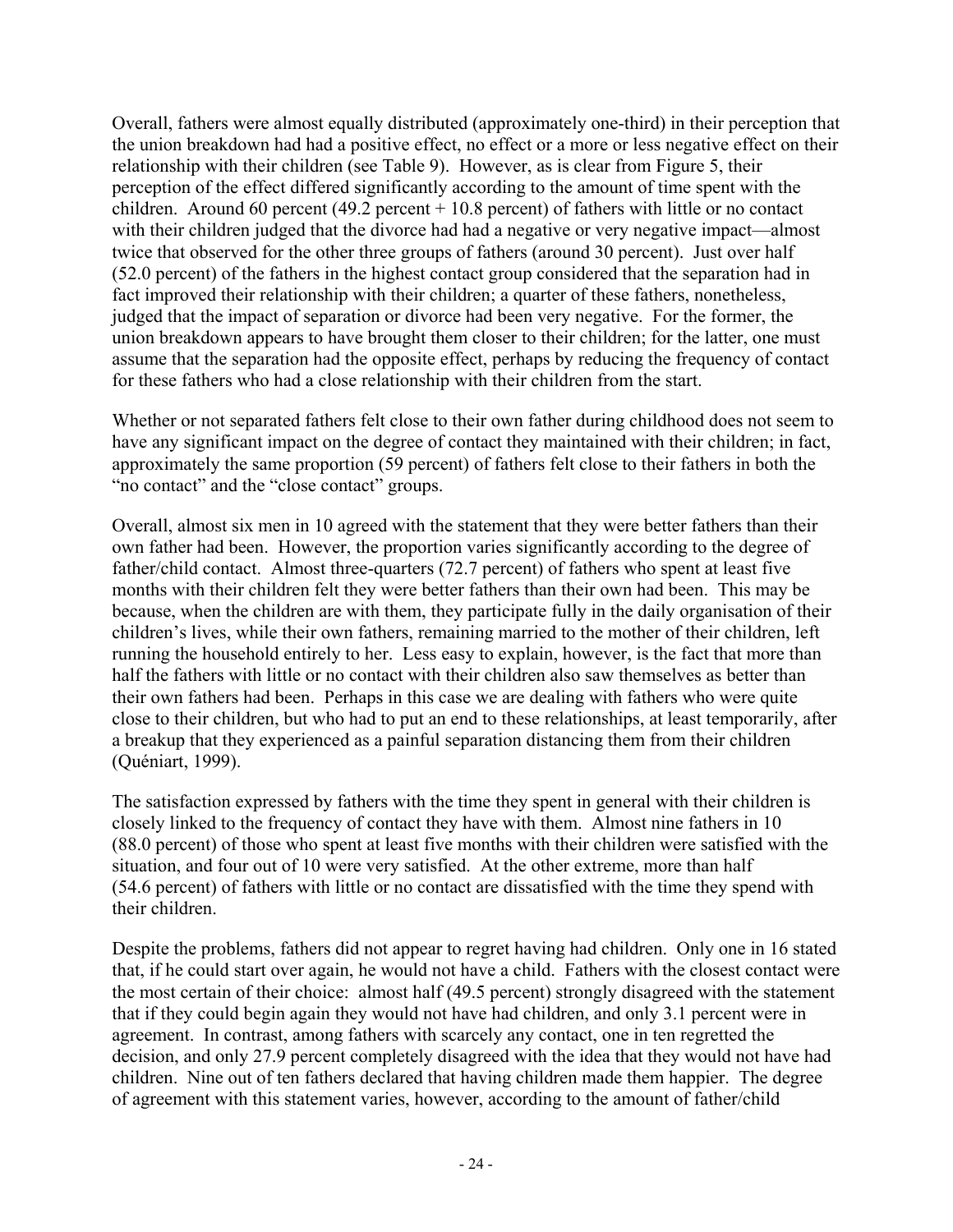contact. The more fathers saw their children, the more they declared themselves very much in agreement with the statement that having children made them happier (45 percent among fathers spending at least 5 months with children, compared with 30.3 percent among those with little or no contact); at the other extreme, the less they saw their children, the more they disagreed with the statement (14.9 percent versus 1.6 percent).

#### *Fathers' perceptions of masculine and feminine roles*

The GSS collected information on the respondents' perception of male and female roles today. For this, respondents had to indicate their level of agreement with a series of statements such as: "Having a job is the best way for a woman to be an independent person;" "A man should refuse a promotion at work if it means spending too little time with his family." Table 10 contains the fathers' responses to these questions according to the time spent with their children.

#### **Table 10: Distribution (%) of fathers of children aged 0-17 years according to the average time spent with the children and according to their perception of feminine and masculine roles**

| % of fathers who agree or disagree                                              | Less than | 1 week to | $2$ to 5 | 5 months |               |
|---------------------------------------------------------------------------------|-----------|-----------|----------|----------|---------------|
| with the following statements                                                   | 1 week    | 2 months  | months   | and over | $\frac{0}{0}$ |
| $N^a$                                                                           | 67        | 69        | 68       | 87       | 291           |
| Having a job is the best way for a woman to be independent                      |           |           |          |          |               |
| Agree                                                                           | 68.0      | 56.6      | 57.6     | 68.5     | 63.0          |
| Disagree                                                                        | 32.0      | 43.4      | 42.4     | 31.5     | 37.0          |
| Total                                                                           | 100       | 100       | 100      | 100      | 100           |
| $\chi^2$ = 3.574, p = 0.311, missing cases: 26                                  |           |           |          |          |               |
| Both the man and the woman should contribute to the household income            |           |           |          |          |               |
| Strongly agree                                                                  | 3.5       | 15.3      | 12.8     | 13.9     | 11.6          |
| Agree                                                                           | 81.4      | 59.1      | 58.3     | 65.7     | 65.9          |
| Disagree                                                                        | 15.1      | 25.6      | 28.9     | 20.4     | 22.5          |
| Total                                                                           | 100       | 100       | 100      | 100      | 100           |
| $\chi^2$ = 10.961, p = 0.090, missing cases: 25                                 |           |           |          |          |               |
| A job is all right, but what most women really want is a home and children      |           |           |          |          |               |
| Agree                                                                           | 59.9      | 49.8      | 47.6     | 59.4     | 54.6          |
| Disagree                                                                        | 40.1      | 50.2      | 52.4     | 40.6     | 45.4          |
| Total                                                                           | 100       | 100       | 100      | 100      | 100           |
| $\chi^2$ = 3.064, p = 0.382, missing cases: 37                                  |           |           |          |          |               |
| The everyday tasks of raising children are not primarily a man's responsibility |           |           |          |          |               |
| Agree                                                                           | 17.2      | 4.1       | 1.8      | 1.5      | 5.7           |
| Disagree                                                                        | 65.2      | 69.9      | 55.9     | 54.7     | 61.0          |
| Strongly disagree                                                               | 17.6      | 26.0      | 42.3     | 43.8     | 33.3          |
| Total                                                                           | 100       | 100       | 100      | 100      | 100           |
| $\chi^2$ = 31.151, p = 0.001; missing cases: 9                                  |           |           |          |          |               |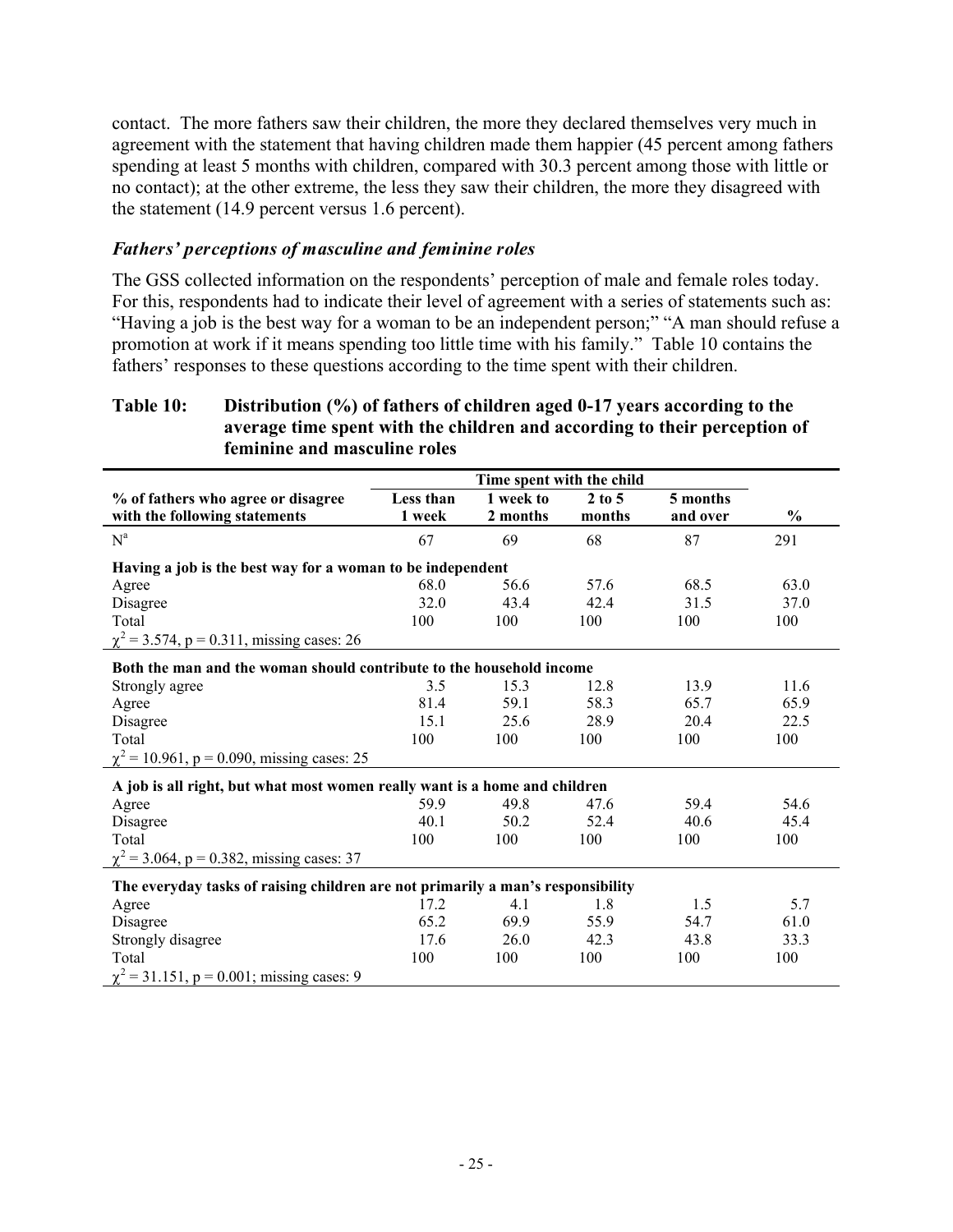|                                                                                                               | Time spent with the child |                       |                    |                      |      |  |  |
|---------------------------------------------------------------------------------------------------------------|---------------------------|-----------------------|--------------------|----------------------|------|--|--|
| % of fathers who agree or disagree<br>with the following statements                                           | Less than<br>1 week       | 1 week to<br>2 months | $2$ to 5<br>months | 5 months<br>and over | $\%$ |  |  |
| If a man brings enough money home so his wife and children have a comfortable life, he has fulfilled his role |                           |                       |                    |                      |      |  |  |
| as a husband and a parent                                                                                     |                           |                       |                    |                      |      |  |  |
| Agree                                                                                                         | 38.0                      | 19.6                  | 22.6               | 25.8                 | 26.2 |  |  |
| Disagree                                                                                                      | 51.2                      | 63.5                  | 55.7               | 60.5                 | 58.0 |  |  |
| Strongly disagree                                                                                             | 10.8                      | 16.9                  | 21.7               | 13.7                 | 15.7 |  |  |
| Total                                                                                                         | 100                       | 100                   | 100                | 100                  | 100  |  |  |
| $\chi^2$ = 8.656, p = 0.194, missing cases: 6                                                                 |                           |                       |                    |                      |      |  |  |
| A man should refuse a promotion at work if it means spending too little time with his family                  |                           |                       |                    |                      |      |  |  |
| Agree                                                                                                         | 55.3                      | 52.6                  | 53.0               | 55.1                 | 54.0 |  |  |
| Disagree                                                                                                      | 44.7                      | 47.4                  | 47.0               | 44.9                 | 46.0 |  |  |
| Total                                                                                                         | 100                       | 100                   | 100                | 100                  | 100  |  |  |
| $\chi^2$ = 0.145, p = 0.986, missing cases: 40                                                                |                           |                       |                    |                      |      |  |  |

#### **Table 10:** (cont'd)

Source: Statistics Canada, General Social Survey (GSS), Cycle 10: the Family, 1995.

Weighted data, brought back to the original sample size.

In contrast to the questions in the preceding section, which refer to the individual circumstances of fathers, the questions on male and female roles are of a more general nature and do not involve personal experience. In some cases, replies to these questions may be a better reflection of the image society projects than of their personal convictions. The difference in the formulation of the questions has without doubt caused the lack of variation observed in this second series of analyses, that is, the absence of a significant association between the opinions expressed by fathers on masculine and feminine roles and the degree of father/child contact.

Only the statement that "the everyday tasks of raising children are not primarily a man's responsibility" appears to discriminate between fathers in terms of the time spent with children: fathers with little or no contact were much more likely to declare themselves in agreement with this proposition than fathers spending two months or more with them (17.2 percent compared with less than 2 percent), and a smaller proportion expressed strong disagreement. This question is evidently the one in this group that relates most directly to men's personal lives.

### *Fathers' attitudes towards happiness*

Table 11 presents our findings on the attitudes fathers hold concerning their personal happiness. Overall, nine out of ten men considered a lasting relationship to be important or very important for being happy in life, although just over half felt that marriage was important. Only threequarters of fathers, however, thought that having a child was important for their personal happiness, while almost a quarter declared it unimportant. The breakdown by level of father/child contact immediately confirms what earlier analyses predicted—that the contact fathers maintain with their children is more obviously linked to their attitudes about father/child relations than about male/female issues.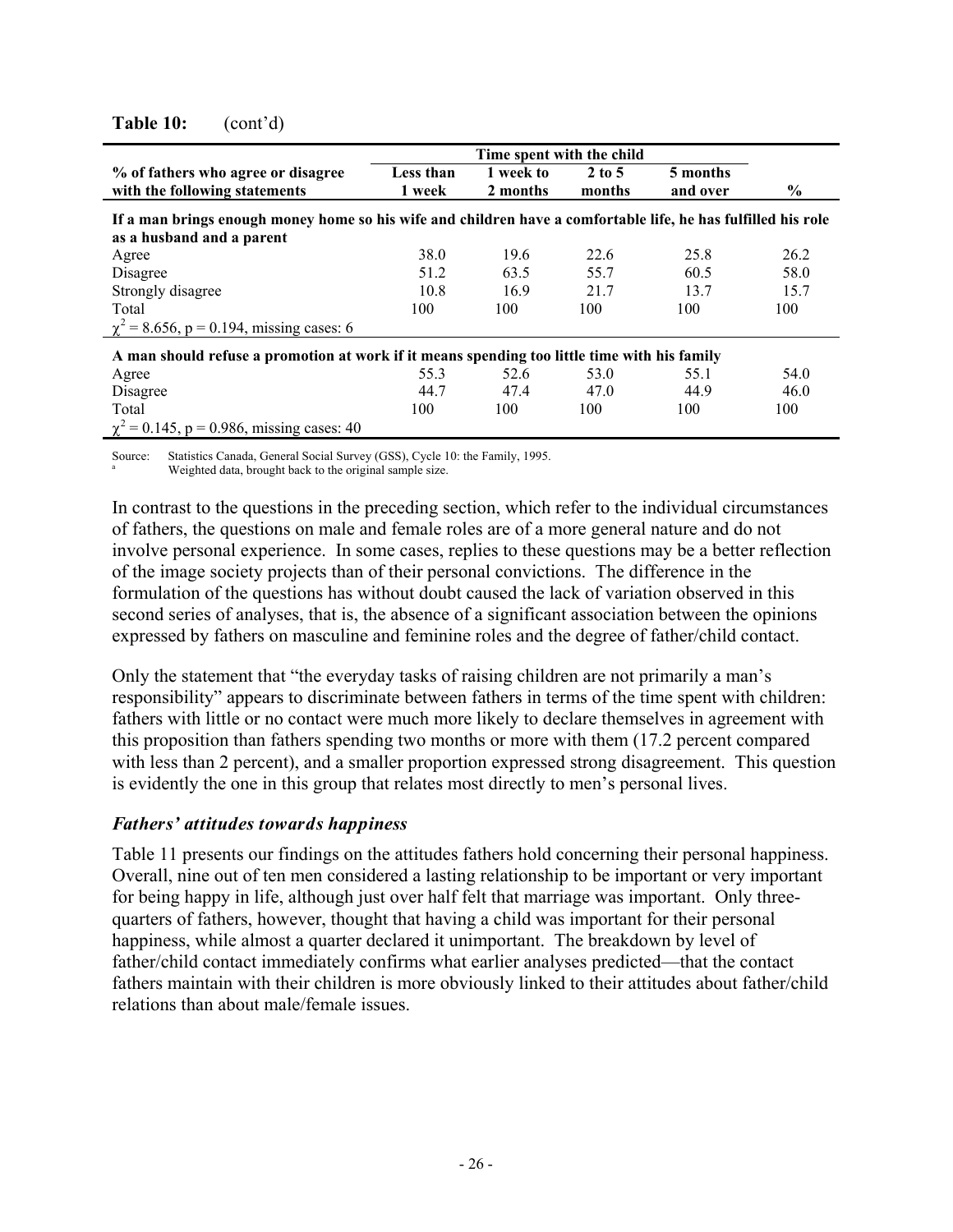| % of fathers who, to be happy in               |                     | Time spent with the child |                    |                      |               |  |  |
|------------------------------------------------|---------------------|---------------------------|--------------------|----------------------|---------------|--|--|
| life, consider it important or<br>unimportant  | Less than<br>1 week | 1 week to<br>2 months     | $2$ to 5<br>months | 5 months<br>and over | $\frac{0}{0}$ |  |  |
| $N^a$                                          | 67                  | 69                        | 68                 | 87                   | 291           |  |  |
| to have a lasting relationship as a couple     |                     |                           |                    |                      |               |  |  |
| Very important                                 | 57.6                | 37.9                      | 50.9               | 46.6                 | 48.1          |  |  |
| Important                                      | 31.6                | 50.1                      | 40.7               | 44.2                 | 41.9          |  |  |
| Not important                                  | 10.8                | 12.0                      | 8.3                | 9.2                  | 10.0          |  |  |
| Total                                          | 100                 | 100                       | 100                | 100                  | 100           |  |  |
| $\chi^2$ = 6.416, p = 0.378, missing cases: 2  |                     |                           |                    |                      |               |  |  |
| to be married                                  |                     |                           |                    |                      |               |  |  |
| Very important                                 | 22.9                | 16.7                      | 20.3               | 18.7                 | 19.6          |  |  |
| Important                                      | 38.0                | 29.4                      | 30.0               | 27.0                 | 30.8          |  |  |
| Not important                                  | 39.1                | 53.9                      | 49.7               | 54.3                 | 49.6          |  |  |
| Total                                          | 100                 | 100                       | 100                | 100                  | 100           |  |  |
| $\chi^2$ = 4.499, p = 0.609, missing cases: 1  |                     |                           |                    |                      |               |  |  |
| to have at least one child                     |                     |                           |                    |                      |               |  |  |
| Very important                                 | 24.8                | 19.8                      | 24.7               | 37.5                 | 27.3          |  |  |
| Important                                      | 55.0                | 47.0                      | 44.7               | 47.9                 | 48.6          |  |  |
| Not important                                  | 20.2                | 33.2                      | 30.6               | 14.6                 | 24.1          |  |  |
| Total                                          | 100                 | 100                       | 100                | 100                  | 100           |  |  |
| $\chi^2$ = 12.964, p = 0.044, missing cases: 2 |                     |                           |                    |                      |               |  |  |

### **Table 11: Distribution (%) of fathers of children aged 0-17 years according to the average time spent with the children and according to their attitudes towards happiness**

Source: Statistics Canada, General Social Survey (GSS), Cycle 10: the Family, 1995. Weighted data, brought back to the original sample size.

The two questions on the importance of conjugal life for men's happiness do not appear to be closely linked to the level of father/child contact. In contrast, attitudes towards having a child appear to be significantly linked to the frequency of contact, though not always in the way one might have predicted. Fathers with close links to their children were the most inclined (37.5 percent) to consider having a child to be very important for happiness in life, and the least likely (14.6 percent) to attach no importance to it. In the two intermediate contact categories, the proportion of fathers who recognised the very positive effect of children decreased as the time spent with children declined, while the percentage not giving them any importance increased. Following this line of thought, we would have expected fathers with little or no contact with their children to be the least likely to attach great importance to children and, inversely, to be the most prone to attribute little value to them. However, the situation is somewhat different. This may be because, as certain studies have shown, this category includes both fathers who have never been close to their children and those who cut the close links they had had with their children after separation. (Quéniart, 1999)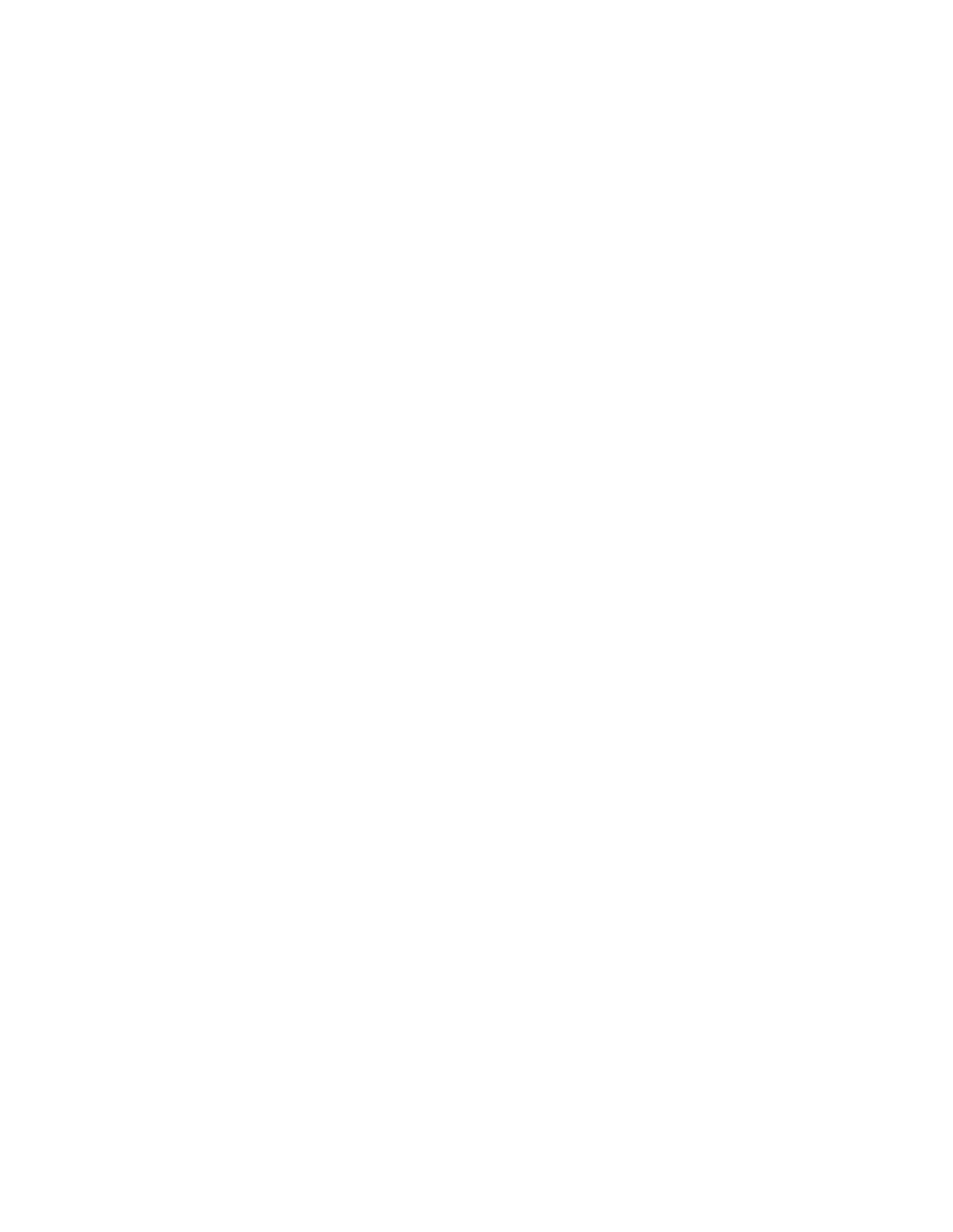# **IV. FATHER/CHILD RELATIONSHIPS AFTER SEPARATION: FATHERS' AND MOTHERS' EXPECTATIONS**

In this section, our objective is to compare the expectations of separated fathers and mothers concerning their children's care and their degree of satisfaction with arrangements in place at the time of the survey. Although the fathers and mothers contacted by the GSS did not provide information on the same children, we wished to explore the extent to which separated mothers and fathers express similar opinions with regard to custody arrangements, the amount of contact and children's financial support. Are mothers more or less satisfied than fathers with the degree of contact, for example, when fathers rarely or never see their children? Our aim, in other words, is to ascertain whether the level of satisfaction, for any given frequency of contact, varies according to the sex of the responding parent.

# **A. DATA LIMITATIONS**

Before starting this analysis, it is important to come back to the difference between male and female separated parents in terms of reliability in reporting children, as this difference had an impact on the results. As we discussed during the presentation of the 1995 General Social Survey on the Family in section (II.A), separated fathers tend to under-declare the children from past relationships, particularly when they had little contact with them. There is clear evidence of the problem of under-declaration in Table 12. While similar numbers of children spending five months or more with their father were reported, irrespective of the sex of the responding parent (127 by fathers compared with 113 by mothers), almost twice as many children with little or no contact with the father were declared when mothers, rather than fathers, replied to the survey (231 versus 98).

A second element shows up as clearly in the findings presented in Table 12: providing full time care to children after separation is the affair of women rather than men, even with the bias in our sample that overestimates the time fathers spend with children. Thus, while fathers reported only one child out of six (67 in 418) living full time with them, this was the case for 85 percent of children declared by mothers (576 out of 676). This fact has important consequences for our analysis, as the complexity of the pathways followed in the GSS questionnaire meant that certain questions were not asked about children reported to be living full time with the respondent.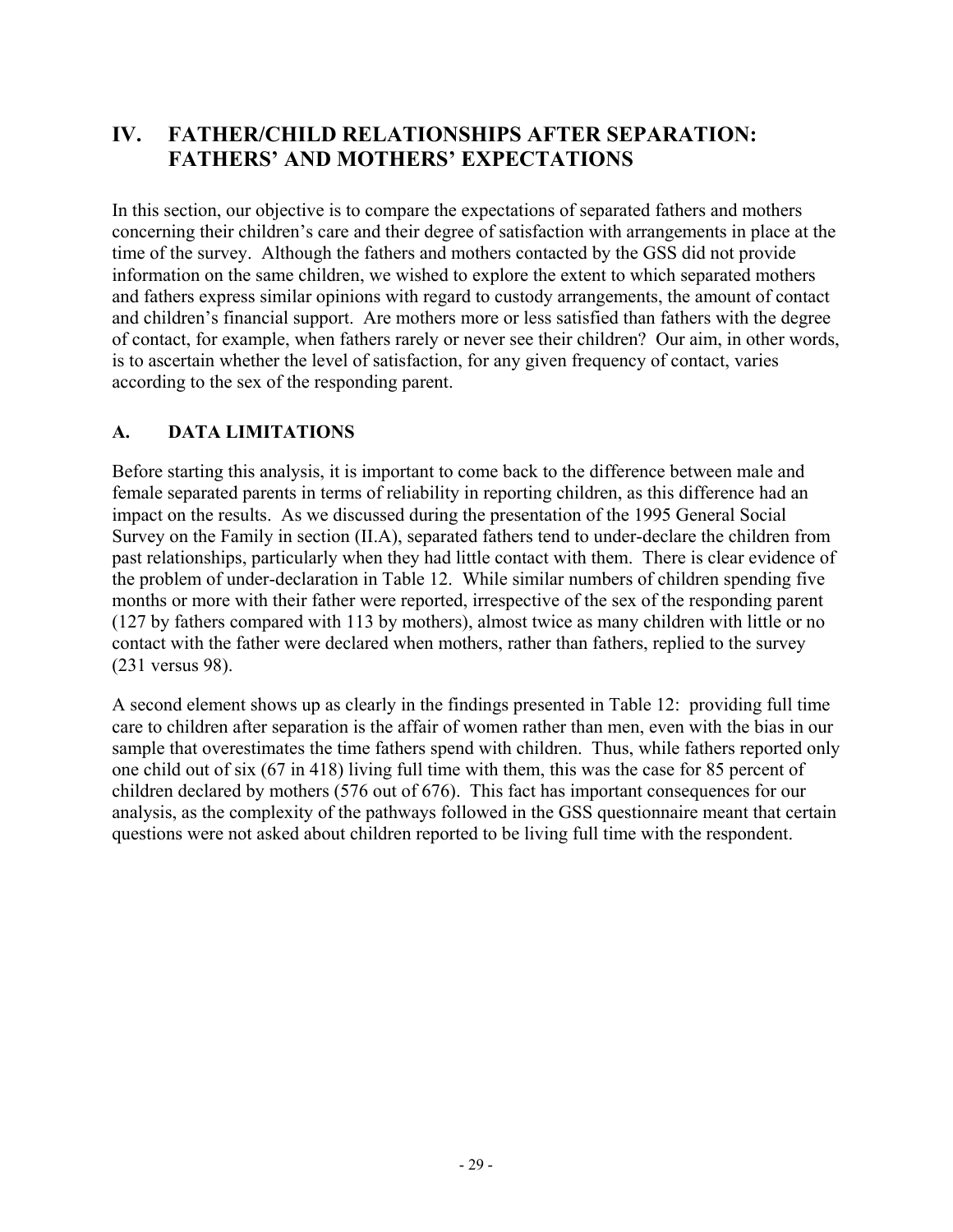|                                                                                                                                                    | of the respondent and the |                                   |                  | time spent with the father |       | Time spent with the father |                       |                                   |                      |        |
|----------------------------------------------------------------------------------------------------------------------------------------------------|---------------------------|-----------------------------------|------------------|----------------------------|-------|----------------------------|-----------------------|-----------------------------------|----------------------|--------|
|                                                                                                                                                    |                           | Children reported by their father |                  |                            |       |                            |                       | Children reported by their mother |                      |        |
|                                                                                                                                                    | Less than<br>1 week       | I week to<br>2 months             | months<br>2 to 5 | and over<br>5 months       | Total | Less than<br>1 week        | 1 week to<br>2 months | months<br>2 to 5                  | and over<br>5 months | Total  |
| Total number of children <sup>a</sup>                                                                                                              | 98                        | 56                                | 98               | 127                        | 418   | 231                        | 194                   | 138                               | 113                  | 676    |
| 1-Children reported living<br>full-time with the<br>Exclusions                                                                                     |                           |                                   |                  |                            |       |                            |                       |                                   |                      |        |
| respondent                                                                                                                                         | ငှ                        | لى                                | لى               | ငှ                         | $-67$ | $-219$                     | $-190$                | $-131$                            | $-36$                | $-576$ |
| Number remaining                                                                                                                                   | 98                        | $\mathcal{S}$                     | 95               | 66                         | 351   | $\overline{2}$             | 4                     | ∞                                 | 77                   | 100    |
| 2-Children living 365 days<br>with the other parent                                                                                                | $-81$                     | ခု                                | $\Rightarrow$    | $\cup$                     | $-81$ | $\circ$                    | $\overline{C}$        | $\overline{C}$                    | $\frac{1}{4}$        | $-14$  |
| Number remaining                                                                                                                                   |                           | $\mathcal{S}$                     | 95               | 66                         | 337   | 231                        | 194                   | 138                               | 99                   | 662    |
| Statistics Canada, General Social Survey (GSS), Cycle 10: the Family, 1995.<br>Weighted data, brought back to the original sample size.<br>Source: |                           |                                   |                  |                            |       |                            |                       |                                   |                      |        |

Numbers of children included in the analysis of certain variables concerning custody arrangements, by the sex **Table 12: Numbers of children included in the analysis of certain variables concerning custody arrangements, by the sex** Table 12: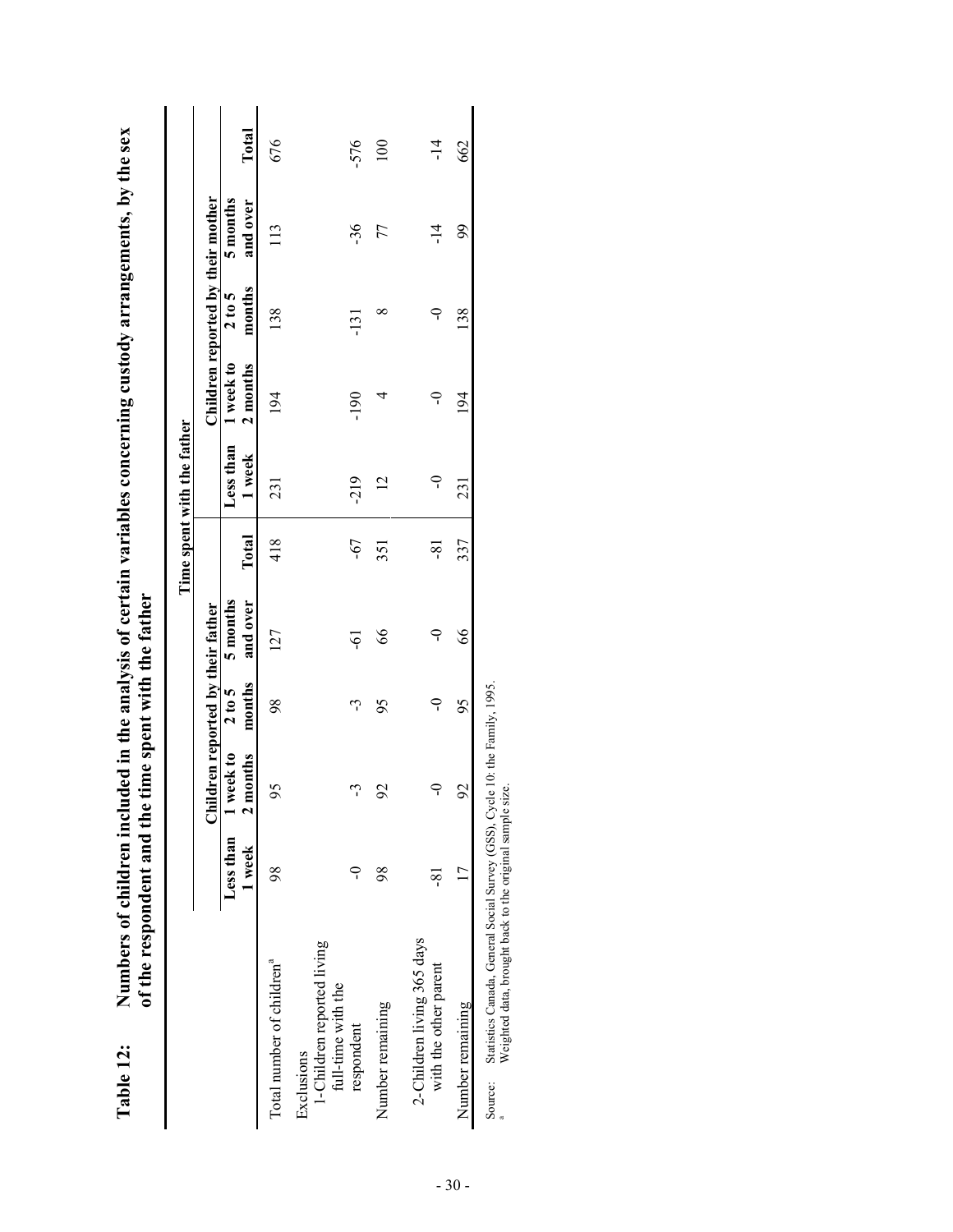The only questions asked for every biological child reported by separated mothers and fathers were those regarding the respondents' level of satisfaction with the custody arrangements. For the other aspects of child care arrangements, information is only available for children who spent some part of the year with each of their separated parents. In many cases, there is very little interest in comparing statements made by fathers and mothers who do not have full-time custody of their children, given that the information is only available for the 15 percent of children reported by women to be living with them on a part-time basis.

For example, for children declared to be living full-time with the respondent, we have no information on the respondent's opinion concerning their contribution to the child's financial needs or their level of satisfaction with the amount of time spent with their child; this lack of information affects 67 children declared by fathers, and 576 children reported by mothers, to be living with the respondent full-time (see Table 12). Likewise, for children declared to be living on a full-time basis with the "other parent," no information is available on the respondents' opinion concerning the financial contribution of, and contact with, the other parent; this is the situation for 81 children declared by fathers, but only 14 by mothers.

An additional factor affects the comparison of male and female opinions regarding the fathers' financial contribution to their children's upkeep. As respondents, only fathers who reported making a contribution were asked to state whether or not they were satisfied with this contribution; mothers, on the other hand, expressed their satisfaction with the father's financial support whether or not the latter had provided any.

Despite the above-mentioned limitations, it is possible to perform a number of interesting analyses using data from the 1995 GSS on the Family, as long as the sample is carefully selected and clearly delineated. First, we can compare the level of satisfaction with custody arrangements (where and with whom the child lives), as this question was asked for each child. Second, comparing the level of satisfaction expressed by mothers and fathers with the time fathers spent with their children presents no real problem. Fathers responded to this question for all children except those living full-time with them; likewise, mothers gave their opinion on the subject except for children they declared to be living full-time with their father. The two questions therefore cover comparable populations; the only limitation is that we have no information on the opinion of parents (mothers and fathers) when children live full time with their father. Finally, it is possible to compare the level of satisfaction of men and women with the financial contribution made by fathers, as long as the comparison is restricted to children for whom fathers make a contribution; children reported by mothers as receiving no financial support were thus excluded from this analysis.

# **B. SATISFACTION WITH CUSTODY ARRANGEMENTS**

# *Where and with whom the child lives*

Custody arrangements did not appear to cause great problems for the vast majority of separated fathers and mothers contacted by the survey: fathers declared themselves satisfied with the place and with whom the children lived 78.6 percent of the time, and the proportion satisfied reached 94.0 percent for the mothers (see Table 13). Nonetheless, fathers were four times as likely as mothers to be dissatisfied with custody arrangements (18.4 percent versus 4.5 percent).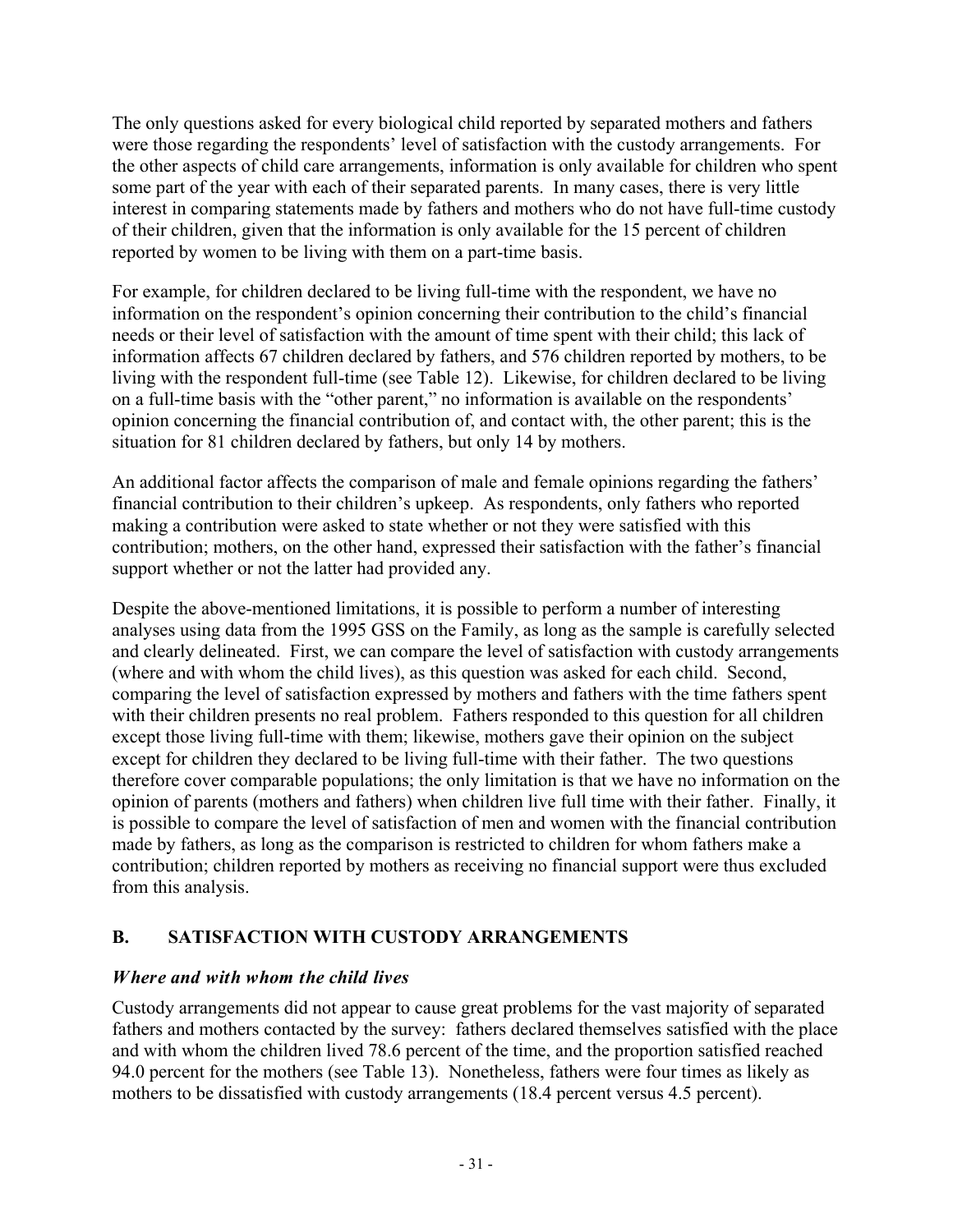Among male respondents, the association between the frequency of contact with children and the level of satisfaction was marked: the more frequent the contact, the greater the satisfaction. Fathers declared themselves satisfied with the custody arrangements for almost nine out of ten (88.3 percent) children who had spent at least five months with them in the previous year, compared with only seven out of ten when they spent less than two months with their child; it is worth noting, however, that the fathers who rarely saw their children had no opinion on the subject more often than the others. A more detailed examination of the data (not presented here) showed that, at one extreme, fathers were satisfied in 95 percent of cases when children lived more than half the year with them and, at the other, expressed dissatisfaction over the arrangements of one in three children with whom they had had no contact at all during the year before the survey.

#### **Table 13: Distribution (%) of children aged 0-17 years according to the level of satisfaction of fathers and mothers with 1) the child's living arrangements and 2) the amount of father/child contact, by the time spent with the father**

| Level of satisfaction                          | Less than a<br>week | 1 week to<br>2 months | $2$ to 5<br>months | 5 months<br>and over | <b>Total</b> |
|------------------------------------------------|---------------------|-----------------------|--------------------|----------------------|--------------|
| 1) Living arrangements<br>Father <sup>b</sup>  |                     |                       |                    |                      |              |
| - Satisfied                                    | 70.1                | 69.5                  | 83.2               | 88.3                 | 78.6         |
| - Dissatisfied                                 | 20.7                | 27.7                  | 15.7               | 11.7                 | 18.4         |
| - No opinion                                   | 9.2                 | 2.8                   | 1.1                |                      | 3.0          |
| Total                                          | 100                 | 100                   | 100                | 100                  | 100          |
| $N^c$                                          | 95                  | 95                    | 98                 | 127                  | 415          |
| $\chi^2$ = 29.088, p = 0.001, missing cases: 3 |                     |                       |                    |                      |              |
| Mother <sup>b</sup>                            |                     |                       |                    |                      |              |
| - Satisfied                                    | 93.9                | 97.4                  | 95.4               | 86.6                 | 94.0         |
| - Dissatisfied                                 | 3.7                 | 1.9                   | 4.4                | 10.6                 | 4.5          |
| - No opinion                                   | 2.4                 | 0.7                   | 0.2                | 2.8                  | 1.5          |
| Total                                          | 100                 | 100                   | 100                | 100                  | 100          |
| $N^c$                                          | 228                 | 194                   | 138                | 113                  | 673          |
| $\chi^2$ = 18.705, p = 0.005, missing cases: 3 |                     |                       |                    |                      |              |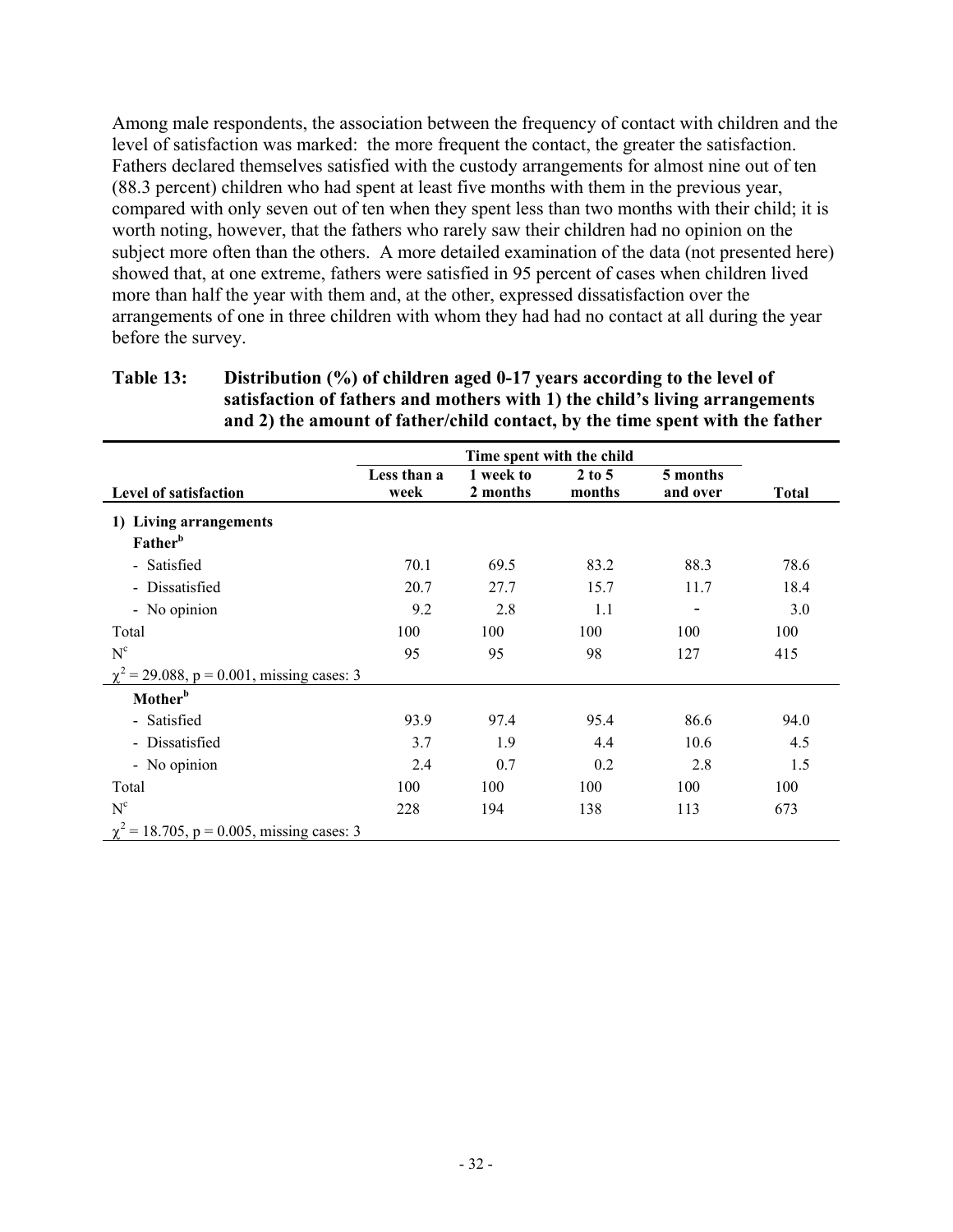|                                                       | Time spent with the child |                       |                    |                      |       |  |
|-------------------------------------------------------|---------------------------|-----------------------|--------------------|----------------------|-------|--|
| <b>Level of satisfaction</b>                          | Less than a<br>week       | 1 week to<br>2 months | $2$ to 5<br>months | 5 months<br>and over | Total |  |
| 2) The frequency of father/child contact <sup>d</sup> |                           |                       |                    |                      |       |  |
| Father                                                |                           |                       |                    |                      |       |  |
| - Satisfied                                           | 39.0                      | 62.3                  | 76.9               | 81.6                 | 63.6  |  |
| - Dissatisfied                                        | 53.3                      | 37.7                  | 23.1               | 18.4                 | 34.3  |  |
| - No opinion                                          | 7.7                       |                       |                    |                      | 2.1   |  |
| Total                                                 | 100                       | 100                   | 100                | 100                  | 100   |  |
| $N^c$                                                 | 95                        | 92                    | 95                 | 66                   | 348   |  |
| $\chi^2$ = 53.043, p = 0.001, missing cases: 3        |                           |                       |                    |                      |       |  |
| Mother                                                |                           |                       |                    |                      |       |  |
| - Satisfied                                           | 47.8                      | 63.5                  | 81.9               | 87.3                 | 65.6  |  |
| - Dissatisfied                                        | 47.0                      | 33.8                  | 16.5               | 10.0                 | 31.1  |  |
| - No opinion                                          | 5.2                       | 2.7                   | 1.6                | 2.7                  | 3.3   |  |
| Total                                                 | 100                       | 100                   | 100                | 100                  | 100   |  |
| $N^{c}$                                               | 226                       | 194                   | 138                | 98                   | 656   |  |
| $\chi^2$ = 69.921; p = 0.001, missing cases: 6        |                           |                       |                    |                      |       |  |

#### **Table 13:** (cont'd)

Source: Statistics Canada, General Social Survey (GSS), Cycle 10: the Family, 1995.

For each contact category, except 5 months and over, the difference between the satisfaction levels of father and mothers is significant at 0.01.

**b** Weighted data, brought back to the original sample size.

Question asked only for children not living full-time with their father: 351 children reported by fathers; 662 by mothers.

The portrait that emerged from the information provided by mothers is less transparent. On the one hand, mothers declared themselves to be more often satisfied with the existing situation than were fathers when children were with them most of the year (that is, when they spent less than five months with their father); on the other hand, with regard to the custody arrangements of children spending at least five months with their father, 10.6 percent were dissatisfied, three times more than when children spent almost no time with the father. An examination of detailed data (not presented) showed nonetheless that women were very satisfied when their children lived full-time with their father; far less happy with the situation are those whose children spent the majority (but not all) of the year with him. It may be that mothers find it easier to adapt to a situation clearly defined at the outset than to one open to continual renegotiation.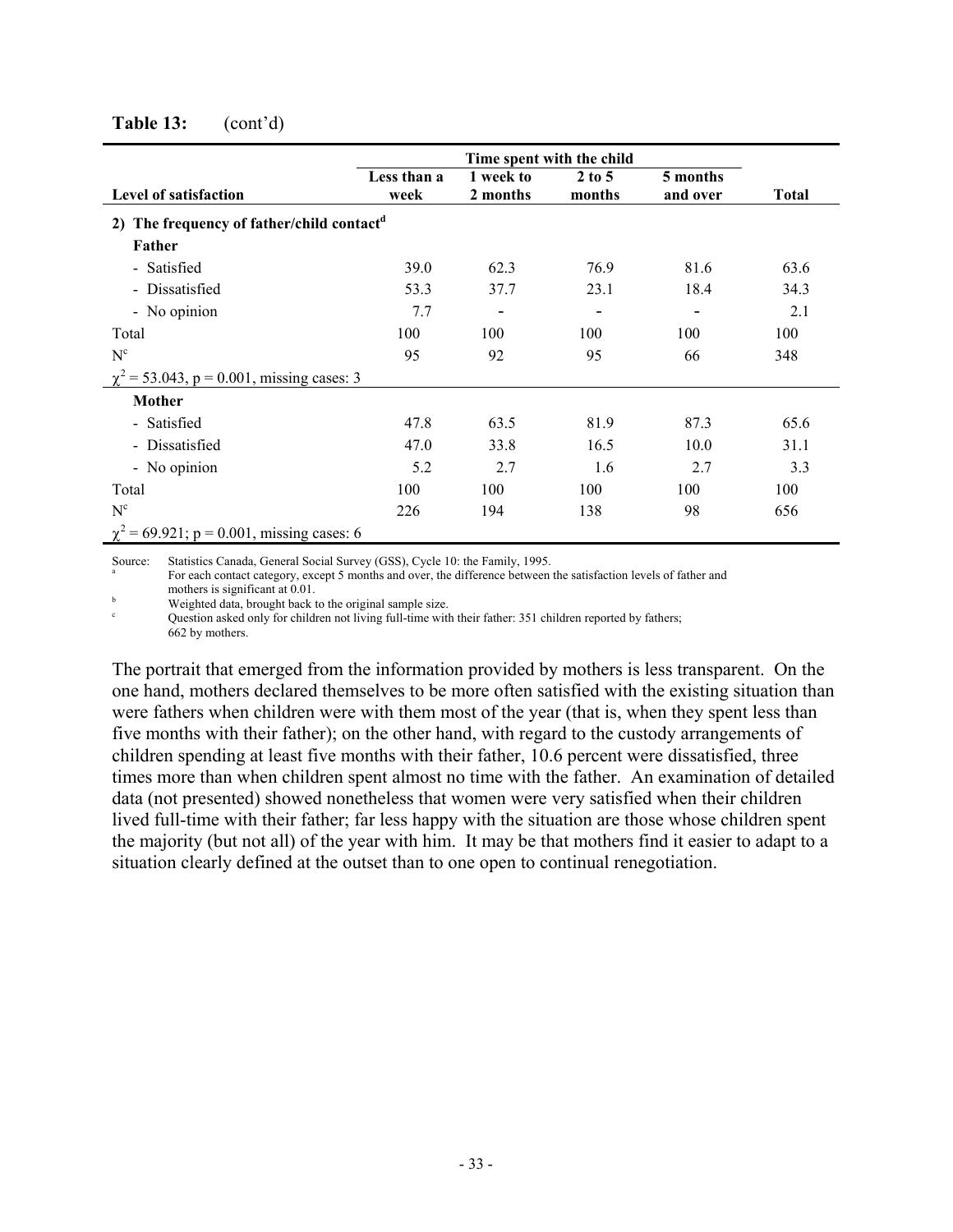### **Figure 6: Proportion of fathers satisfied with children's living arrangements and time spent with them**



**Time spent with children**

Overall, men declared themselves dissatisfied with custody for 74 children, and women, for 18 children (data not presented). In other words, as Figure 6 clearly illustrates, fathers expressed dissatisfaction more often than mothers did. A variety of reasons were offered for this lack of satisfaction. Men with low levels of contact wished to spend more time with their children, and those with more regular contact expressed the desire for legal custody. Replies to this question fell into the "other reason" category in about half the cases for male respondents, and in more than 60 percent of cases among female respondents; this category comprises a variety of responses linked to the child's life with the other parent, and amounts effectively to an inventory of "criticisms" of the way the other parent carries out his parental role (lifestyle, presence of a new partner, physical environment, lack of affection or discipline, etc.).

# *Frequency of father/child contact*

Mothers and fathers expressed considerably lower levels of satisfaction when the question made specific reference to the number of contacts between fathers and children (see the second section of Table 13). For around one-third of children, both men (34.3 percent) and women (31.1 percent) asserted a level of dissatisfaction with the frequency of father/child contact. In both cases, the lack of satisfaction appeared most often when fathers spent little or no time with their children during the year preceding the survey: around half the fathers (53.3 percent) and mothers (47.0 percent) were dissatisfied with the frequency of contact. Satisfaction increased as the amount of father/child contact increased, for both male and female respondents. The sample bias played a part in the observed similarity between men and women; the pathways followed in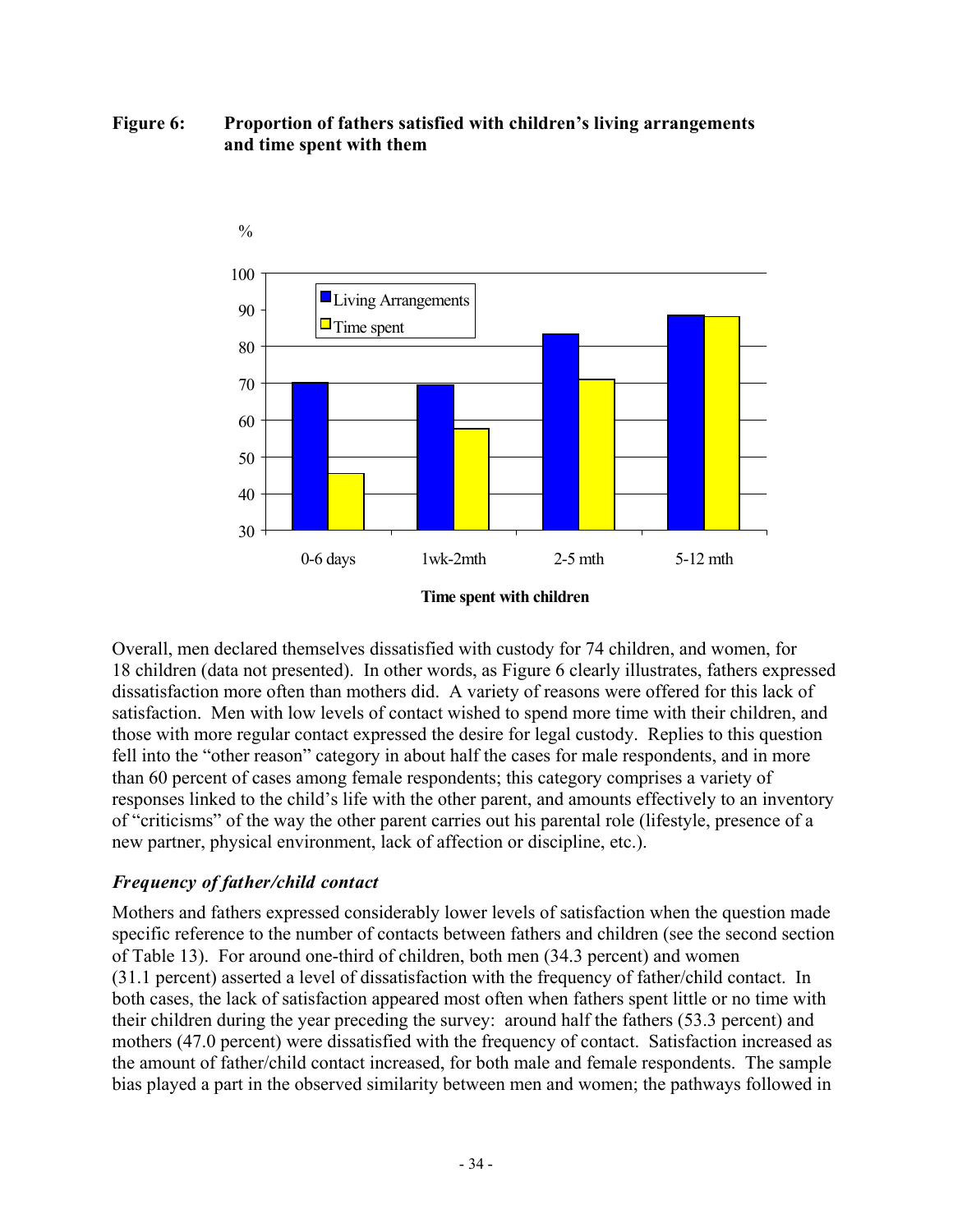the questionnaire meant that children living full-time with their father were excluded from the analysis, thus making more comparable the samples of children declared by fathers and mothers.

What reasons were offered to justify the lack of satisfaction? The great majority of men (85.6 percent) declared that they would have liked more frequent contact with their children; almost as many women complained that father/child contact was absent or too limited.

What stands out from the preceding analysis is the fact that fathers, while relatively satisfied with the place and person with whom the child lived, complain nonetheless of spending too little time with their children. It appears, in other words, that fathers do not so much want custody of their children as simply a more frequent access to them (see Figure 7); in such circumstances, they might be tempted to blame the mother for preventing them seeing their children. For their part, almost all mothers are satisfied with the custody arrangements, but they too would like fathers to have more frequent contact with their children; in this case, the father's lack of interest in his children might well become the focus for criticism.

#### **Figure 7: Proportion of mothers and fathers dissatisfied with their children's living arrangements according to time spent with the father**



**Time spent with father**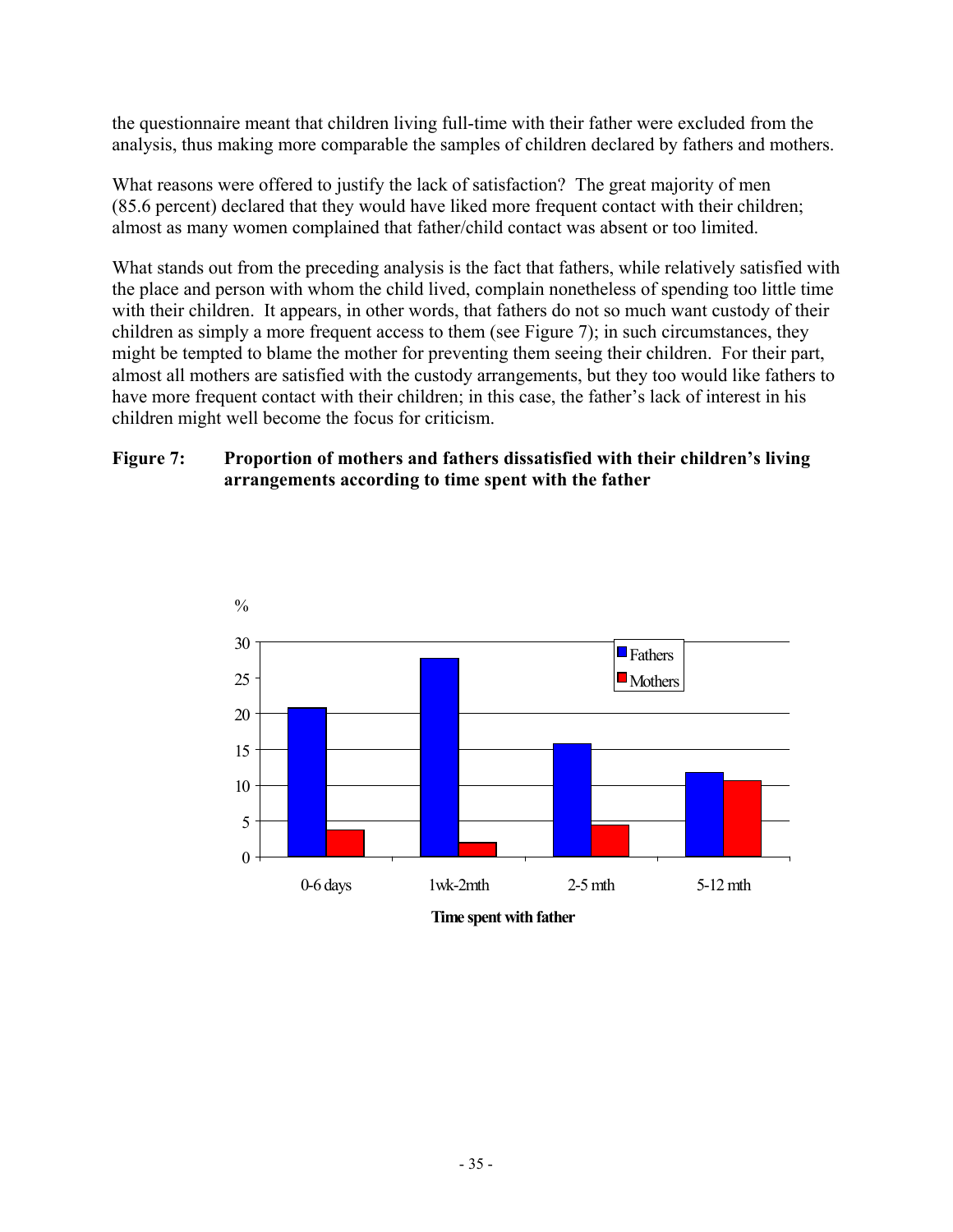### **C. FINANCIAL CONTRIBUTION TO CHILDREN'S UPKEEP**

Over and above the absence of any information on the financial support offered by fathers for particular groups of children, the vagueness of the question itself makes it a difficult subject to analyze. The following question was put to the responding parents: "Do you provide financial support for your child?" A similar question was also asked on the support offered by the other parent. Certain respondents appear to have interpreted these questions as applying strictly to support payments, while others adopted a much wider interpretation. Consequently, it is unclear whether the financial support declared by fathers living several months a year with their children concerns support payments made to the mother or if it refers to the costs assumed by the father when the child is in his care. Interpreting the information becomes more difficult as the level of father/child contact increases. A certain number of fathers, for example, reported that they provided no financial support for a child who had spent at least five months with them during the year before the survey; these fathers probably interpreted the question as referring to child support payments. For those who declared that they had provided financial support, there is no way of knowing whether or not this included support payments to the child's mother.

It is important to recall at this point that the reliable declaration of children by fathers is closely linked to the provision of financial support; men are more likely to report the existence of children they see regularly and for whom they pay child support (see section II.A). This is evident from an analysis of Table 14. These results show a much higher proportion of separated fathers contacted by the 1995 GSS claiming to contribute to their children's maintenance than statistics on child support payments have led us to expect, and a proportion that is higher when the respondent is the father rather than the mother (77.9 percent against 51.6 percent). Regardless of the child sample bias, fathers are less inclined (61.0 percent) to provide financial support for their children's needs when they rarely or never see them than when they spend between a week and five months with them (more than 80 percent).

The relationship between the frequency of father/child contact and the financial support provided by the father is even more clear when looked at from the mothers' perspective. According to mothers, three times as many children who spent more than a week in the previous year with their fathers benefited from their financial support than did those who had virtually lost contact with their fathers (more than 60 percent as against 21.8 percent). Also, according to mothers, almost a quarter of children spending at least five months with their father during the previous year had received no financial assistance; this information is probably given by women putting a strict "child support" interpretation on the question.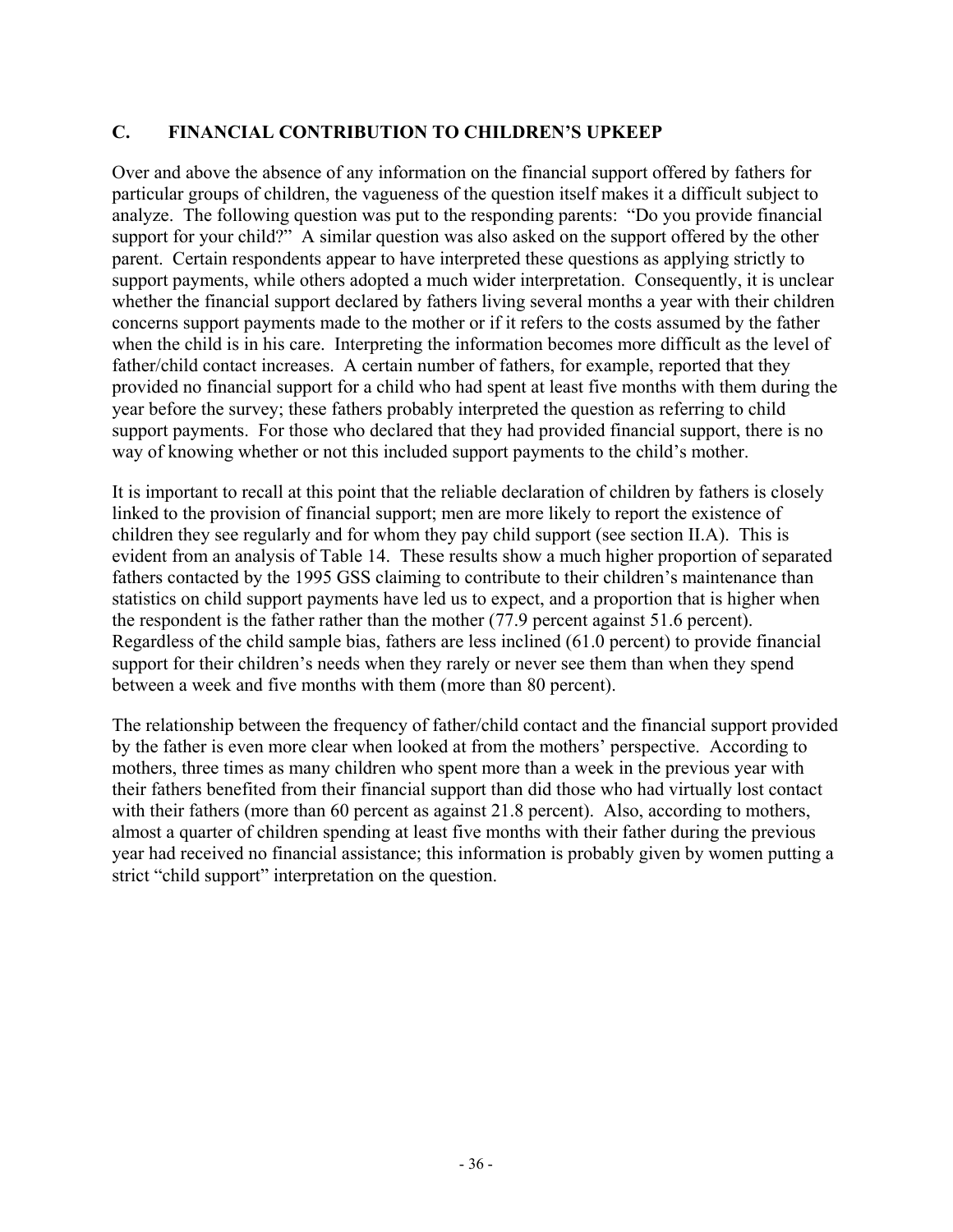#### **Table 14: Distribution (%) of children aged 0-17 years according to 1) whether or not they receive financial assistance from their father and 2) the level of satisfaction with this support, by the sex of the respondent and the time spent with the father<sup>a</sup>**

|                                                                              |           | Time spent with the child |            |          |              |
|------------------------------------------------------------------------------|-----------|---------------------------|------------|----------|--------------|
|                                                                              |           | 1 week                    |            |          |              |
|                                                                              | Less than | to 2                      | $2$ to $5$ | 5 months |              |
|                                                                              | 1 week    | months                    | months     | and over | <b>Total</b> |
| 1) Father made a financial contribution <sup>b</sup> :                       |           |                           |            |          |              |
| Father                                                                       |           |                           |            |          |              |
| - Yes                                                                        | 61.0      | 83.5                      | 91.2       | 75.8     | 77.9         |
| $-$ No                                                                       | 39.0      | 16.5                      | 8.8        | 24.2     | 22.1         |
| Total                                                                        | 100       | 100                       | 100        | 100      | 100          |
| $\chi^2$ = 27.748, p = 0.001, missing cases: 1                               |           |                           |            |          |              |
| <b>Mother</b>                                                                |           |                           |            |          |              |
| - Yes                                                                        | 21.8      | 65.8                      | 62.4       | 76.8     | 51.6         |
| $-$ No                                                                       | 78.2      | 34.2                      | 37.6       | 23.2     | 48.4         |
| Total                                                                        | 100       | 100                       | 100        | 100      | 100          |
| $\chi^2$ = 127.391, p = 0.001, missing cases: 8                              |           |                           |            |          |              |
| 2) Level of satisfaction with father's financial contribution <sup>c</sup> : |           |                           |            |          |              |
| Father                                                                       |           |                           |            |          |              |
| Satisfied                                                                    | 68.6      | 76.4                      | 73.9       | 89.8     | 76.5         |
| Dissatisfied                                                                 | 23.8      | 23.6                      | 24.7       | 10.2     | 21.5         |
|                                                                              |           |                           |            |          |              |
| No opinion                                                                   | 7.6       | ---                       | 1.4        | $---$    | 2.0          |
| Total                                                                        | 100       | 100                       | 100        | 100      | 100          |
| $\chi^2$ = 16.701, p = 0.010, missing cases: 4                               |           |                           |            |          |              |
| <b>Mother</b>                                                                |           |                           |            |          |              |
| Satisfied                                                                    | 63.3      | 50.9                      | 76.8       | 88.5     | 67.8         |
| Dissatisfied                                                                 | 36.3      | 45.6                      | 23.2       | 10.6     | 30.6         |
| No opinion<br>$\blacksquare$                                                 | 0.4       | 3.5                       | ---        | 0.9      | 1.6          |
| Total                                                                        | 100       | 100                       | 100        | 100      | 100          |
| $\chi^2$ = 37.212, p = 0.001, missing cases: 4                               |           |                           |            |          |              |

Source: Statistics Canada, General Social Survey (GSS), Cycle 10: the Family, 1995.

Weighted data, brought back to the original sample size.

Question asked only for children not living full-time with their father: 351 children reported by fathers; 662 by mothers.

<sup>c</sup> Among children for whom fathers provided financial support: 273 children reported by fathers; 337 by mothers.

Only fathers claiming to have made a contribution to their child's financial support were questioned on their satisfaction with the amount they paid. In 77 cases where fathers admitted making no payment for their child, therefore, we have no information on how fathers felt about the situation; to this number are added a further 67 children for whom the question was not even asked, as they were reported to be living full-time with their father. Among the 269 children who had received some financial support, three-quarters of the fathers declared being satisfied with their contribution; the level of satisfaction was particularly high for those with the closest contact with their children.

In approximately 20 percent of the total number of cases, fathers were dissatisfied with the amount of financial support they paid. Most often, they complained of paying too much (45.1 percent), though fathers with little or no contact with their children rarely expressed this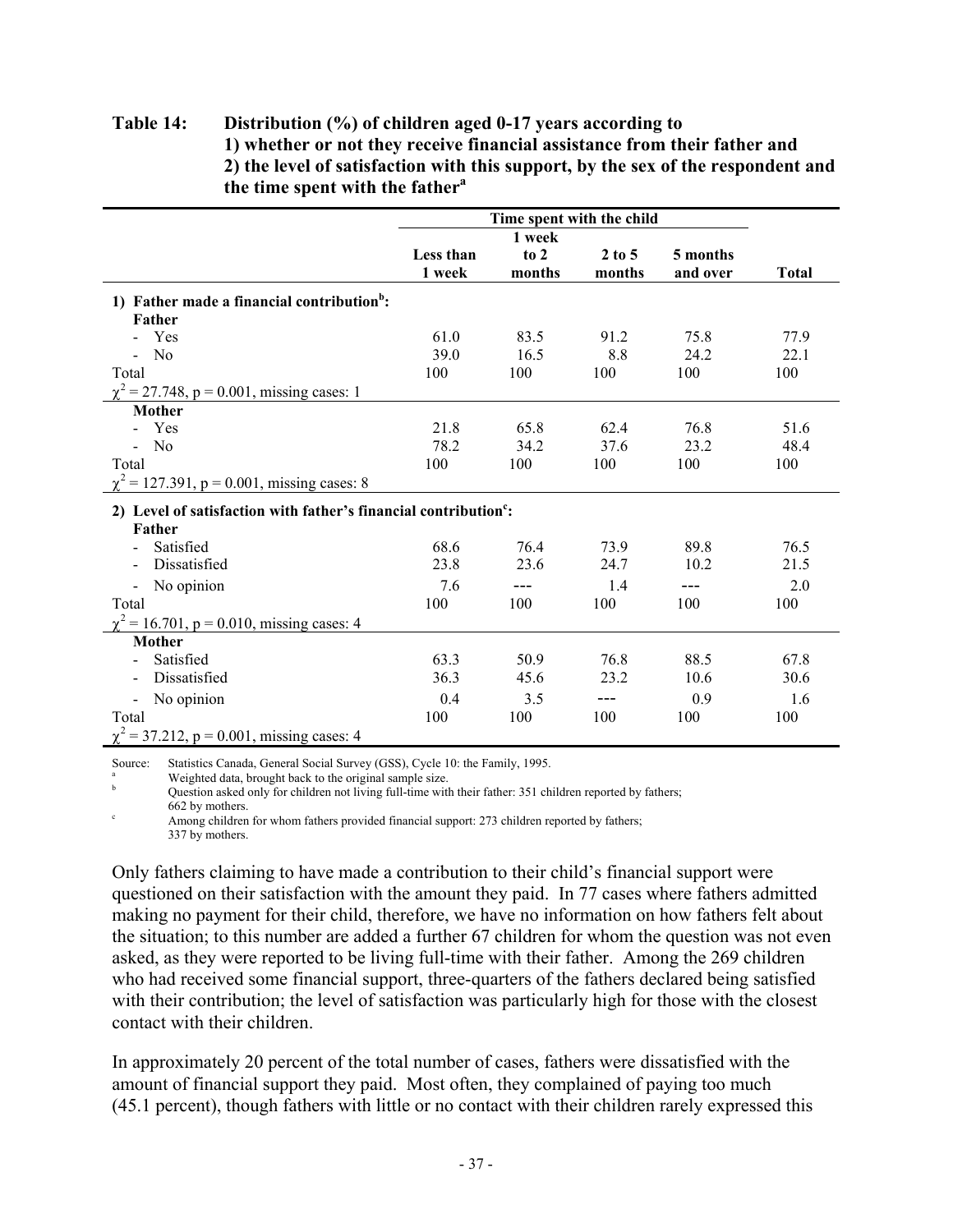particular source of dissatisfaction (data not presented). For one-third of children, fathers considered their contribution to be inadequate; for another quarter (22.5 percent), the "other reasons" offered for the lack of satisfaction were generally linked either to the feeling that the money did not directly benefit the child, or to their own inability to pay more.

To make the mother and father reports comparable, the analysis included only the opinions of mothers who in fact received financial support from the father; children for whom the mother reported that the father had not contributed were eliminated. Although women declared themselves dissatisfied with the economic support provided by fathers more often than men (30.6 percent versus 21.5 percent), seven out of ten were nonetheless satisfied when the father made a contribution. The mothers, like the fathers, expressed lower levels of dissatisfaction when the child spent five months or more with his/her father. Finally, the main source of dissatisfaction expressed by mothers concerned the amount of support offered, which was generally judged to be insufficient (data not presented); in a quarter of cases, women declared that the father had not paid the amount required by the court.

Other research (Seltzer, 1994) indicates that the payment of child support by fathers depends more on their satisfaction with custody arrangements than on the type of arrangement itself. Data from the 1995 GSS does not reveal a priori any such association: whether one considers the place and person with whom the child lives, or the amount of father/child contact, the proportion of fathers who reported offering financial support for the child's needs did not vary according to the degree of satisfaction expressed (data not presented). One cannot conclude, however, that no association between these variables exists, as these findings could as easily be explained by either the bias in the child sample or the lack of precision in the question on financial support.

### **D. THE ROLE OF THE LEGAL SYSTEM IN CHILD CUSTODY ARRANGEMENTS**

An error in the pathway followed by the GSS questionnaire meant that the two questions on the court's role in determining custody arrangements were not asked for children who lived full-time with the other parent during the previous year. This information is missing, therefore, for the 81 children declared by fathers to have spent the last twelve months with their mother, a figure equal to almost 20 percent of the sample of children reported by fathers, and affecting principally those with little contact with their father. Fortunately, this problem affects children reported by mothers to a much lesser degree; mothers only reported that 14 children had spent the entire year with their father, equal to less than 2 percent of the sample declared by mothers. Only the information provided by women, therefore, is sufficiently exhaustive to evaluate the court's role in custody decisions for children of separated parents as a whole. However, for the sub-sample of children who spent more than a week per year with their father, the information provided by male and female respondents is comparable (see Table 15).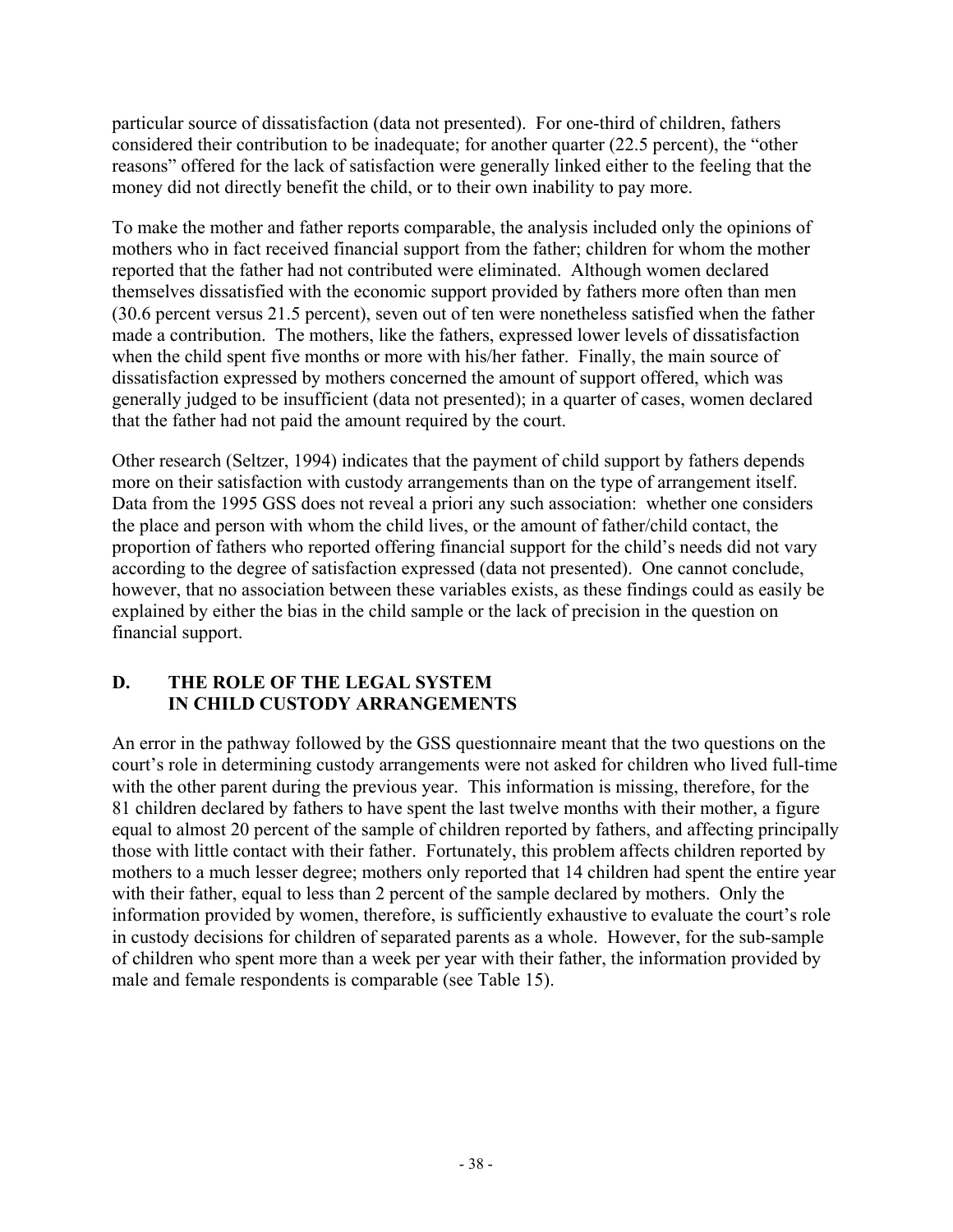#### **Table 15: Distribution (%) of children aged 0-17 years according to 1) whether or not custody had been settled through the legal system and 2) how far the respondents had kept to the court's recommendation, by the sex of the respondent and the time spent with the father<sup>a</sup>**

|                                                                                    |        | Time spent with the child |            |          |              |
|------------------------------------------------------------------------------------|--------|---------------------------|------------|----------|--------------|
|                                                                                    | Less   | 1 week                    |            |          |              |
|                                                                                    | than   | to                        | $2$ to $5$ | 5 months |              |
|                                                                                    | 1 week | 2 months                  | months     | and over | <b>Total</b> |
| 1) Custody settled through the legal system <sup>b</sup>                           |        |                           |            |          |              |
| Father                                                                             |        |                           |            |          |              |
| Yes                                                                                |        | 60.8                      | 56.6       | 58.0     |              |
| N <sub>0</sub>                                                                     |        | 39.2                      | 43.4       | 42.0     |              |
| Total                                                                              |        | 100                       | 100        | 100      |              |
| $\chi^2$ not calculated <sup>c</sup>                                               |        |                           |            |          |              |
| <b>Mother</b>                                                                      |        |                           |            |          |              |
| - Yes                                                                              | 58.6   | 55.2                      | 54.7       | 42.7     | 54.4         |
| N <sub>0</sub>                                                                     | 41.2   | 44.8                      | 45.3       | 57.3     | 45.6         |
| Total                                                                              | 100    | 100                       | 100        | 100      | 100          |
| $\chi^2$ = 7.170, p = 0.067, missing cases: 4                                      |        |                           |            |          |              |
| 2) Relative to the court's recommendation, fathers saw their children <sup>d</sup> |        |                           |            |          |              |
| <b>According to fathers</b>                                                        |        |                           |            |          |              |
| As recommended                                                                     |        | 41.2                      | 48.0       | 65.0     |              |
| Less time                                                                          |        | 45.7                      | 7.1        | 4.5      |              |
| More time                                                                          |        | 13.1                      | 44.9       | 30.5     |              |
| Total                                                                              |        | 100                       | 100        | 100      |              |
| $\chi^2$ not calculated <sup>c</sup>                                               |        |                           |            |          |              |
| According to mothers <sup>e</sup>                                                  |        |                           |            |          |              |
| As recommended                                                                     | 38.6   | 56.0                      | 67.0       | 53.8     | 51.5         |
| Less time<br>Ξ.                                                                    | 60.1   | 40.0                      | 33.0       | 22.0     | 43.9         |
| More time<br>÷.                                                                    | 1.3    | 4.0                       |            | 24.2     | 4.6          |
| Total                                                                              | 100    | 100                       | 100        | 100      | 100          |
| $\chi^2$ = 62.355, p = 0.001, missing cases: 17                                    |        |                           |            |          |              |
|                                                                                    |        |                           |            |          |              |

Source: Statistics Canada, General Social Survey (GSS), Cycle 10: the Family, 1995.

<sup>a</sup> Weighted data, brought back to the original sample size.

Question asked only for children not living full-time with their father : 351 children reported by fathers; 662 by mothers.

 $\chi^2$  not calculated for children reported by fathers, given that most missing values involve children with no contact with their father.

<sup>d</sup> Question asked only if the child's custody was settled through the legal system: 190 children reported by fathers; 358 by mothers.

The information provided by female respondents on the time they spent with the child relative to the court's recommendation was used to calculate this distribution; if the mother declared spending more time than suggested with the child, the father was assumed to spend less time, and vice versa.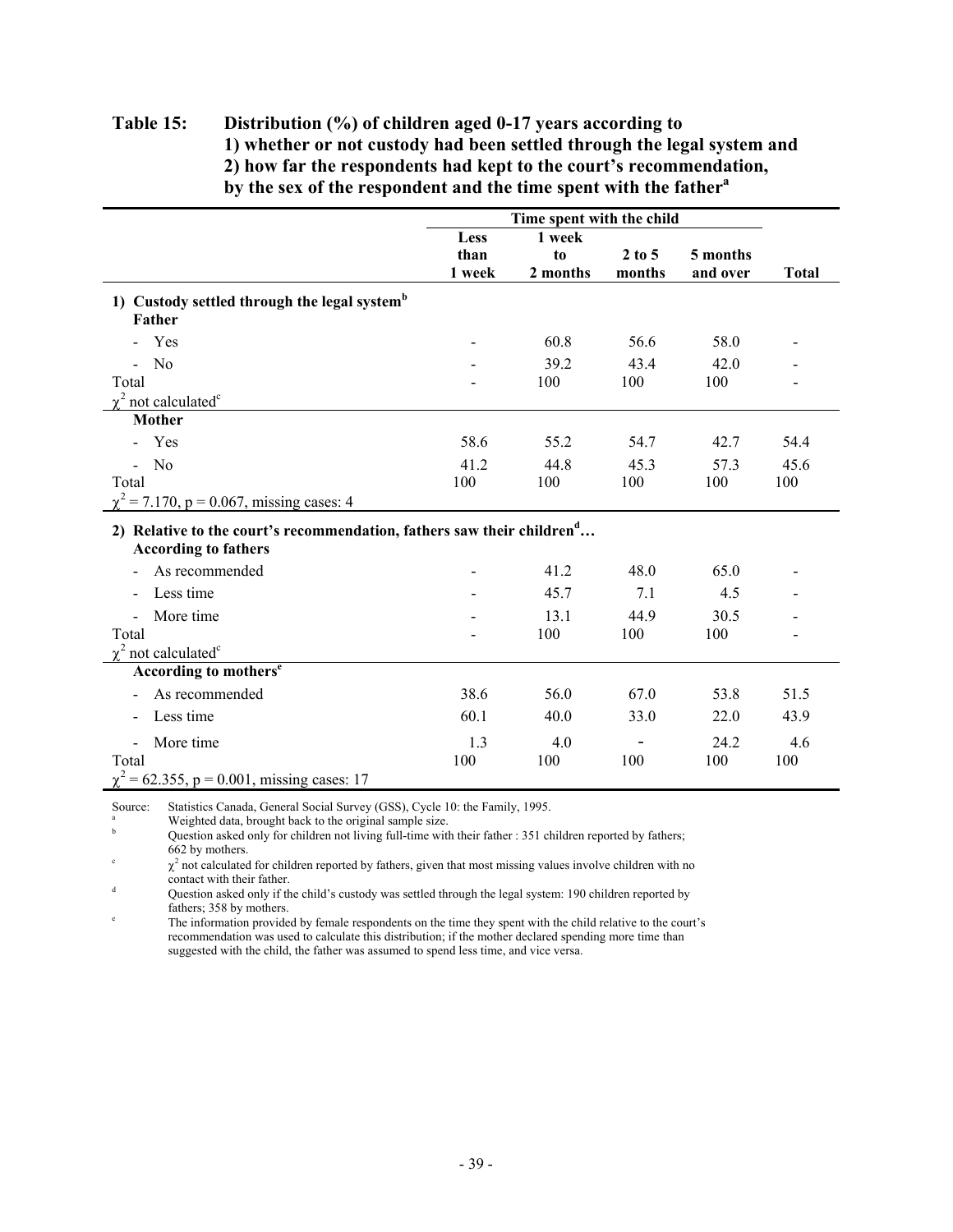In slightly more than half the cases, the court had decided the child's custody. The existence of such a decision appears to have no significant impact on the time spent with the father.

For children whose custody had been decided in court, respondents were asked whether the time they spent with their child corresponded to the time recommended by the court. To compare responses made by male and female respondents, we inverted the women's replies to this question. In other words, when a women reported spending more time than suggested by the court, we inferred that this was because the father spent less time with his child; inversely, we concluded that a father had more contact than recommended by the court when the mother stated that she spent less time with the child.

How far do parents follow the court's decision regarding frequency of visits? In approximately half the cases where parents declared court involvement. For the other half, the majority of fathers declared more frequent contact than recommend by the court, though it must be remembered that many fathers with low levels of contact have been excluded from the analysis. Mothers provide an image diametrically opposed to the one given by fathers: according to them, less than 5 percent of children with a court order saw their father more often than the court ruled. The disparity between these two sets of responses is closely linked to the fact that fathers with little contact are excluded from the analysis, but it also reflects, no doubt, the different perceptions that fathers and mothers have of the time they spend with their children (Lin *et al*., 1998). For even when we focus on children who spent at least two months with their father, the discrepancy in the statements made by men and women persists, with a consistently higher proportion of mothers stating that fathers spent less than the recommended time with their children. These differences between the sexes underline how important it will be to study the perceptions of both fathers and mothers if we are ultimately to find ways of maintaining or even increasing the contact between fathers and their children.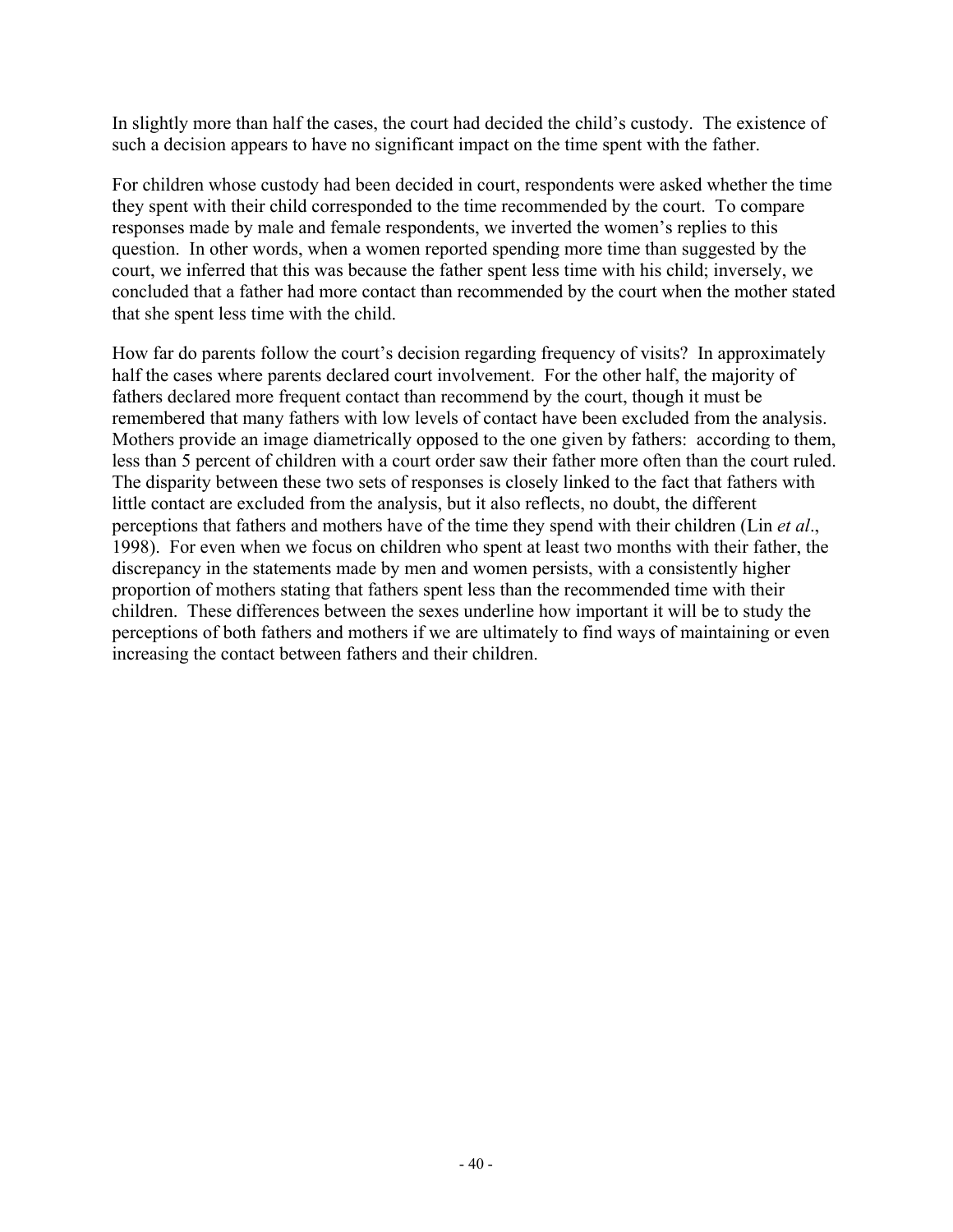# **V. FACTORS AFFECTING THE FREQUENCY OF FATHER/CHILD CONTACT**

The aim of this section is to identify the net effect of factors influencing the frequency of contact fathers have with their children after separation. Our objective, in other words, is to measure the net effect of certain variables, such as the child's age at separation or the socio-economic situation of fathers, on the amount of time fathers spend with children once all the variables under consideration have been controlled for.

The fact that fathers can have several children whom they see at different frequencies gives the data a particular structure (termed "hierarchical"). The dependent variable (the frequency of father/child contact) whose variation we are attempting to explain is measured separately for each child. Certain of the independent variables included in the analysis are measured for each child (such as the child's age at separation), while others concern the characteristics of fathers (such as his level of education). The traditional regression methods cannot be used to analyze this type of data without introducing a statistical bias. Consequently, we employed a multi-level regression analysis.<sup>8</sup>

In the first analysis, we explored the extent to which father/child contact varies according to the socio-demographic characteristics of fathers and their children. In the second, we attempted to measure to what point the fathers' behaviour is linked to their attitudes and perceptions towards their paternal role, once their socio-demographic characteristics and those of their children are controlled for.

# **A. SOCIO-DEMOGRAPHIC CHARACTERISTICS**

 $\overline{a}$ 

Our findings, presented in earlier sections of this report, influenced the choice of variables to be included in the multi-level regression analysis. The following "child" characteristics were selected: sex, age at survey, age at separation, time elapsed since separation, parents' conjugal situation at the child's birth and the distance between the parents' respective homes (see Table 16). The "father" characteristics include: age at survey, education, work pattern, and subsequent family history: forming a new union, having another child or living with a new partner's children. The "work pattern" variable combines information gathered at the time of the survey, and classifies fathers into one of four categories: 1) those who did not work during the year preceding the survey; 2) those who worked part time;  $\frac{9}{3}$  those with full-time employment and day-time hours (the reference category in the equation); and 4) those with full-time employment who regularly worked evenings, nights or weekends.

Table 16 presents the regression coefficients associated with the socio-demographic characteristics of fathers and children, as well as a series of other statistics. The constant in model 1 corresponds to the average value of the dependent variable, and is equal to the square

See Appendix 1 for a presentation of the method. The authors wish to thank Alain Marchand for conducting the multi-level regression analyses and for his judicious advice in interpreting the results.

<sup>&</sup>lt;sup>9</sup> Fathers who, in the course of the previous year, had worked less that 32 weeks or who had worked an average of less than 30 hours per week were classified as working part time.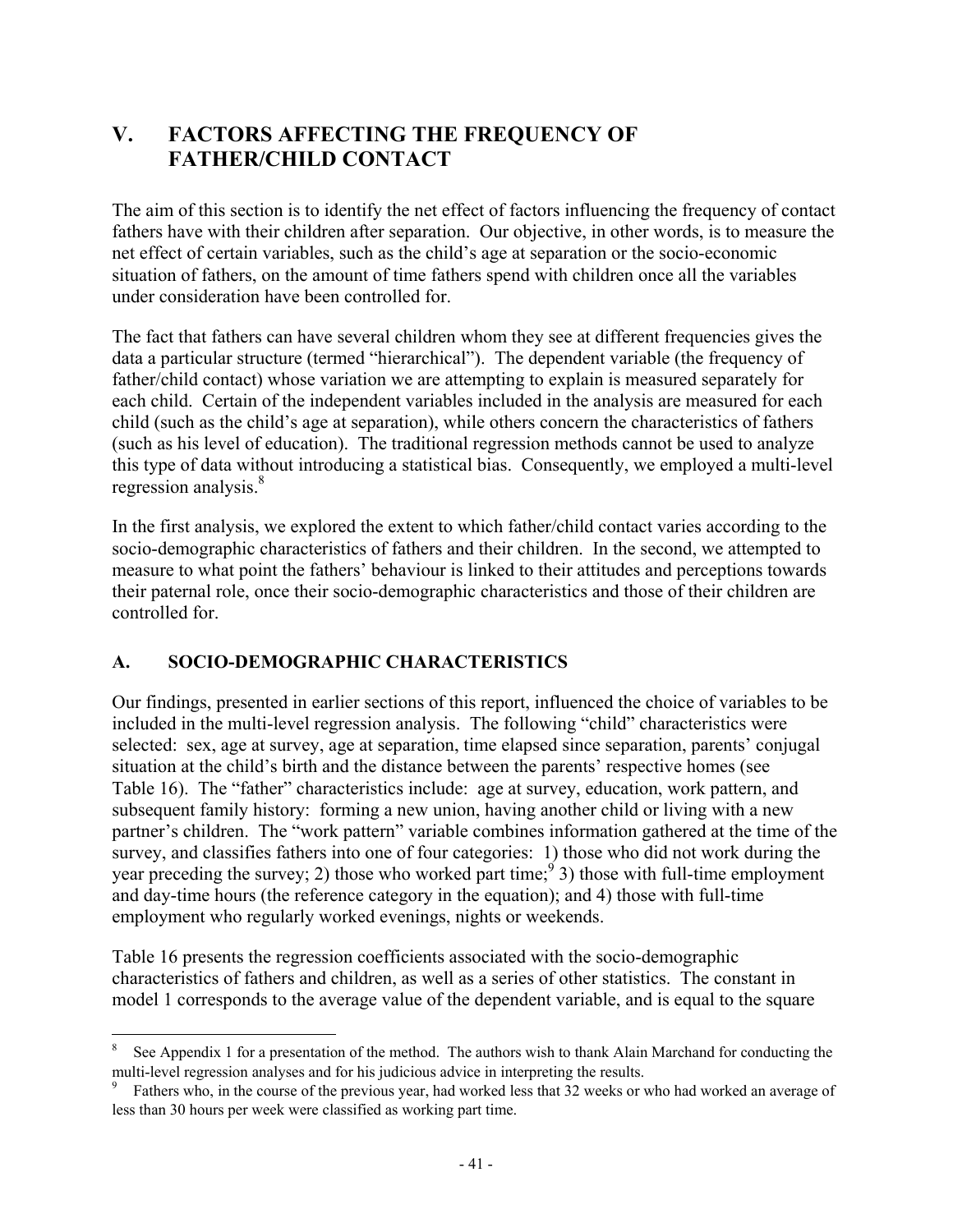root of the average number of days fathers spent with their children. Once squared, the number indicates that each child spent an average of 70 days a year with his or her father. Most of the observed variation in the number of days fathers and children spent together is located at the father level:<sup>10</sup> 78 percent of the total variation in the number of days comes from differences between the fathers; consequently, only 22 percent of the variation is situated at the child level. In other words, the analysis reveals that fathers have much the same behaviour with each of their children and that differences observed between children of the same father are relatively small.

Model 4 integrates both the father and the child characteristics. The regression coefficients presented for this model indicate the net effect that each of the independent variables has on the time fathers spent with children when the father and child characteristics are both controlled for. A negative coefficient indicates that the variable in question decreased the amount of contact while a positive coefficient increased it.

Examining the coefficients associated with the child variables shows that the frequency of father/child contact is positively linked to the child's age at the time of the survey (a coefficient of 0.214). In other words, fathers have more contact with older children and this effect remains even when the length of time since separation was taken into account. Moreover, contact tends to decrease as the time since separation (or since birth, in the case of children born outside a union) lengthens, and this decline occurs at a slightly quicker rate than the increase of contact linked to children's age (standardised coefficients of  $-0.192$  compared with  $+0.179$ ; data not shown). The distance separating the parents' homes also has a significant influence on the frequency of contact between fathers and children. Thus, when mothers and fathers live 50 kilometres or more apart, children see their father much less often than when the distance separating the two households is less than 10 kilometres (reference group in the equation).

The child's sex does not seem to have any significant link with the time children spend with fathers, once the other socio-demographic characteristics have been controlled. Likewise, the conjugal situation of parents at the birth of the child has no significant impact on the frequency of contact. The link between these variables observed earlier may have been caused by differences in the age of children or in the time elapsed since separation rather than by differences in the type of union itself. For instance, children born within a cohabiting union were perhaps younger when their parents separated than were those born to parents who had married directly, which would partly explain why they saw their father less frequently.

 $\overline{a}$ <sup>10</sup> The inter-class correlation, which represents the relation between the variance of fathers and the sum of the variance of fathers and children, is estimated at  $0.78$  (i.e.  $[26.16 / (26.16 + 7.24)] = 0.78$ ).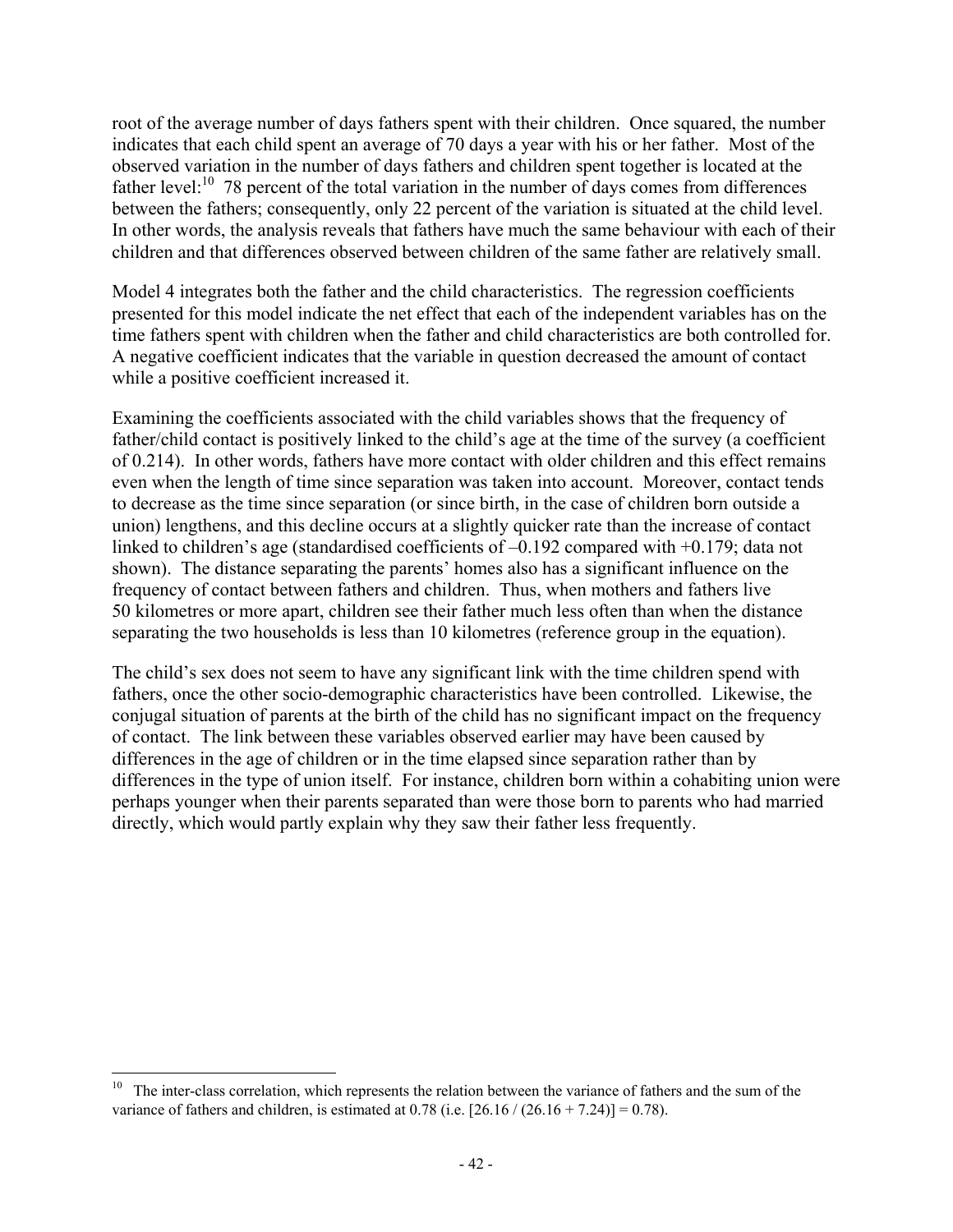### **Table 16: Effect of a number of socio-demographic characteristics (including the children's age at the time of the survey and the time elapsed since separation) on the time that separated fathers spend with their children (Coefficients** γ **of the multi-level regression model)a**

| Variable <sup>b</sup>                                                                                        | Model 1 | Model 2                          | Model 3                           | Model 4                            |
|--------------------------------------------------------------------------------------------------------------|---------|----------------------------------|-----------------------------------|------------------------------------|
| Constant                                                                                                     | 8.328   | 8.879                            | $-11.230$                         | $-8.984$                           |
| <b>Child variables</b>                                                                                       |         |                                  |                                   |                                    |
| Sex (boys)                                                                                                   |         | 0.173                            |                                   | $-0.061$                           |
| Age at time of survey                                                                                        |         | $0.219*$                         |                                   | $0.214*$                           |
| Time elapsed since separation                                                                                |         | $-0.263*$                        |                                   | $-0.342*$                          |
| Type of union at birth (marriage)<br>- Out of union<br>- Marriage preceded by cohabitation<br>- Cohabitation |         | $-0.078$<br>$-1.232$<br>$-0.279$ |                                   | 0.160<br>$-1.011$<br>0.073         |
| Distance $(< 10 \text{ km})$<br>$-10-49$ km<br>$-50-499$ km<br>- 400 km and over                             |         | 0.100<br>$-2.010*$<br>$-3.278*$  |                                   | $-0.390$<br>$-1.827*$<br>$-3.063*$ |
| <b>Father variables</b>                                                                                      |         |                                  |                                   |                                    |
| Age<br>$(Age)^2$<br>Highest level of education (Secondary)                                                   |         |                                  | $1.167*$<br>$-0.015*$             | $1.094*$<br>$-0.014*$              |
| $-$ < Secondary<br>- Post-secondary<br>- University                                                          |         |                                  | $-1.158$<br>$-0.280$<br>$-1.398$  | $-1.211$<br>$-0.123$<br>$-0.959$   |
| Employment (Full-time/day)<br>- Unemployed<br>- Part-time<br>- Full-time/evening, night or weekend           |         |                                  | $-2.450$<br>$-2.654*$<br>$-1.140$ | $-1.598$<br>$-2.634*$<br>$-1.318$  |
| New union (no)                                                                                               |         |                                  | $-0.204$                          | 0.536                              |
| Child born in new union (no)<br>Stepchild (no)                                                               |         |                                  | $-1.516$<br>0.640                 | $-0.440$<br>0.428                  |
| Variance - level 2                                                                                           | 26.16   | 23.36                            | 22.93                             | 20.33                              |
| Variance - level 1                                                                                           | 7.24    | 6.82                             | 7.24                              | 6.86                               |
| Deviance                                                                                                     | 2747.25 | 2711.99                          | 2730.75                           | 2696.44                            |
| $\chi^2$ (degrees of freedom)                                                                                | n.a.    | 35.26(9)                         | 16.51(11)                         | 50.80(21)                          |
| $R^2$ <sub>2</sub>                                                                                           | n.a.    | 0.10                             | 0.10                              | 0.20                               |
| $R^2$ <sub>1</sub>                                                                                           | n.a.    | 0.10                             | 0.10                              | 0.18                               |

Source: Statistics Canada, General Social Survey (GSS), Cycle 10: the Family, 1995.

<sup>a</sup> Weighted data, brought back to the original sample size (N<sub>1</sub> = 408 children and N<sub>2</sub> = 285 fathers). For the dichotomous and polytomous variables, the reference category is given in brackets.

Coefficient is significant at the 0.05 threshold.

Among the father characteristics, only their age at the time of the survey and the work pattern in the year preceding the survey appear to be significantly linked to the degree of father/child contact. Neither education, nor a more recent union, and having new children or living with step-children within this union, show any significant influence on the amount of time fathers and children spend together.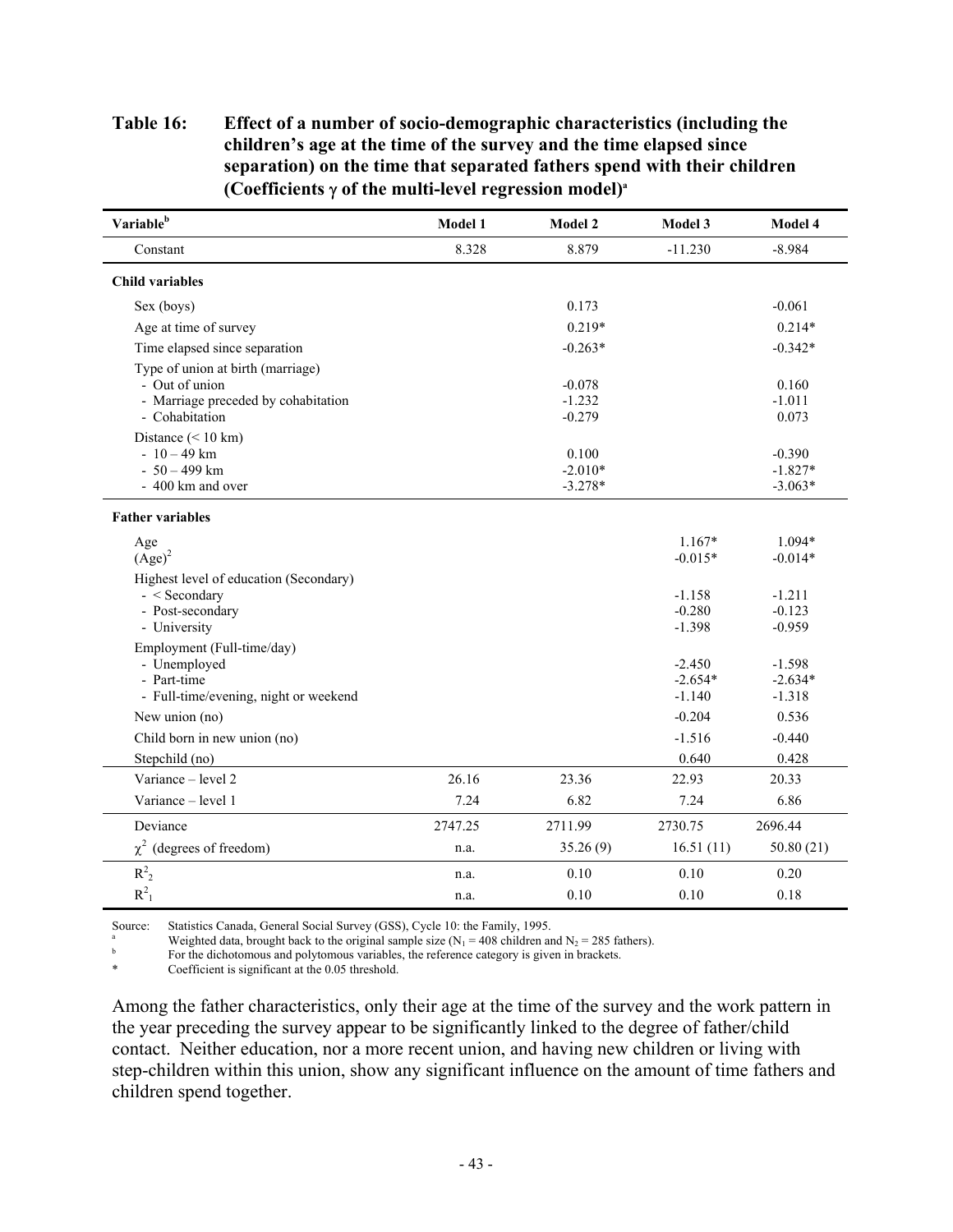Fathers' age has a non-linear effect on frequency of contact. The regression coefficients attached to the age and to the age-squared are both significant. The first coefficient is positive, showing that the number of days spent with children increases as fathers' age at survey increases, up to a certain age; after this age, contact levels start to decline, as indicated by the negative coefficient for the age-squared. Constructing the curve attached to these regression coefficients shows that contacts increase until the age of 39 years, and then start to decrease beyond this age.

Moreover, fathers working part-time spend less time with their children than fathers employed full-time during the day (coefficient of  $-2.634$  for the former compared with 0 for the latter). One might have expected the opposite result, on the assumption that fathers who work part-time would have more free time to devote to their children. This finding may, however, reflect the income effect. Fathers with only part-time work are likely to have a lower average employment income than those working full-time. As mentioned earlier, fathers with higher incomes tend to see their children more regularly, and this could explain the association between part-time work and less father/child contact. The small sample size,<sup>11</sup> however, makes it impossible to ascertain to what extent this association is caused by income variations, since full-time workers generally have higher incomes, or by differences in the fathers' availability, since part-time work is often characterised by atypical working hours.

The children's age at the time of the survey, their age at separation, and the time elapsed since the separation are three variables closely linked to one another; they cannot therefore be included simultaneously in the equation. To evaluate the relative importance of each of these three variables on the frequency of father/child contact, tables 17 and 18 repeat the analysis presented in Table 16, but with a change in the variables in the equation.

 $\overline{a}$ 

<sup>&</sup>lt;sup>11</sup> We did not include fathers' income in the equation given the high number of missing values for this variable. Moreover, the number of fathers in part-time employment is too small to be able to take into account the work timetable within this category.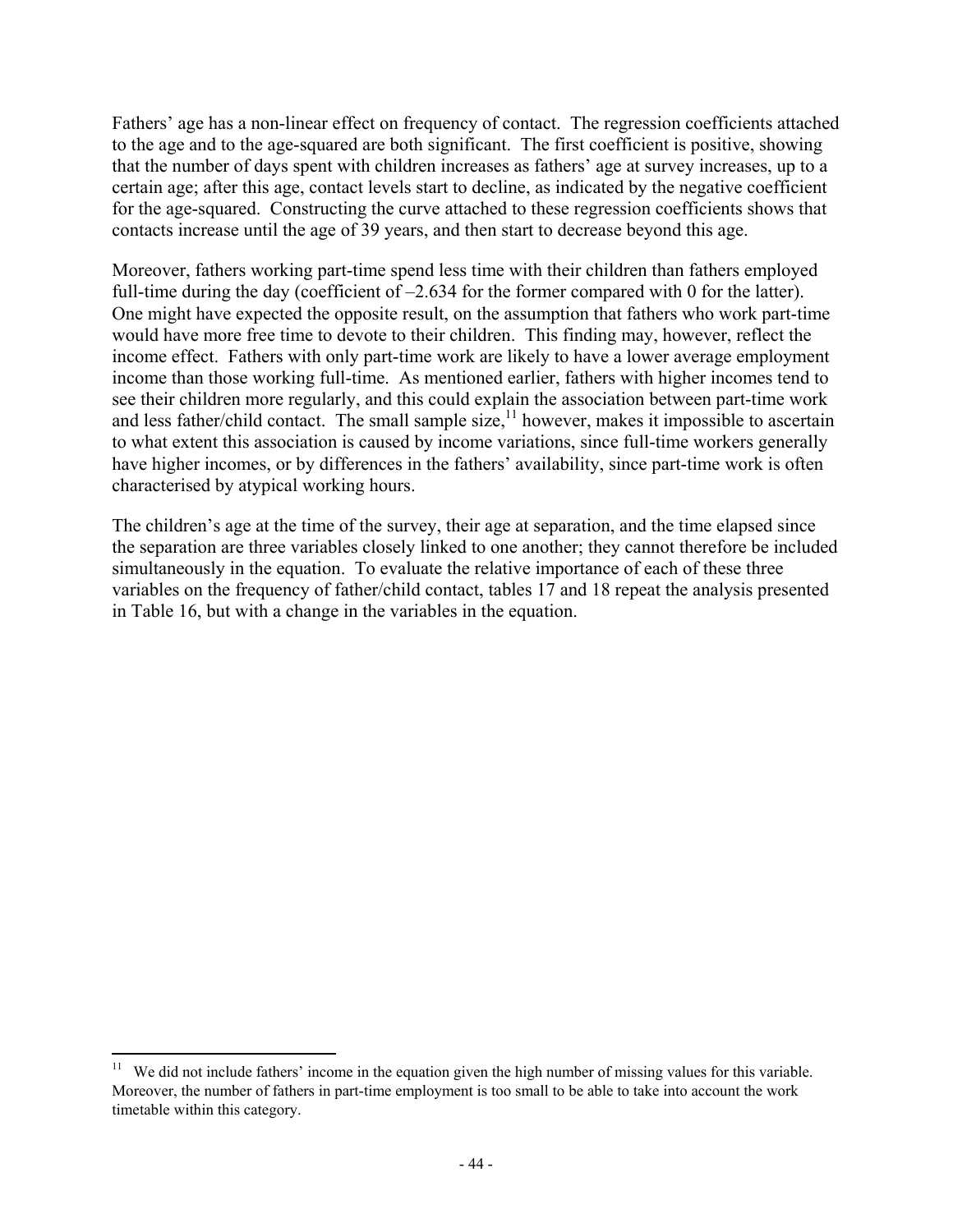### **Table 17: Effect of a number of socio-demographic characteristics (including the children's age at the time of the survey and at the time of separation) on the time that separated fathers spend with their children (Coefficients** γ **of the multi-level regression model) a**

| Variable <sup>b</sup>                                 | Model 1 | Model 2              | Model 3   | Model 4           |
|-------------------------------------------------------|---------|----------------------|-----------|-------------------|
| Constant                                              | 8.328   | 6.986                | $-11.230$ | $-10.470$         |
| <b>Child variables</b>                                |         |                      |           |                   |
| Sex (boys)                                            |         | 0.184                |           | $-0.016$          |
| Age at time of survey                                 |         | $-0.021$             |           | $-0.099$          |
| Age at separation                                     |         | $1.627*$             |           | $1.504*$          |
| (Age at separation) <sup>2</sup>                      |         | $-0.231*$            |           | $-0.200*$         |
| (Age at separation) $3$                               |         | 0.010                |           | $0.009*$          |
| Type of union at birth (marriage)                     |         |                      |           |                   |
| - Out of union                                        |         | 1.059                |           | 1.148             |
| - Marriage preceded by cohabitation<br>- Cohabitation |         | $-1.546$<br>$-0.074$ |           | $-1.273$<br>0.240 |
| Distance $(< 10 \text{ km})$                          |         |                      |           |                   |
| $-10-49$ km                                           |         | 0.261                |           | $-0.211$          |
| $-50-499$ km                                          |         | $-1.910*$            |           | $-1.758*$         |
| - 400 km and over                                     |         | $-3.002*$            |           | $-2.855*$         |
| <b>Father variables</b>                               |         |                      |           |                   |
| Age                                                   |         |                      | $1.167*$  | $1.081*$          |
| $(Age)^2$                                             |         |                      | $-0.015*$ | $-0.014*$         |
| Highest level of education (Secondary)                |         |                      |           |                   |
| $-$ < Secondary                                       |         |                      | $-1.158$  | $-1.320$          |
| - Post-secondary                                      |         |                      | $-0.280$  | $-0.253$          |
| - University                                          |         |                      | $-1.398$  | $-0.908$          |
| Employment (Full-time/day)<br>- Unemployed            |         |                      | $-2.450$  | $-1.443$          |
| - Part-time                                           |         |                      | $-2.654*$ | $-2.340*$         |
| - Full-time/evening, night or weekend                 |         |                      | $-1.140$  | $-1.169$          |
| New union (no)                                        |         |                      | $-0.204$  | 0.380             |
| Child born in new union (no)                          |         |                      | $-1.516$  | $-0.445$          |
| Stepchild (no)                                        |         |                      | 0.640     | 0.343             |
| Variance – level 2                                    | 26.16   | 22.81                | 22.93     | 20.15             |
| Variance - level 1                                    | 7.24    | 6.60                 | 7.24      | 6.63              |
| Deviance                                              | 2747.25 | 2709.43              | 2730.75   | 2692.91           |
| $\chi^2$ (degrees of freedom)                         | n.a.    | 37.82(11)            | 16.51(11) | 54.33 (22)        |
| $R^2$ <sub>2</sub>                                    | n.a.    | 0.12                 | 0.10      | 0.21              |
| $R^2$ <sub>1</sub>                                    | n.a.    | 0.12                 | 0.10      | 0.20              |

Source: Statistics Canada, General Social Survey (GSS), Cycle 10: the Family, 1995.

<sup>a</sup><br>Weighted data, brought back to the original sample size (N<sub>1</sub> = 408 children and N<sub>2</sub> = 285 fathers).<br>For the dichotomous and polytomous variables, the reference category is given in brackets.<br>Coefficient is significa

Coefficient is significant at the 0.05 threshold.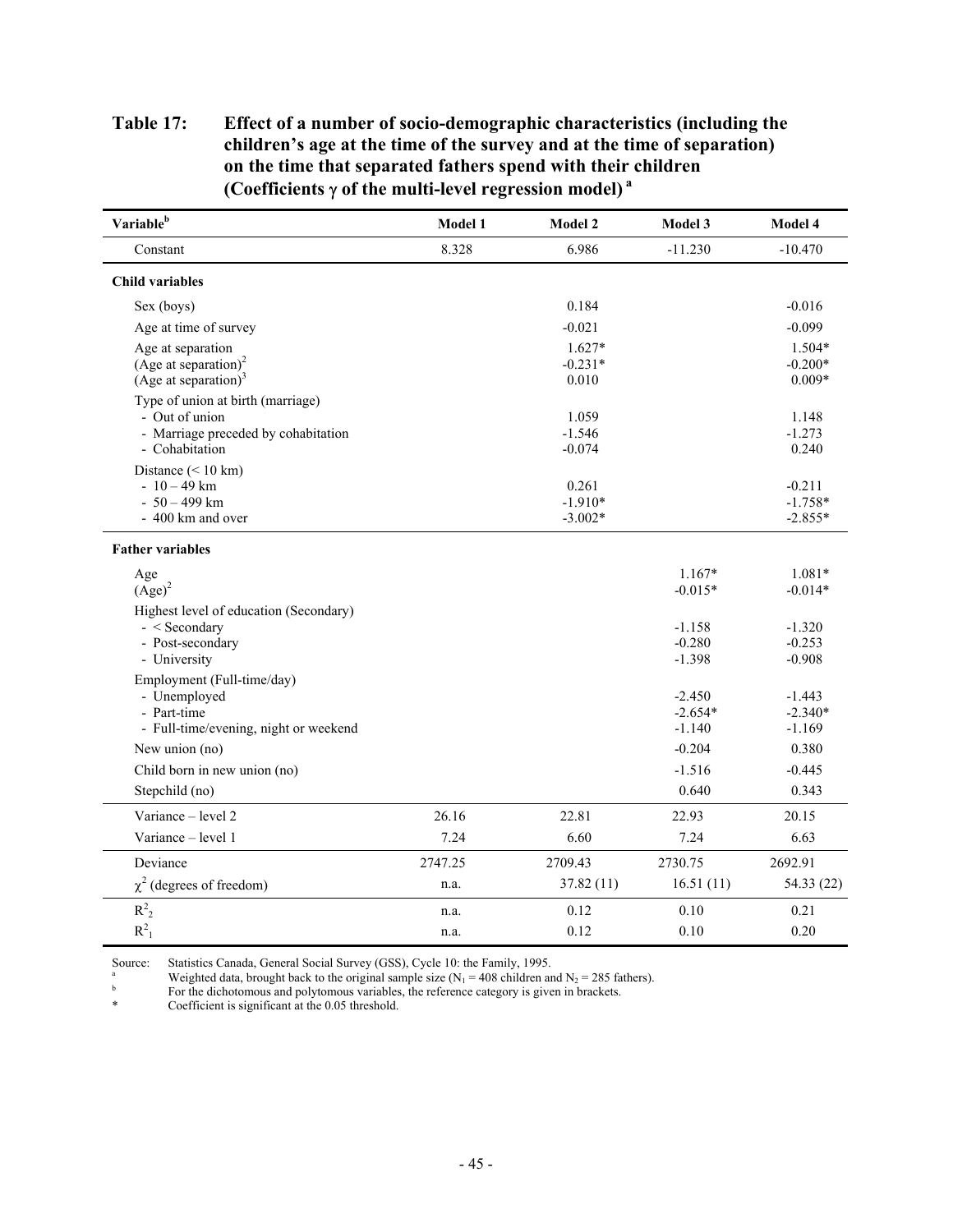### **Table 18: Effect of a number of socio-demographic characteristics (including the children's age at the time of separation and the time elapsed since separation) on the time that separated fathers spend with their children (Coefficients** γ **of the multi-level regression model) a**

| Variable <sup>b</sup>                                                                                        | Model 1 | Model 2                           | Model 3                           | Model 4                            |
|--------------------------------------------------------------------------------------------------------------|---------|-----------------------------------|-----------------------------------|------------------------------------|
| Constant                                                                                                     | 8.328   | 6.986                             | $-11.230$                         | $-10.500$                          |
| <b>Child variables</b>                                                                                       |         |                                   |                                   |                                    |
| Sex (boys)                                                                                                   |         | 0.184                             |                                   | $-0.016$                           |
| Time elapsed since separation                                                                                |         | $-0.021$                          |                                   | $-0.099$                           |
| Age at separation<br>(Age at separation) <sup>2</sup><br>(Age at separation) $3$                             |         | $1.607*$<br>$-0.231*$<br>$0.010*$ |                                   | 1.406*<br>$-0.200*$<br>$0.009*$    |
| Type of union at birth (marriage)<br>- Out of union<br>- Marriage preceded by cohabitation<br>- Cohabitation |         | 1.059<br>$-1.546$<br>$-0.074$     |                                   | 1.149<br>$-1.273$<br>0.241         |
| Distance $(< 10 \text{ km})$<br>$-10-49$ km<br>$-50-499$ km<br>- 400 km et plus                              |         | 0.261<br>$-1.910*$<br>$-3.002*$   |                                   | $-0.210$<br>$-1.757*$<br>$-2.855*$ |
| <b>Father variables</b>                                                                                      |         |                                   |                                   |                                    |
| Age<br>$(Age)^2$                                                                                             |         |                                   | $1.167*$<br>$-0.015*$             | 1.082*<br>$-0.014*$                |
| Highest level of education (Secondary)<br>$-$ < Secondary<br>- Post-secondary<br>- University                |         |                                   | $-1.158$<br>$-0.280$<br>$-1.398$  | $-1.319$<br>$-0.253$<br>$-0.908$   |
| Employment (Full-time/day)<br>- Unemployed<br>- Part-time<br>- Full-time/evening, night or weekend           |         |                                   | $-2.450$<br>$-2.654*$<br>$-1.140$ | $-1.442$<br>$-2.339*$<br>$-1.169$  |
| New union (no)                                                                                               |         |                                   | $-0.204$                          | 0.380                              |
| Child born in new union (no)                                                                                 |         |                                   | $-1.516$                          | $-0.445$                           |
| Stepchild (no)                                                                                               |         |                                   | 0.640                             | 0.343                              |
| Variance – level 2                                                                                           | 26.16   | 22.81                             | 22.93                             | 20.15                              |
| Variance - level 1                                                                                           | 7.24    | 6.60                              | 7.24                              | 6.63                               |
| Deviance                                                                                                     | 2747.25 | 2709.43                           | 2730.75                           | 2692.92                            |
| $\chi^2$ (degrees of freedom)                                                                                | n.a.    | 37.82(11)                         | 16.51(11)                         | 54.33 (22)                         |
| $R^2$ <sub>2</sub>                                                                                           | n.a.    | 0.12                              | 0.10                              | 0.21                               |
| $R^2$ <sub>1</sub>                                                                                           | n.a.    | 0.12                              | 0.10                              | 0.20                               |

Source: Statistics Canada, General Social Survey (GSS), Cycle 10: the Family, 1995.<br>Weighted data, brought back to the original sample size (N<sub>1</sub> = 408 children and N<sub>2</sub> = 285 fathers).

b<br>For the dichotomous and polytomous variables, the reference category is given in brackets.<br> $\frac{1}{2}$ 

Coefficient is significant at the 0.05 threshold.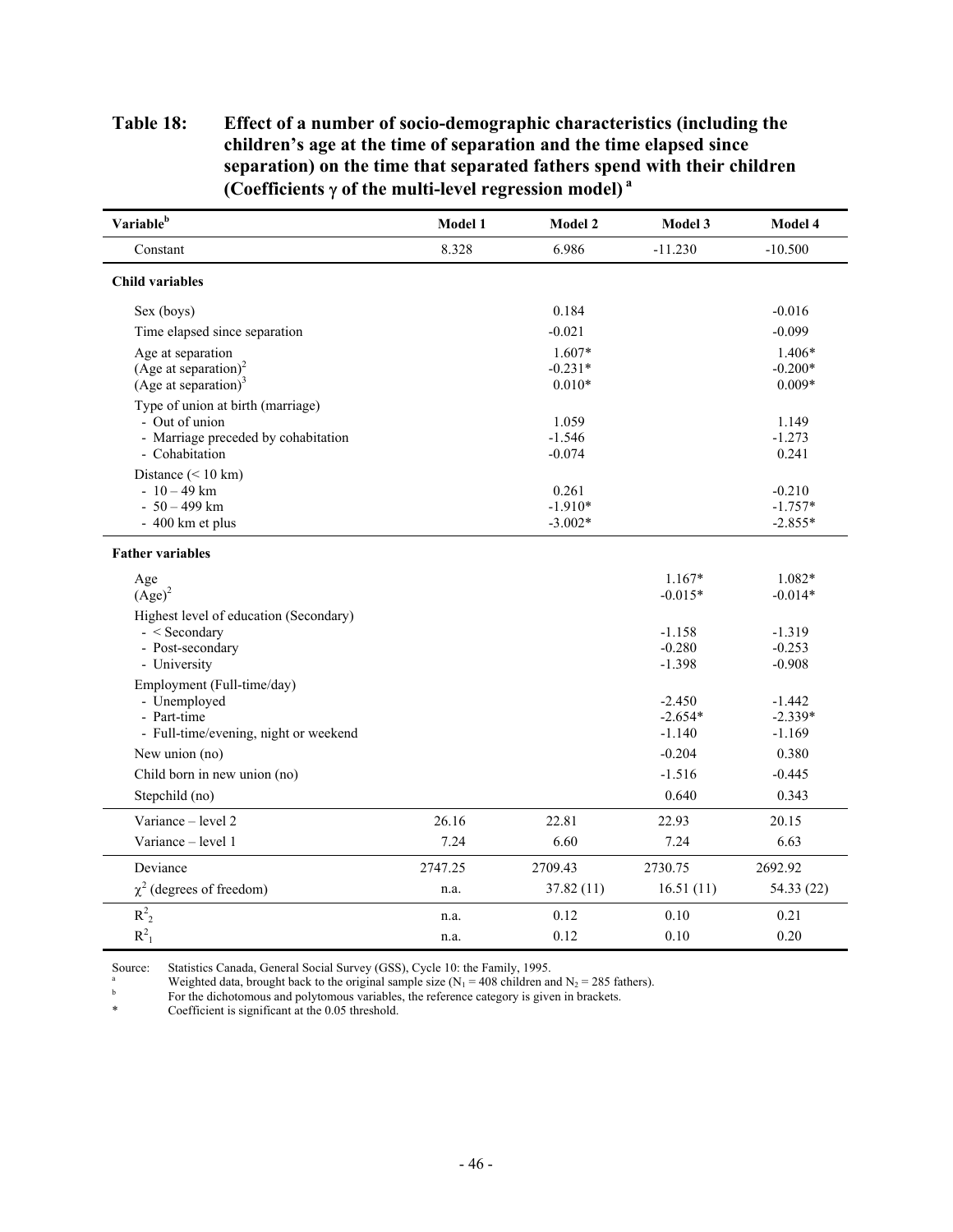Comparing the results of the two tables shows the importance of the child's age at separation for the contact they have subsequently with their father. When the child's age at separation is introduced into the model, the effect associated with the time elapsed since the separation (Table 18) and with the child's age at the time of the survey (Table 17) is no longer significant, underlining the crucial role of the point in time at which parental separation occurs in children's lives.

It should be noted, however, that the effect of the child's age at separation is not linear. To correctly model the link between age at separation and frequency of contact, we added two variables representing the age at separation squared and cubed. The first coefficient is positive, indicating at first view a positive relation between children's age at separation and the number of days spent with their father; at a particular age, this relationship is inversed and becomes negative (the coefficient of the age squared is negative) before becoming positive once again (the coefficient of the age cubed is positive). When the time since separation is controlled for (Table 18), the curve established using the regression parameters shows that the frequency of father/child contact rises as the child's age at separation increases until approximately 5.5 years; it then decreases slightly until the age of 10 years, from which point the amount of contact starts to increase sharply again. This result is hardly unexpected. During the early years of life, one might assume that maintaining father/child contact after separation is first and foremost linked to the length of time during which a father created close ties with his child. Subsequently, between 5 and 10 years, contact remains at a relatively stable level, with the rise observed from the age of 10 years probably reflecting a combination of the concrete links children established with fathers before the separation and their greater autonomy in the decision to see their father. Finally, the effect of the other variables in the analysis remains more or less stable from one table to the other, as does the proportion of the variation explained by the model.

# **B. ATTITUDES TO, AND PERCEPTIONS OF, THE PATERNAL ROLE**

In this second step, we repeated the analysis, but integrated the elements of men's perception of the paternal role shown earlier to be linked to the frequency of father/child contact. The first of these is a variable measured for the children, opposing fathers who declared themselves satisfied with the existing custody arrangements (where and with whom the child lived) with those who were not satisfied. Also included is a series of variables measured for each father. The first combines information concerning how close fathers felt to their own father during childhood and how they compare with him in terms of their paternal role, organized into four categories: 1) the reference category, comprising fathers who were close to their own father during childhood but who feel that they themselves are better fathers; 2) fathers who were close to their father but who do not consider themselves better; 3) fathers who were not close to their own father and who feel they are better fathers; and 4) fathers who were not very close to their father, $^{12}$  but do not feel they are better fathers (see Table 19). The other variables included in the model contrast: 1) fathers who strongly disagree with the statement that "everyday tasks linked to children are not principally men's responsibility" with the other fathers (including those without an opinion); 2) fathers who felt that "the fact of having children made them happier" with those who did not;

 $\overline{a}$  $12$  Fathers who did not feel very close to their own father includes also those who were without an opinion on the subject; the same is true for those who do not consider themselves better fathers.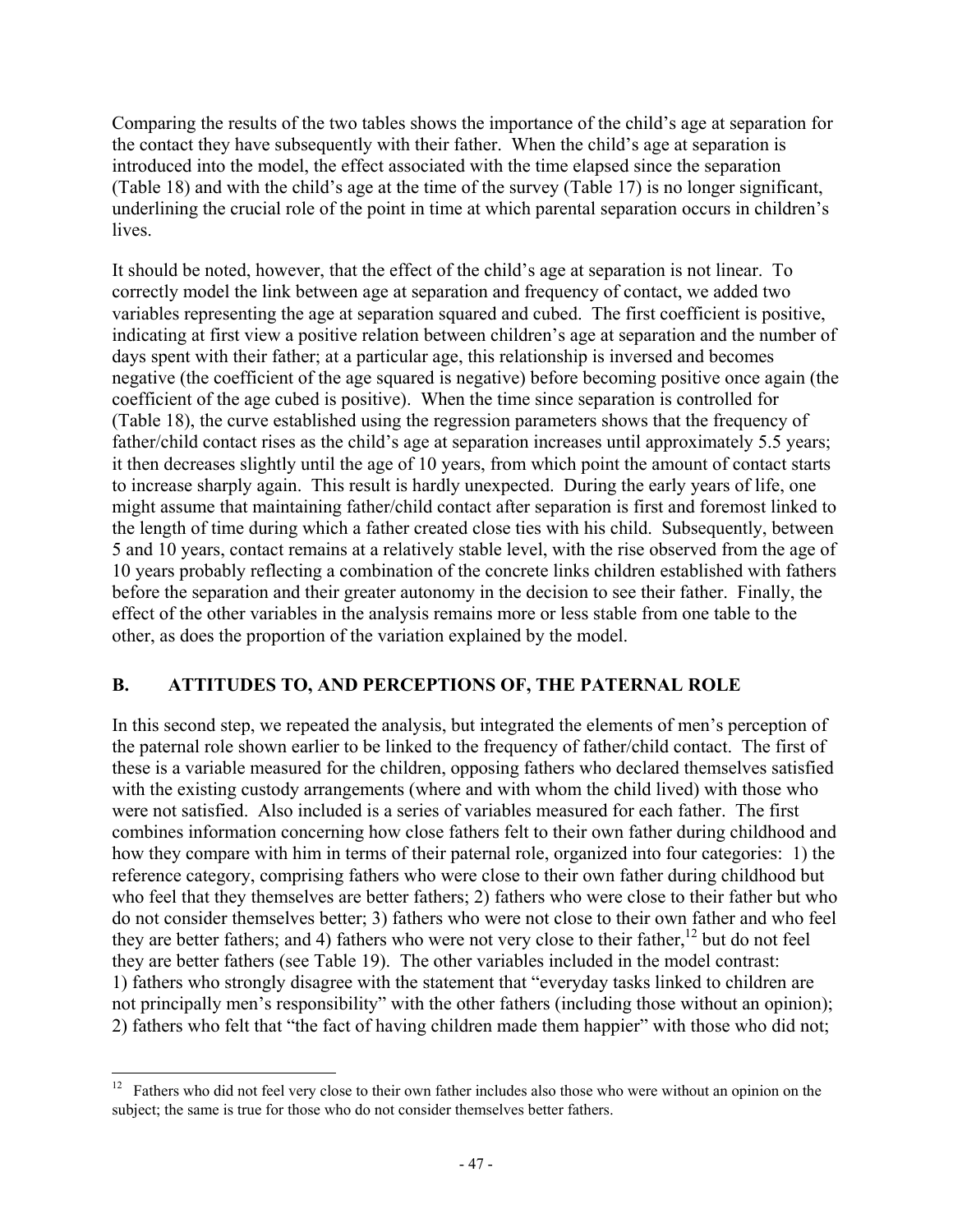and last 3) fathers who were satisfied with the "time spent in general with the children" with those who were dissatisfied.

The results of this analysis, with the child's age at separation and the time elapsed since separation included in the model, are presented in Table 19. First, including the variables linked to fathers' perception of their paternal role increases the proportion of variation explained between fathers and between children, from around 20 percent to 30 percent (compare the  $\mathbb{R}^2$  in model 4 of tables 18 and 19). Introducing these variables into the analysis, however, hardly changes the impact of fathers' and children's socio-demographic characteristics on the amount of time they spend together. Thus, the child's age at separation, the father's age at the time of the survey and his work pattern remain significantly linked to the level of father/child contact. However, the distance separating the parents' domiciles is no longer significant once the attitude and perception variables are added to the model. This is because fathers who live far from their children and who see them less often are also less likely to declare themselves happy to have had children and satisfied with the time they spend with them in general.

| Variable <sup>b</sup>                                                                                        | Model 1 | Model 2                           | Model 3  | Model 4                           |
|--------------------------------------------------------------------------------------------------------------|---------|-----------------------------------|----------|-----------------------------------|
| Constant                                                                                                     | 8.528   | 5.360                             | $-8.783$ | $-11.230$                         |
| <b>Child variables</b>                                                                                       |         |                                   |          |                                   |
| Sex (boys)                                                                                                   |         | 0.309                             |          | $-0.056$                          |
| Time elapsed since separation                                                                                |         | $-0.059$                          |          | $-0.121$                          |
| Age at separation<br>(Age at separation) <sup>2</sup><br>(Age at separation) $3$                             |         | $1.444*$<br>$-0.215*$<br>$0.009*$ |          | $1.156*$<br>$-0.173*$<br>$0.008*$ |
| Type of union at birth (marriage)<br>- Out of union<br>- Marriage preceded by cohabitation<br>- Cohabitation |         | 1.501<br>$-1.059$<br>0.593        |          | 1.267<br>$-1.351$<br>1.080        |
| Distance $(< 10 \text{ km})$<br>$-10-49$ km<br>$-50-499$ km<br>$-400$ km and over                            |         | 0.297<br>$-1.458$<br>$-2.997*$    |          | $-0.032$<br>$-0.561$<br>$-1.562$  |
| Satisfied with custody (no)                                                                                  |         | 2.499*                            |          | $1.446*$                          |

### **Table 19: Effect of a number of socio-demographic characteristics (including the children's age at separation and the time elapsed since separation) and attitudinal variables on the time that separated fathers spend with their children (Coefficients** γ **of the multi-level regression model)<sup>a</sup>**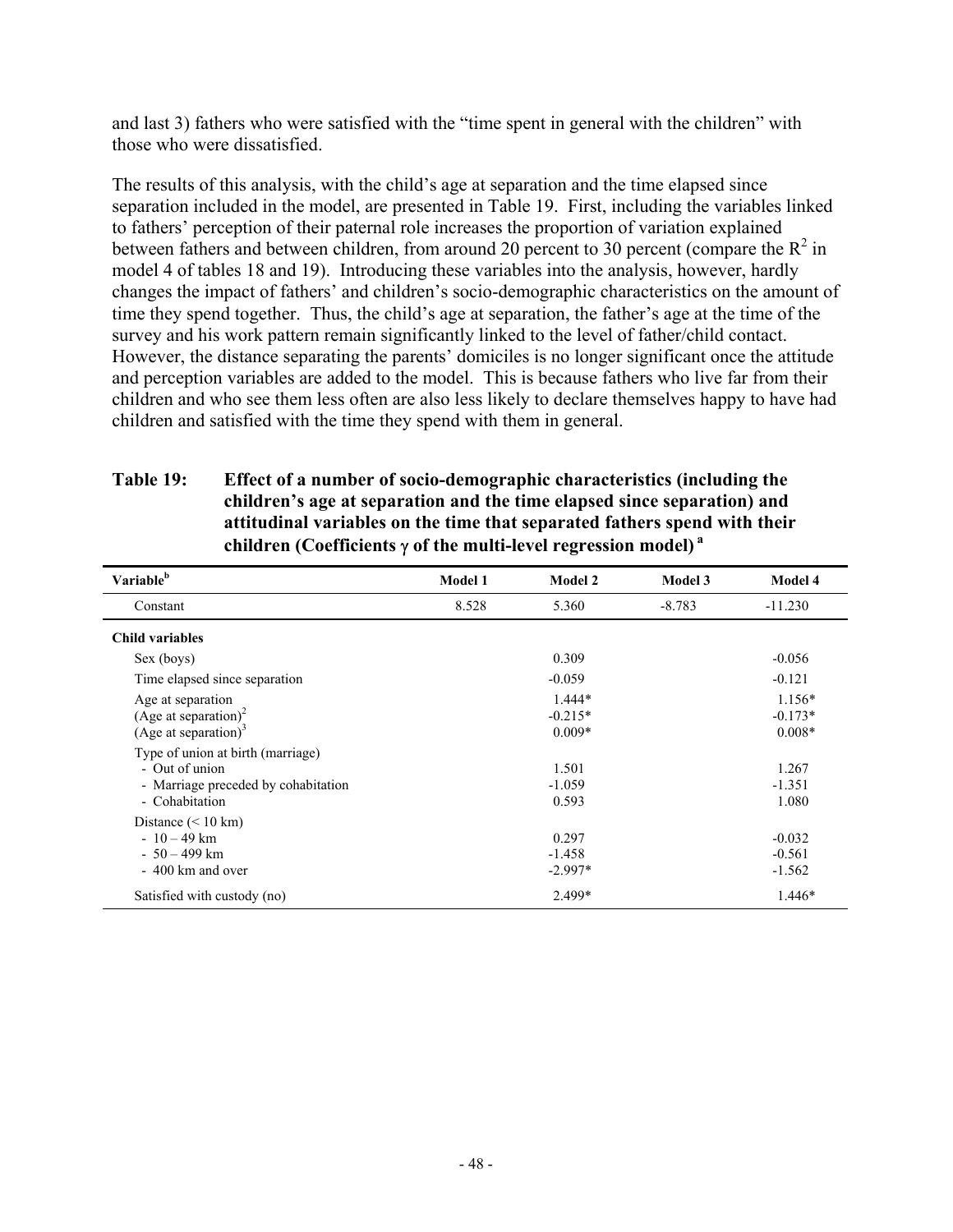| Variable <sup>b</sup>                                                                                                                            | Model 1 | Model 2   | Model 3                           | Model 4                           |
|--------------------------------------------------------------------------------------------------------------------------------------------------|---------|-----------|-----------------------------------|-----------------------------------|
| <b>Father variables</b>                                                                                                                          |         |           |                                   |                                   |
| Age<br>$(Age)^2$                                                                                                                                 |         |           | $0.802*$<br>$-0.011*$             | $0.876*$<br>$-0.012*$             |
| Highest level of education (Secondary)<br>$-$ < Secondary<br>- Post-secondary<br>- University                                                    |         |           | $-1.112$<br>$-0.664$<br>$-1.517$  | $-1.111$<br>$-0.575$<br>$-1.193$  |
| Employment (Full-time/day)<br>- Unemployed<br>- Part-time<br>- Full-time/evening, night or weekend                                               |         |           | $-0.726$<br>$-3.103*$<br>$-1.278$ | $-0.190$<br>$-2.538*$<br>$-0.965$ |
| New union (no)                                                                                                                                   |         |           | 0.120                             | 0.541                             |
| Child born in new union (no)                                                                                                                     |         |           | $-1.103$                          | $-0.725$                          |
| Stepchild (no)                                                                                                                                   |         |           | $-0.497$                          | $-0.717$                          |
| Relationship with own father<br>(very close / better)<br>- Very close / not better<br>- Not very close / better<br>- Not very close / not better |         |           | $-0.730$<br>0.406<br>$-0.956$     | $-1.126$<br>0.102<br>$-1.171$     |
| Not responsible for childcare tasks (strongly<br>disagree)                                                                                       |         |           | $1.581*$                          | 0.847                             |
| Happy to have had child (no)                                                                                                                     |         |           | 2.495*                            | $2.293*$                          |
| Satisfied with time with child (no)                                                                                                              |         |           | 3.843*                            | $3.001*$                          |
| Variance – level 2                                                                                                                               | 25.49   | 21.76     | 17.60                             | 16.61                             |
| Variance - level 1                                                                                                                               | 7.68    | 6.79      | 7.66                              | 6.93                              |
| Deviance                                                                                                                                         | 2533.76 | 2488.43   | 2472.08                           | 2447.13                           |
| $\chi^2$ (degrees of freedom)                                                                                                                    | n.a.    | 45.33(12) | 61.68(17)                         | 86.60 (29)                        |
| $R_2^2$                                                                                                                                          | n.a.    | 0.14      | 0.25                              | 0.30                              |
| $R^2$ <sub>1</sub>                                                                                                                               | n.a.    | 0.14      | 0.24                              | 0.29                              |

**Table 19:** (cont'd)

Source: Statistics Canada, General Social Survey (GSS), Cycle 10: the Family, 1995.

<sup>a</sup><br>Weighted data, brought back to the original sample size (N<sub>1</sub> = 408 children and N<sub>2</sub> = 285 fathers ).<br>For the dichotomous and polytomous variables, the reference category is given in brackets.

Coefficient is significant at the 0.05 threshold.

The results presented in Table 19 are as we expected. It is impossible, however, to draw any conclusion as to the direction of the observed relation between fathers' attitudes and perceptions and the amount of contact they have with their children: is the satisfaction expressed by fathers concerning custody arrangements or the fact of having had children, for example, the cause or the consequence of how much time they spend with their children? In other words, we cannot determine how far the degree of satisfaction that fathers express about their paternal role has a direct influence on amount of father/child contact or if, on the contrary, this satisfaction is the direct result of the number of days they spend with them. To do this, it would be necessary to carry out further analyses that are outside the framework of the present study.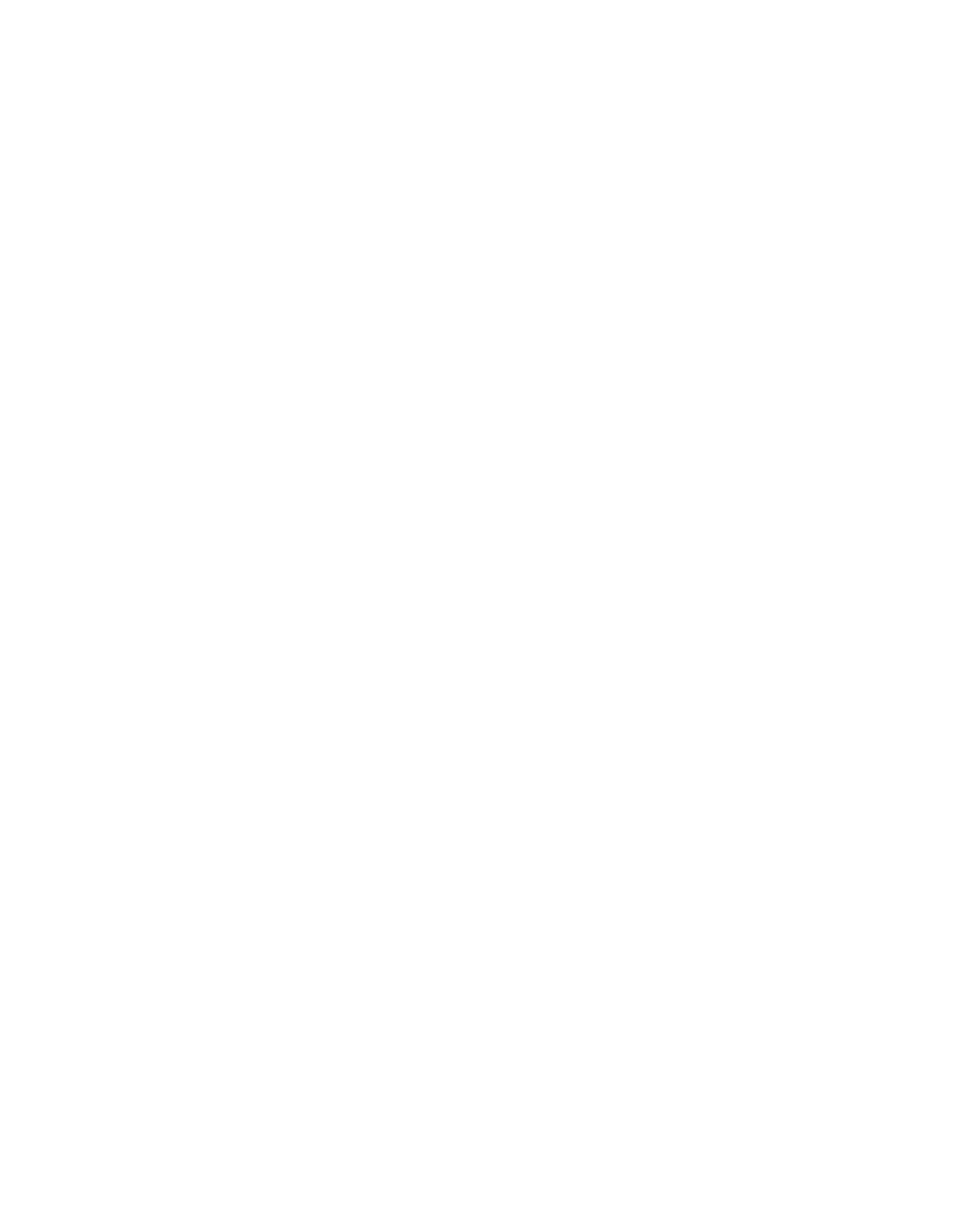# **VI. DISCUSSION AND CONCLUSION**

The increase in separation and divorce since the early 1970s has considerably modified the relationship between fathers and children. Following a separation, children often stop living with their father and, eventually, a sizeable proportion of them lose contact with him. Yet whether the contact is maintained or not has important consequences for children's living conditions since, as various studies have shown, a father's propensity to fulfil his financial obligations towards his children appears to be closely linked to the amount of contact he has with them (Marcil-Gratton and Le Bourdais, 1999). Unearthing the factors likely to increase the frequency of father/child contact is, therefore, essential if we wish to reduce the risk of poverty to which children of separated parents are exposed. This is the primary objective of the present research. As a first step, we attempted to measure the amount of contact separated fathers have with their children; we then tried to uncover the factors likely to increase the frequency of contact. The analyses were based on a sample of 418 Canadian children (biological or adopted), aged from 0 to 17 years; these children had been declared by 291 fathers who were living apart from the child's mother when they were contacted by the General Social Survey (GSS), in 1995.

The originality of this study lies primarily in the fact that it looks at the problem from the male perspective rather than being based uniquely on information from women, as has been the case in the past; in addition, it combines information related both to fathers and to their children. For the first time in Canada, the 1995 GSS gathered information from separated fathers themselves about the amount of time they spent with their children; this allowed us to adopt a male-centred approach, and take fathers' attitudes and perceptions of the paternal role into consideration. Moreover, applying a multi-level approach to the regression analysis meant that we could correctly model the effect of characteristics measured separately for children and fathers on the amount of father/child contact; in other words, we were able to integrate into the model the fact that fathers do not necessarily have the same behaviour with all their children.

The analysis showed that almost two-thirds of children declared by their father had regular contact with him (that is, they spent five months or more with him during the year preceding the survey); at the other extreme, almost a quarter of children had little or no contact with their father (i.e. they spent less than 7 days with him in the previous year), and one child out of six had not seen him at all. In reality, the portrait may well be more sombre than that painted here. According to the mothers interviewed at the 1995 GSS, one child out of four, rather than one out of six, had not seen his or her father in the twelve months prior to the survey, and only 17 percent (rather than 30 percent) spent five months or more with him. Over and above the fact that separated mothers and fathers probably over-estimate the time they spend with children, the difference between men and women is linked to the fact that, compared with fathers who have all but lost contact with their children, fathers who see them regularly are not only more likely to be reached by surveys like the GSS, but will also declare correctly the number of children they had in the past.

The 1995 GSS also contains information on the telephone or letter contact that fathers have with children. Analyzing this data showed that this form of communication is not a substitute for visits, used by fathers living far from their children. On the contrary, the more often men see their children, the more they are likely to communicate with them by letter or telephone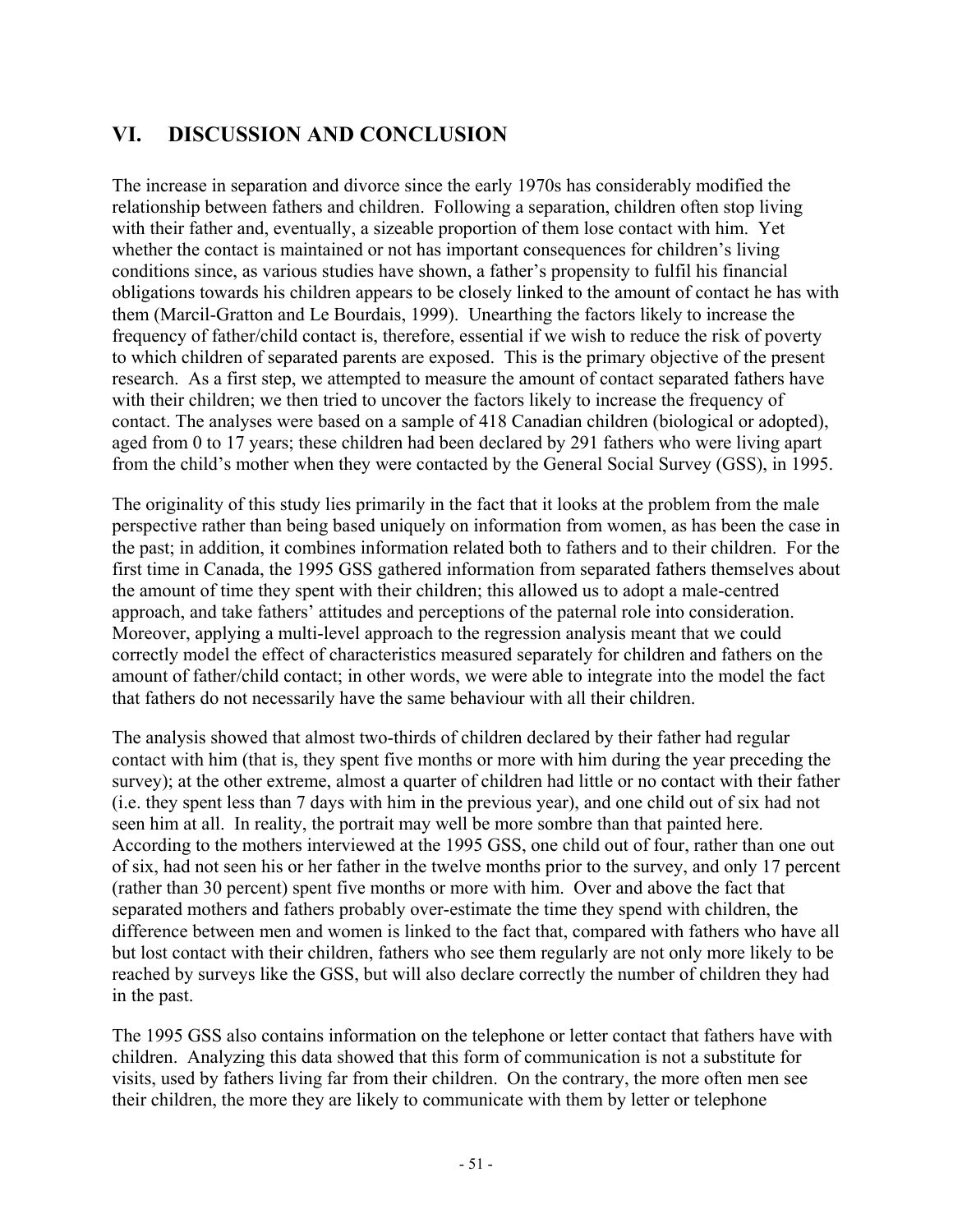frequently. Moreover, among fathers who regularly have letter or telephone contact, the majority live relatively close to their child's residence.

A number of findings emerged from the cross-tabulations and the multilevel regression analysis of the factors associated with the frequency of father/child contact. First, and as we might intuitively have expected, fathers have similar behaviour with each of their children, once child characteristics (sex, age at separation etc.) are controlled for. In other words, the multi-level regression analysis demonstrated that approximately 75 percent of the observed variation in the number of days fathers and children spend together are the result of differences between the fathers, implying that differences observed between the children of the same father are relatively small.

Second, the moment at which the parent's separation occurs in the child's life seems to be a determining factor in the amount of father/child contact. Once this variable was taken into account, the observed association between the frequency of contact and the child's age at the time of the survey on the one hand and the length of time since the separation on the other disappeared, underlining the crucial role played by the child's age at separation in determining the course their future relationship with their father is likely to take. Up to the age of 5.5 years, the number of days children spent with their father grew, as the age of the child at separation increased; it more or less levelled out subsequently until pre-adolescence when the amount of contact started to rise again sharply.

Third, the geographic distance separating the separated parents' households is negatively linked to the amount of time fathers spend with their children. Thus, children who lived 50 kilometres or more from their father's home saw him much less often than those living less than 10 kilometres away, and the impact of this variable remained significant when the sociodemographic characteristics of fathers and children were controlled for. With the introduction into the equation of the fathers' attitude and perception variables, the coefficients associated with distance were considerably lower, losing their statistical significance. This implies that a part of the negative effect previously attributed to distance came from the fact that fathers living far from their children are less likely to report that they are happy to have children and to express more dissatisfaction with the time they spent with them.

It is not possible to determine here to what extent the level of happiness or satisfaction expressed by fathers is the cause or the consequence of the distance separating them from their children. One thing is clear, however. There is a close association between the attitudes and perceptions of fathers and the frequency of contact with their children, a finding that constitutes the fourth highlight of our conclusion. Thus, fathers who considered that having a child made them happier, and who claimed to be satisfied with both the custody arrangements and the time they spent with their children, were also those who spent most time with them. These results present an image of fathers committed to their children that contrasts strongly with the one often presented by the media, that of absent fathers uninvolved with their children. They also underline how important it is for parents to agree about custody arrangements if separated fathers are to maintain a special relationship with their children and fulfil their financial obligations towards them; these two behaviours go hand in hand, as recent research has shown (for a review, see Le Bourdais et al., 1998).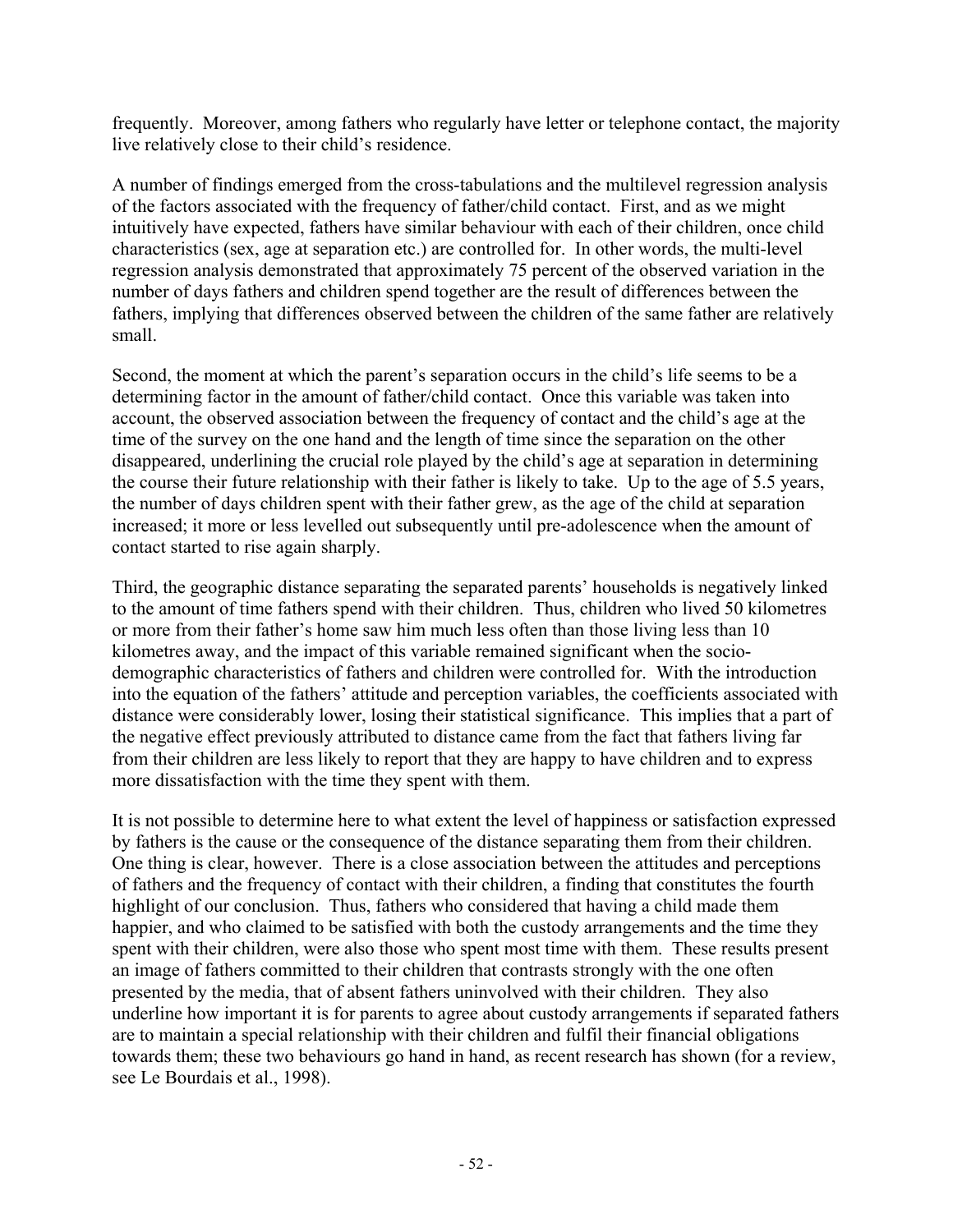A fifth finding is that the frequency of father/child contact is associated with the father's age and his work pattern during the year preceding the survey. The number of days spent with children grew as the age of fathers reached by the GSS increased, up to the age of about forty years, from which point it started to decline. Moreover, fathers who work part-time spent considerably less time with their children than those working regular daytime hours on a full time basis. Somewhat surprising at first, this result reflects perhaps the fact that men with regular daytime work have fixed schedules which may match better their children's timetable than part-time workers whose hours often vary; they are also likely to have higher incomes which, as we have seen, is a factor associated with more frequent father/child contact. In this sense, our findings suggest that fathers whose income does not permit them to fulfil their financial obligations towards their children will at times cut the links with their children rather than remain in a situation that they find too uncomfortable.

Sixthly, we were surprised to discover that certain variables shown in the literature to play an important role had no significant effect on the time fathers living apart from their child's mother spent with the child. In particular, we were struck by the absence of a significant relation between the conjugal situation of parents at their child's birth and the frequency of father/child contact after separation. Likewise, we had not expected to find that forming a new conjugal union, or having a baby with this new union, had no significant influence on the time that fathers spend with children.

Several elements could explain why these variables had no significant effect. First, the small sample size is undoubtedly partly responsible for the absence of statistical significance of coefficients with relatively high values. In addition, the bias in the sample of children reported by fathers certainly plays a part. Other studies (Cooksey and Craig, 1999; Seltzer, 1991) have shown that separated fathers who were never married to or never lived with the mother of their child are more likely to have little or no contact with their children. Given the greater difficulty of reaching fathers who rarely see their children, a sizeable fraction of these men may well have been excluded from the GSS sample. This sample bias could, therefore, partly explain the absence of a significant link between the frequency of father/child contact and the conjugal situation of parents at their child's birth, or with the family trajectory followed by fathers after they separate. On this subject, it should be kept in mind that the conjugal and parental life of the majority of separated fathers does not stop at the relationship surrounding the child's birth. More than half had already entered a new union between the separation and the survey; approximately one father out of eight had lived with the children of his new partner, and a similar proportion had fathered additional children within the new relationship.

Other analyses need to be carried out if we hope to reach a fuller understanding of the process set in motion by separation. For this, access to longitudinal data that follow the same individuals through the different stages of their lives is imperative. Such data are essential if we are ever to succeed in disentangling the cohort effect from that caused by the simple passage of time in the results that we observed. Our study showed, for example, that the frequency of father/child contact varies according to the age of fathers at the time of the survey and the age of children at the separation. These findings are not based on a sample of men and children followed through time, but rather on a sample of men and children interviewed only once in 1995. How should the observed relation between the frequency of contact and the father's age at the time of the survey be interpreted? Does the fact that the frequency of contact increases with the age of fathers until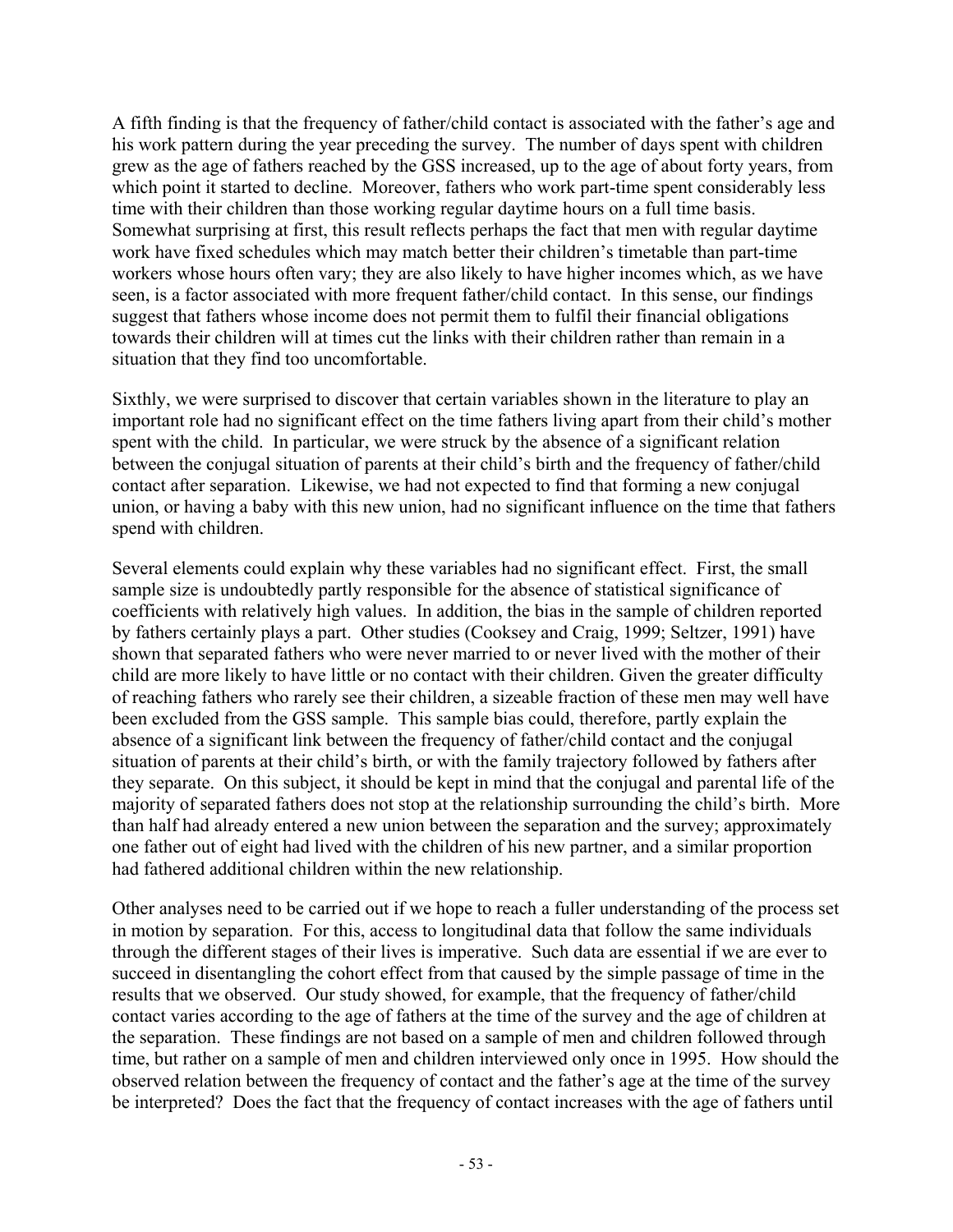around forty years, when it starts to decrease, indicate a life-cycle (or passage of time) effect, meaning that fathers lose interest in their children after a certain age. Or, is it rather a cohort effect, with men from younger generations more inclined to maintain links with their children? Similarly, one wonders whether the effect of the child's age at separation is a real effect of age, or whether children were exposed to different processes at the time of separation? The National Longitudinal Survey of Children and Youth (NLSCY), which tracks a large sample of Canadian children as they grow up, will make it possible to answer some of these questions and to clarify the course of father/child contact set in motion by parental separation. This is one of the avenues of research that we intend to pursue in the future, by exploiting data from successive waves of the NLSCY.

At the same time, this research should be enhanced by analyses based on other surveys, such as the General Social Survey on the Family to be carried out by Statistics Canada in 2001. Despite the richness of the NLSCY data, it has a major weakness when it comes to explaining why fathers remain close to their children in the event of a separation: very few fathers were interviewed in the context of the NLSCY. The "person most knowledgeable" about the child was asked to reply to the questions; more than 90 percent of the time, this person was a woman, in most cases the mother of the child. The NLSCY does not, therefore, make it possible to broach the question of father/child contact directly from the man's point of view. The 2001 GSS has great research potential in other ways. First, the majority of difficulties that we experienced in the present study (such as the problem with the paths followed by the questionnaire) should be ironed out by the next survey. In addition, the sample is much larger (by two to three times) than in 1995, and should therefore permit more sophisticated analyses than those carried out here.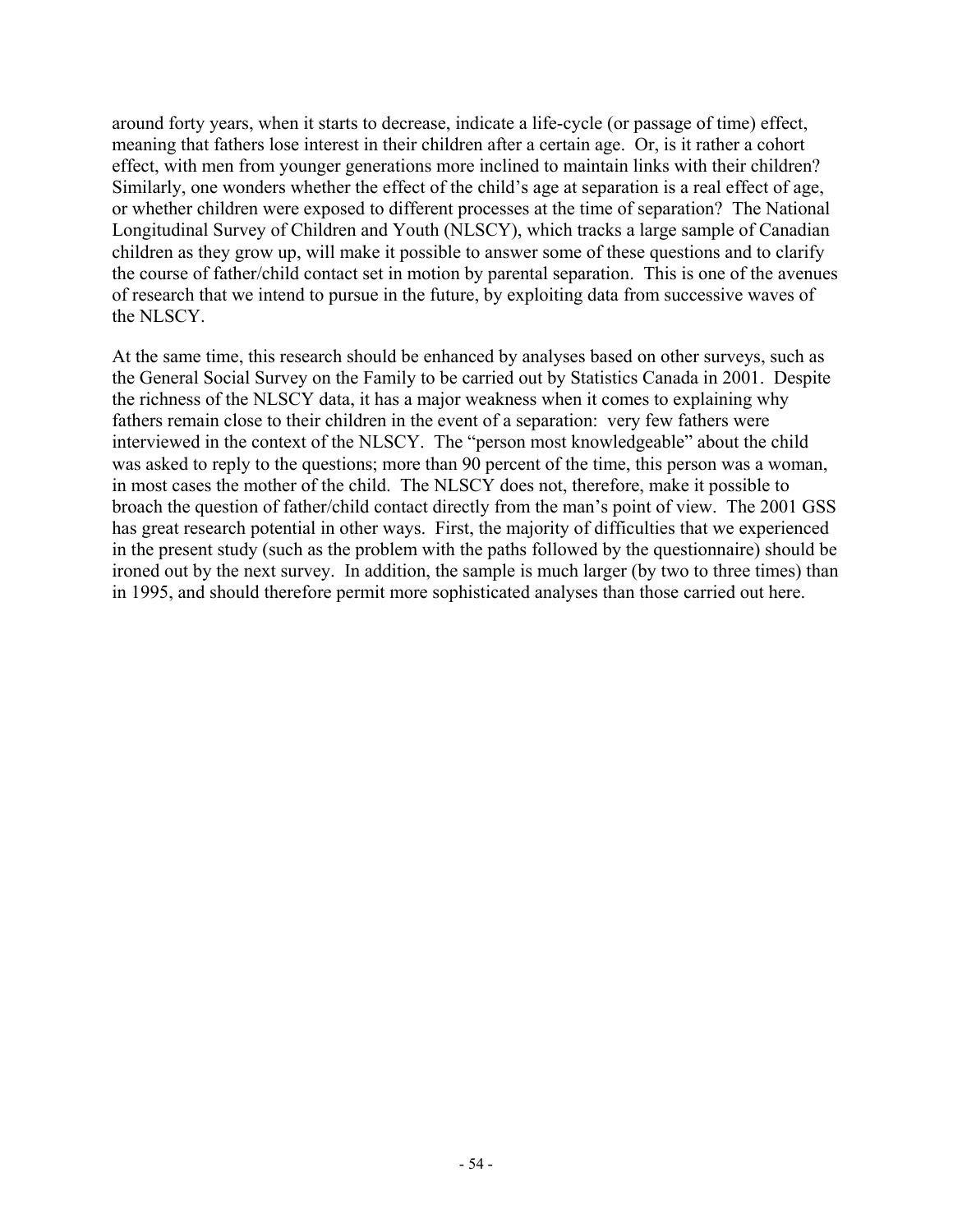# **APPENDIX 1**

The data has a hierarchical structure, in that the children (level 1) are "nested" within fathers (level 2), as fathers may have more than one child. The dependent variable (frequency of father/child contact) is measured at the level of each child, while the independent variables are measured either for the children, or for the fathers. This type of data cannot be analyzed using conventional regression models estimated using the ordinary least squares method, for the hierarchical data structure introduces dependency and covariance between observations sharing the same context (i.e. children with the same father); this produces unstable estimates and biased standard errors. Consequently, we used a "multi-level" type of model to correctly estimate the effect of the independent variables (see Bryk and Raudenbaush, 1992; Goldstein, 1995; Marchand, forthcoming). Multi-level models do not assume that observations are independent, and they have the property of producing stable parameter estimates and unbiased standard errors that take into account the covariance between observations (Hox and Kreft, 1994). This method makes it possible to distinguish the proportion of the dependent variable's variation coming from differences between children from that coming from differences between fathers, and to evaluate the contribution made by the independent variables to explaining the variation at each level of the data hierarchy.

The estimation of parameters is based on Goldstein's (1986) iterative generalised least square (IGLS) and is integrated into the software MlwiN (Goldstein et al., 1998). Where they converge, the estimates are those with the maximum likelihood. MlwiN produces standard errors for the fixed and random parts of the model, as well as a deviance value (-2 log-likelihood) that could be used to calculate a likelihood ratio test, the latter having a chi-square distribution with a number of degrees of freedom equal to the additional model parameters (Bryk and Raudenbush, 1992).

The dependent variable included in the regression analysis is the number of days (continuous duration) that fathers spent with children in the course of the year preceding the survey or, more exactly, the square root of this number of days; this transformation was made because the number of days did not follow the normal distribution required by the regression model. Certain independent variables, such as age or the time since separation, are introduced into the model as continuous variables; others, measuring either a state (such as the type of parental union at birth) or a threshold effect (such as level of education), have been entered in the form of dichotomous or polytomous variables, and the reference category is given in brackets (see Table 16).

Tables 16 through 19 present the results of the multi-level regression analyses. They contain the regression coefficients associated with the father and child characteristics, as well as a series of other statistics, among which are the proportion of variation in the number days explained by the independent variables included in the model  $(R^2)$ , and the variance calculated for the fathers (level 2) and children (level 1). For example, the child characteristics taken as a whole (included in model 2 of Table 16) explain 10 percent of the variation between children  $(R<sup>2</sup><sub>1</sub>)$  and 10 percent of the variation between fathers  $(R<sup>2</sup>_{2})$ . This contribution is statistically significant at a threshold of 0.001 ( $\chi^2$ =35.26 with 9 degrees of freedom).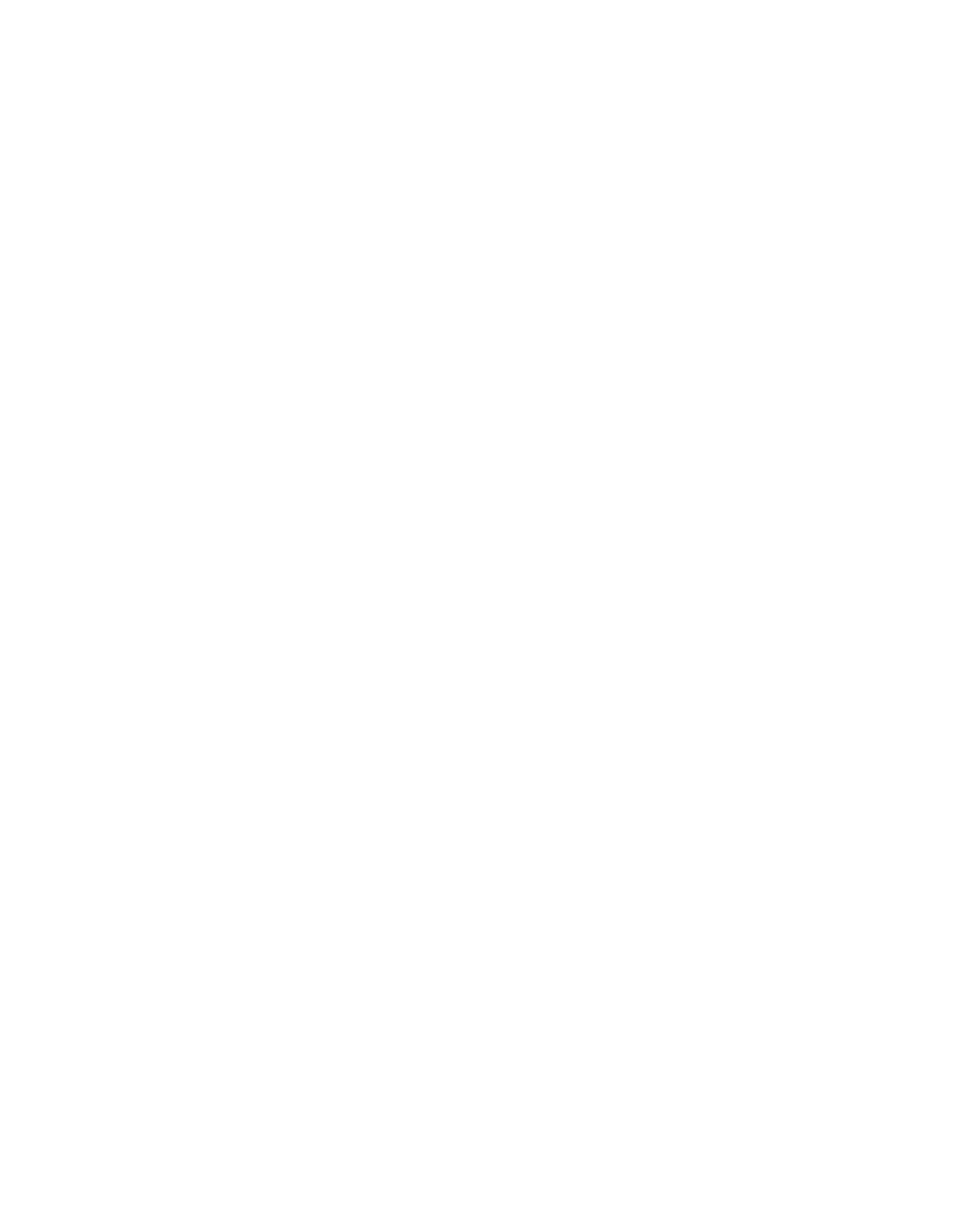#### **REFERENCES**

- Bryk, A.S. and S.W. Raudenbush, 1992. *Hierarchical Linear Models: Application and Data Analysis Methods*. Newbury Park: Sage Publications.
- Cooksey, E.C. and P.H. Craig, 1999. "Parenting From a Distance: The Effects of Paternal Characteristics on Contact Between Nonresidential Fathers and Their Children." *Demography*, 35:187-200.
- Furstenberg, F.F., 1988. "Good Dads Bad Dads: Two Faces of Fatherhood." In A. Cherlin (Ed.), *The Changing American Family and Public Policy* (pp. 193-218). Washington (D.C.): Urban Institute Press.
- Goldscheider, F.K. and G. Kaufman, 1996. "Fertility and Commitment: Bringing Men Back In." In J. Casterline and R. Lee (Eds.), *Population and Development Review* (special number on "Fertility in the United States: New Patterns, New Theories"), 22:87-99.
- Goldstein, H., 1995. *Multilevel Statistical Models*. London: Edward Arnold; NewYork: Halstead Press.
- Goldstein, H., 1986. "Multilevel Mixed Linear Model Analysis Using Iterative Generalized Least Square." *Biometrika*, 73:43-56.
- Goldstein, H., J. Rasbash, I. Plewis, D. Draper, W. Browne, M. Yang, G. Woodhouse and M. Healy, 1998. *A User's Guide to MLwiN*, Multilevel models project. London: Institute of Education, University of London.
- Hox, J.J. and I.G.G. Kreft, 1994. "Multilevel Analysis Methods." *Sociological Methods and Research*, 22:283-299.
- Jacobsen, L. and B. Edmondson, 1993. "Father Figures." *American Demographics*, August: 22-62.
- Juby, H. and C. Le Bourdais, 1999. "Where Have All the Children Gone? Comparing Mothers' and Fathers' Declarations in Retrospective Surveys." *Canadian Studies in Population*, 26:1-20.
- Le Bourdais, C., H. Juby and H. Desrosiers, 1998. "La politique familiale à l'épreuve de la diversification des trajectoires parentales des hommes." In R. B.-Dandurand, P. Lefebvre and J.P. Lamoureux (Eds.), *Quelle politique familiale à l'aube de l'an 2000?* (pp. 141-162) Paris/Montréal, L'Harmattan.
- Le Bourdais, C. and A. Sauriol, 1998. *La part des pères dans la division du travail domestique au sein des familles canadiennes.* Études et documents n°69. Montréal: INRS-Urbanisation.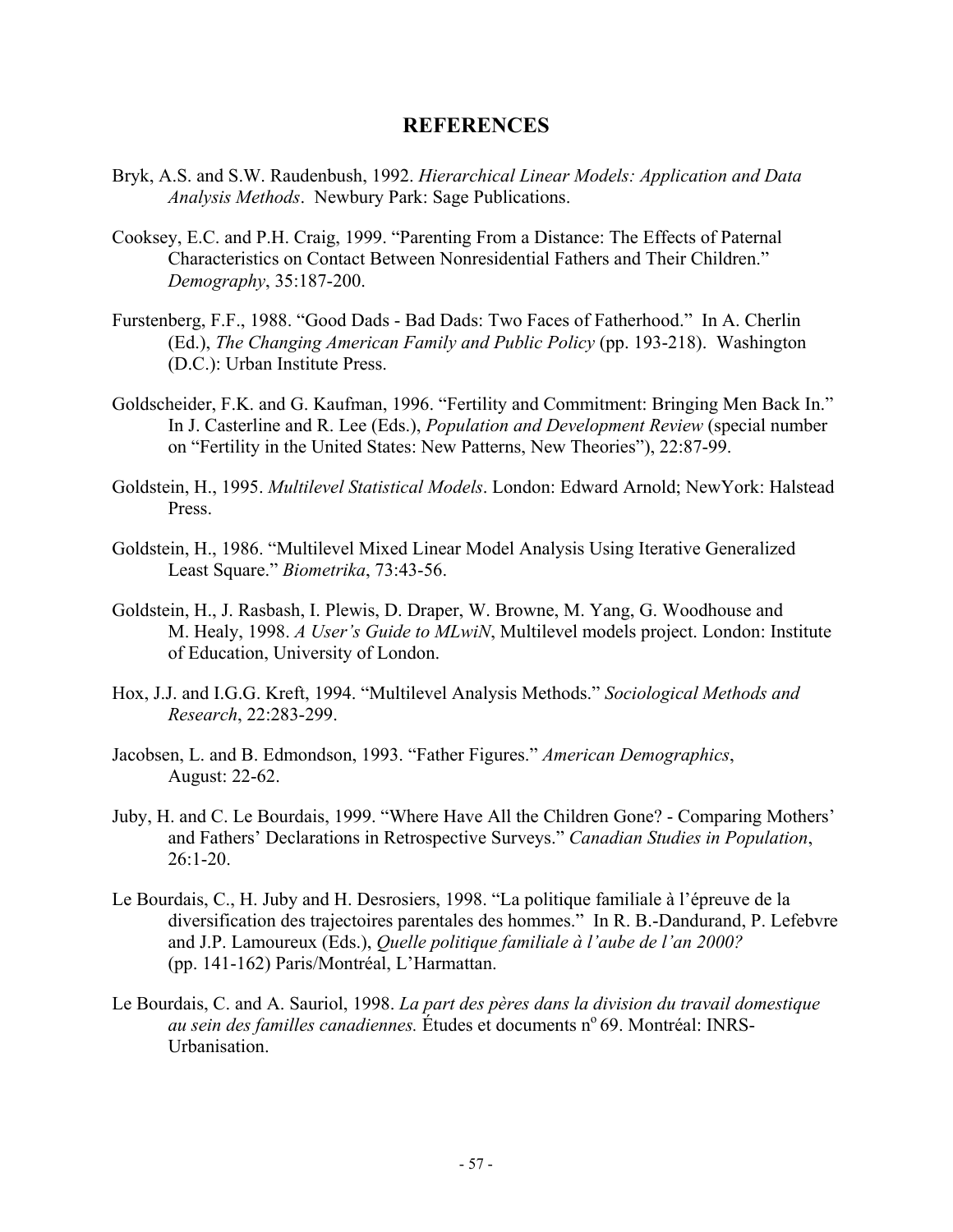- Lin, I.F., N.C. Schaeffer and J.A. Seltzer, 1998. "Causes and Effects of Nonparticipation in a Child Support Survey." Princeton (N.J.): Bendheim-Thoman Center for Research on Child Well-Being. Mimeo.
- Marchand, A., forthcoming. "L'analyse quantitative des données hiérarchiques avec les modèles multi-niveaux." In R. Mayer and H. Dorvil (Eds.), *Nouvelles configurations des problèmes sociaux et l'intervention*. Sainte-Foy (Québec): Presses de l'Université du Québec.
- Marcil-Gratton, N., 1998. *Growing up with Mom and Dad? The intricate family life courses of Canadian children*, Ottawa: Statistics Canada, cat. 89-566-XIE.
- Marcil-Gratton, N. and C. Le Bourdais, 1999. *Custody, Access and Child Support: Findings from the National Longitudinal Survey of Children and Youth*. Ottawa: Child Support Team, Department of Justice Canada Research Report CSR-1999-3E.
- McLanahan, S.S., J.A. Seltzer, T.L. Hanson and E. Thompson, 1994. "Child Support Enforcement and Child Well-Being: Greater Security or Greater Conflict?" In I. Garfinkel and S.S. McLanahan (Eds.), *Child Support and Child Well-Being* (pp. 239-256). Washington (D.C.): Urban Institute Press.
- Poulain, M., B. Riandey and J.M. Firdion, 1991. "Enquête biographique et registre belge de population : une confrontation des données." *Population*, 46:65-87.
- Quéniart, A., 1999. "Émancipation ou désancrage social: Deux représentations de la rupture parentale chez les pères n'ayant plus de contact avec leur enfant." *Déviance et société*, 23:91-104.
- Rendall, M.S., L. Clarke, H.E. Peters, N. Ranjit and G. Verropoulou, 1997. "Retrospective and Panel Under-Reporting of Male Fertility in the United States and Britain." Paper presented at the annual congress of the *Population Association of America*, Washington, D.C., March.
- Seltzer, J.A., 1994. "Consequences of Marital Dissolution for Children." *Annual Review of Sociology*, 20:235-266.
- Seltzer, J.A., 1991. "Relationships Between Fathers and Children Who Live Apart: The Father's Role after Separation." *Journal of Marriage and the Family*, 53:79-101.
- Seltzer, J.A. and Y. Brandreth, 1994. "What Fathers Say about Involvement with Children after Separation." *Journal of Family Issues*, 15:49-77.
- Seltzer, J.A., N.C. Schaeffer and H.-W. Charng, 1989. " Family Ties After Divorce: The Relationship Between Visiting and Paying Child Support." *Journal of Marriage and the Family*, 51:1013-1032.